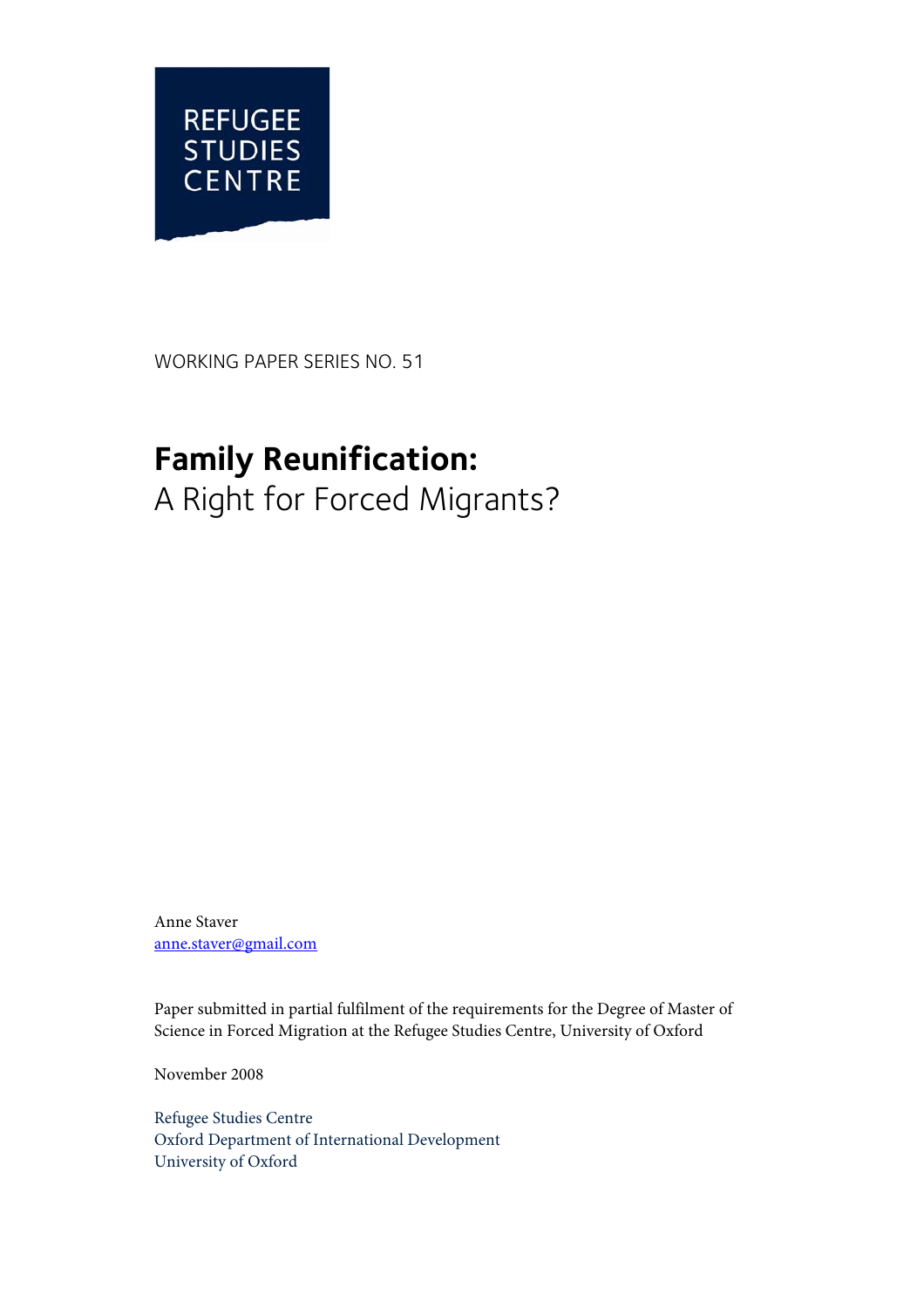## **Working Paper Series**

The Refugee Studies Centre Working Paper Series is intended to aid the rapid distribution of work in progress, research findings and special lectures by researchers and associates of the RSC. Papers aim to stimulate discussion among the worldwide community of scholars, policymakers and practitioners. They are distributed free of charge in PDF format via the RSC website. Bound hard copies of the working papers may also be purchased from the Centre.

The opinions expressed in the papers are solely those of the author/s who retain the copyright. They should not be attributed to the project funders or the Refugee Studies Centre, the Oxford Department of International Development or the University of Oxford. Comments on individual Working Papers are welcomed, and should be directed to the author/s. Further details may be found at the RSC website (www.rsc.ox.ac.uk).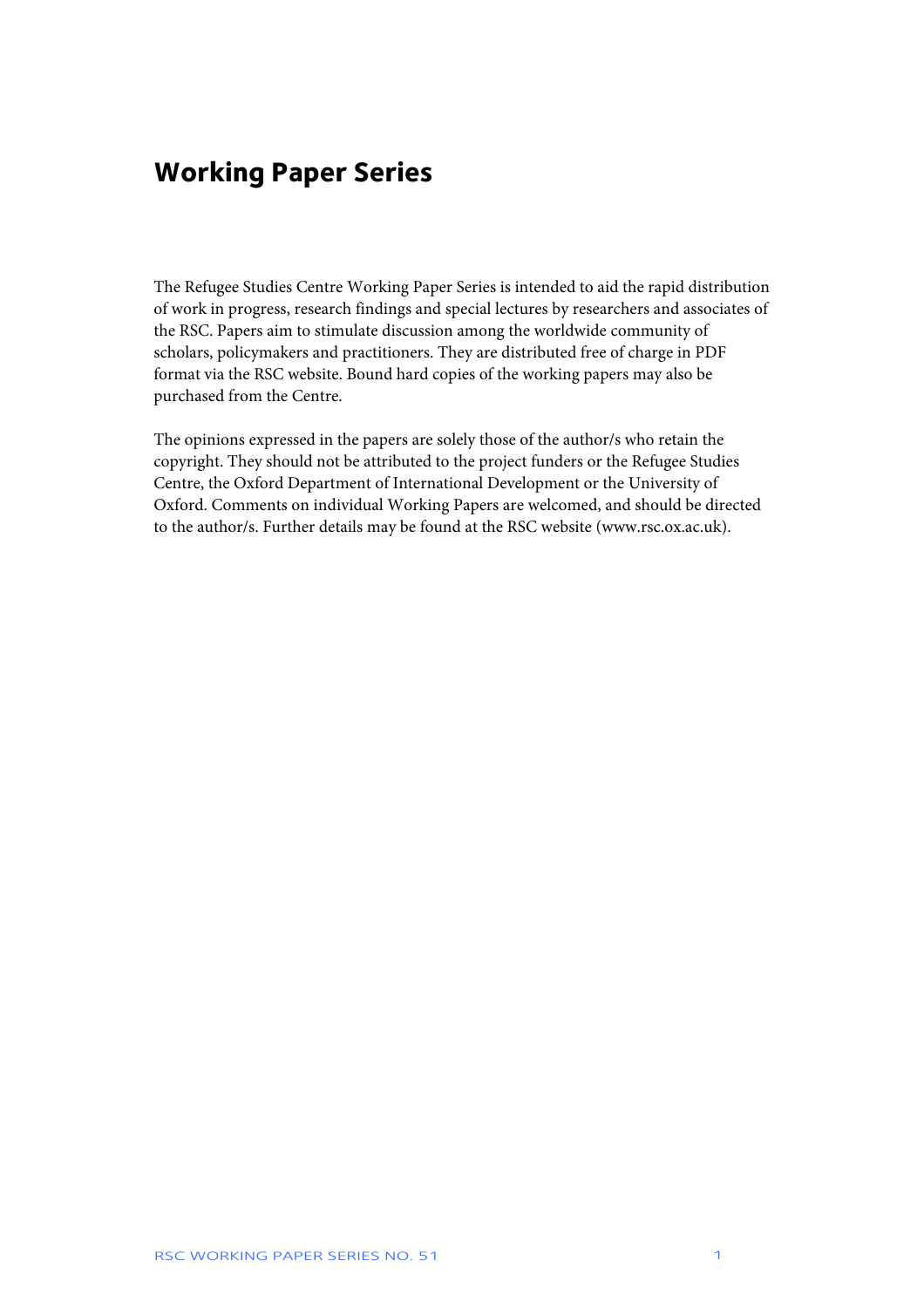# **Contents**

| $\mathbf{1}$ | Introduction                                                                         | 3  |
|--------------|--------------------------------------------------------------------------------------|----|
| 2            | Forced Migration and the Family                                                      | 5  |
|              | The Family in a Forced Migration Context                                             | 5  |
|              | What is a Family?                                                                    | 7  |
|              | Questioning the Motives                                                              | 11 |
| 3            | Family Reunification and the Law                                                     | 12 |
|              | Introduction                                                                         | 12 |
|              | Relevant Established Human Rights Law                                                | 12 |
|              | From Family Unity to Family Reunification                                            | 14 |
|              | An Emerging Conflict: International Law and Concepts of the Family                   | 16 |
|              | An Evidence Issue or a Control Issue?                                                | 18 |
| 4            | Family Reunification as Immigration Policy                                           | 19 |
|              | Introduction                                                                         | 19 |
|              | Sovereignty and Border Control                                                       | 19 |
|              | The Challenge of Family Reunification                                                | 20 |
|              | The Political Response                                                               | 22 |
|              | Conclusion                                                                           | 24 |
| 5            | Alternative Approaches to Family Reunification                                       | 25 |
|              | Introduction                                                                         | 25 |
|              | Conceptualizing Family Reunification as a Duty towards the Refugee                   | 25 |
|              | What is Distinctive about Forced Migrants that Justifies an Alternative Approach? 28 |    |
|              | Who? The Necessity of a Case-by-Case Approach                                        | 29 |
|              | Conclusion                                                                           | 30 |
| 6            | <b>Concluding Remarks</b>                                                            | 31 |
| 7            | References Cited                                                                     | 33 |
|              | Cases                                                                                | 40 |
|              | Treaties and Legal Instruments                                                       | 40 |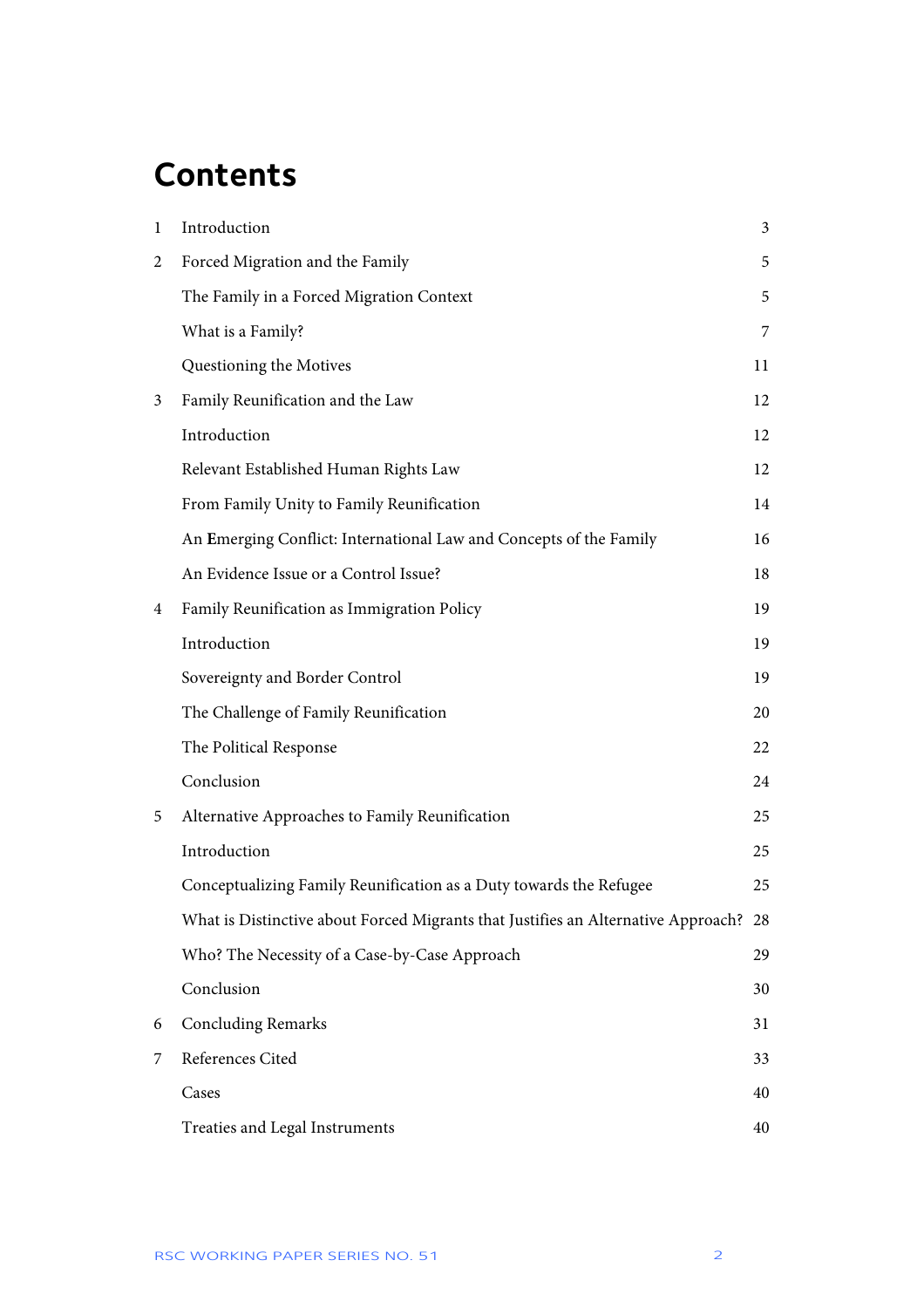## **1 Introduction**

The refugee regime is generally considered to be predicated on the persecution of individuals – specific targeting based on personal beliefs and activities – but this does not mean that refugees should or can be studied as individuals outside social networks. The most crucial and basic social grouping is the family, fulfilling a host of functions in human life. For this reason, family unity is recognized as important for human development and well-being. For refugees and other forced migrants, family unity cannot be taken for granted, as the situations that cause displacement commonly disperse families.

As family unity cannot always be maintained during refugee crises, its reestablishment is often dependent on family reunification programs or policies. Family reunification – the act of bringing together separated family members across international borders – is politically sensitive because it involves border-crossing. The control of those very borders is intimately tied with state sovereignty. An examination of family reunification must elucidate the tension between sovereignty and immigration control on the one hand, and on the other hand the rights and desires of individuals to reunite.

The following is the story of three Angolan children given refugee status in Canada and their attempts to reunite with their surviving parent. This serves as an example of hurdles refugees may face as they try to regroup the family in their new country of residence.

After the arrest and murder of their father, three Angolan sisters, Claudia, Yara and Elisangela (thirteen, sixteen and eighteen years old) were sent by their mother to seek refuge in Canada. Their mother had herself been arrested and afterwards suffered a stroke, which left her in a wheelchair. The [Canadian] Immigration and Refugee Board took only two hours to decide that the sisters needed Canada's protection. Elisangela said: "I was confident our case would be accepted. We also prayed a lot". Even though they have been accepted as refugees, the sisters have no way to bring their mother to Canada, even though she is still in danger in Angola, and they clearly need their surviving parent's care (names are changed, CCR 2004: 6).

This is an example of how prerequisite conditions for family reunification may obstruct its realization. In this particular case unaccompanied minors in Canada are excluded from reuniting with their parents (CCR 2008c). To sponsor someone for Family Class immigration (which is the procedure through which family reunification takes place), one must be 18 years or older and able to support incoming family members. One can only sponsor one's dependent children and spouse, apart from in exceptional circumstances. Furthermore, only adults are allowed to include family members on their permanent residence application (CCR 2004: 6). Unaccompanied minors are thus disqualified from family reunification on all accounts. Their only recourse is presently to apply for reunification on humanitarian or compassionate grounds, but this is not guaranteed to succeed as such applications have a low success rate (CCR 2008b). Furthermore, a March 2008 proposal to amend Canadian immigration legislation would allow immigration authorities to discard such applications without review (CCR 2008a; CCR 2008d). If this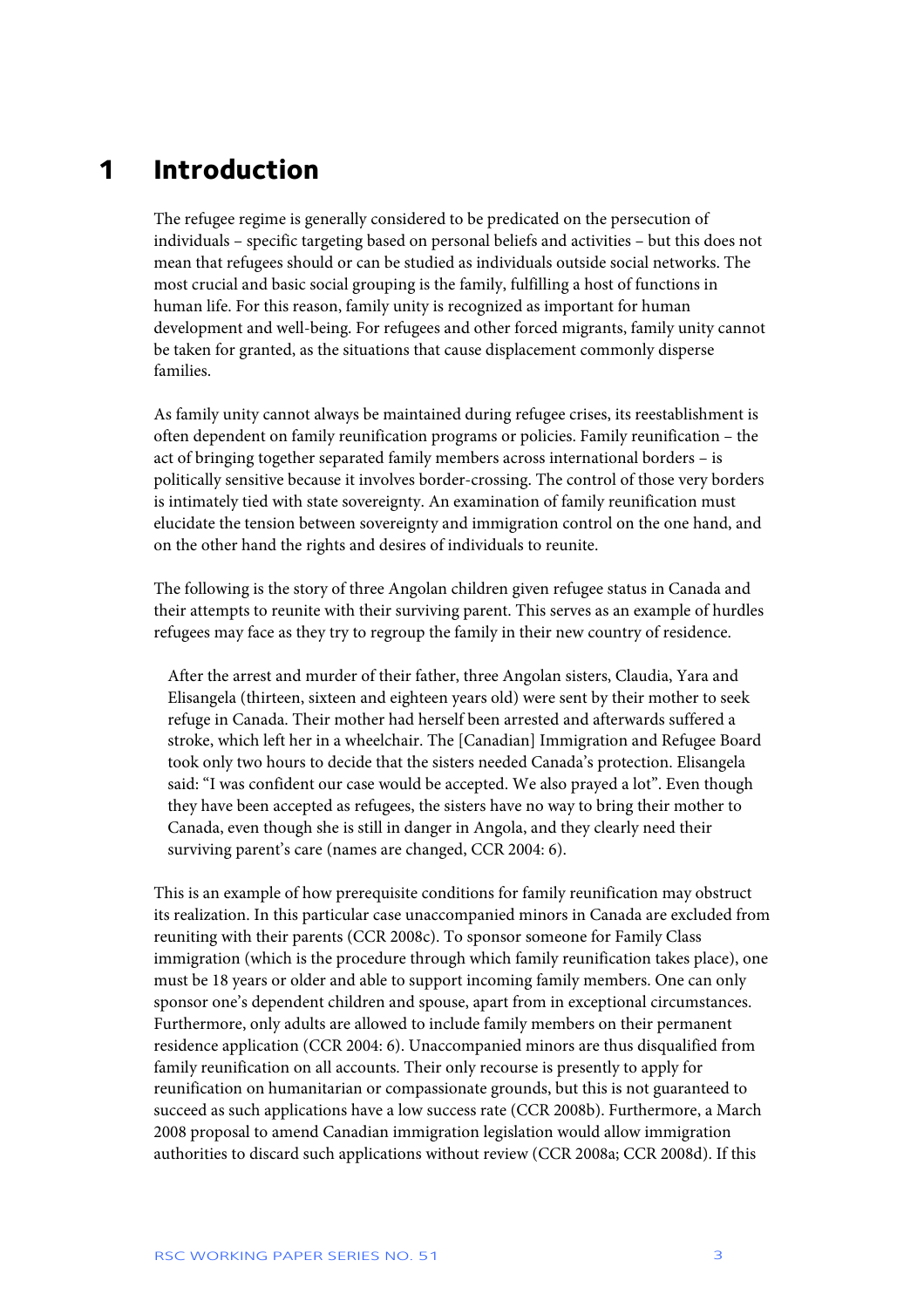proposal is made law, as is currently expected<sup>1</sup>, no realistic recourse will remain for these applicants.

This paper is an attempt to shed light on some of the core issues surrounding family reunification. Is there a right to family reunification for forced migrants? What is the scope of such a right? I will discuss the conflict between legal rights and immigration control, as family reunification brings out the conflict between individual and state interests. This hinges on a discussion on the meaning and extent of the family. I will focus on reunification in liberal democracies in the global North. Family reunification is construed as a corollary to the right to family unity – a means to redress ruptured unity. As such, this paper does not address family formation migration, as in the "importation of fiancé(e)s". To address the questions at hand I rely on an examination of relevant international legal instruments and on literature from migration studies, political science and international law. I have also looked at material from certain advocacy organizations working on family reunification, and some media coverage of current developments, particularly in Canada, along with material from certain UN organizations.

I use the expressions "refugees" and "forced migrants" interchangeably, unless I am making a particular distinction between 1951 Convention refugees and other forced migrants. I use both expressions to refer to migrants who did not come to the host country by choice, and who were fleeing a situation they cannot be expected to return to. While I believe this is the most fruitful way to approach this analysis, as I consider that breaking it up would seem artificial, it may not always be correct in light of international law. Refugee law, by its nature, distinguishes quite clearly between Convention refugees and other forced migrants. However, as I will note, rights to family reunification are largely absent from refugee law, and are found in other areas of international law where these differences in status carry less significance. Having said this, there is no doubt, as I will show, that in practice Convention refugees are often treated more favourably than other forced migrants.

In the first section I examine the family in a forced migration context and engage in a discussion of the nature of the family. What is a family? This will help to address the question of who to reunify. In the second section I look at family reunification from an international law perspective. Is there an international legal right to family reunification? On what basis does such a right rely? How expansive is it? What is the linkage between family unity and family reunification? In the third section I will look at political aspects of reunification to attempt to explain states' reluctance to acknowledge reunification rights. What is the place of family reunification in immigration? Finally I will look at alternative approaches to family reunification, to re-centre family reunification within a rights optic. Can we better understand family reunification by re-conceptualizing it as a right for forced migrants?

<sup>1</sup> The Conservative government made this proposal within a budget implementation bill, which the opposition is unlikely to vote down as it has been made clear that it would be interpreted as a vote of no confidence (*Toronto Star*, 2008). It is interesting in itself that changes to refugee protection regulations are proposed within a budget context – this highlights the purely economic lens through which immigration is interpreted. Family reunification is no priority within such an interpretation.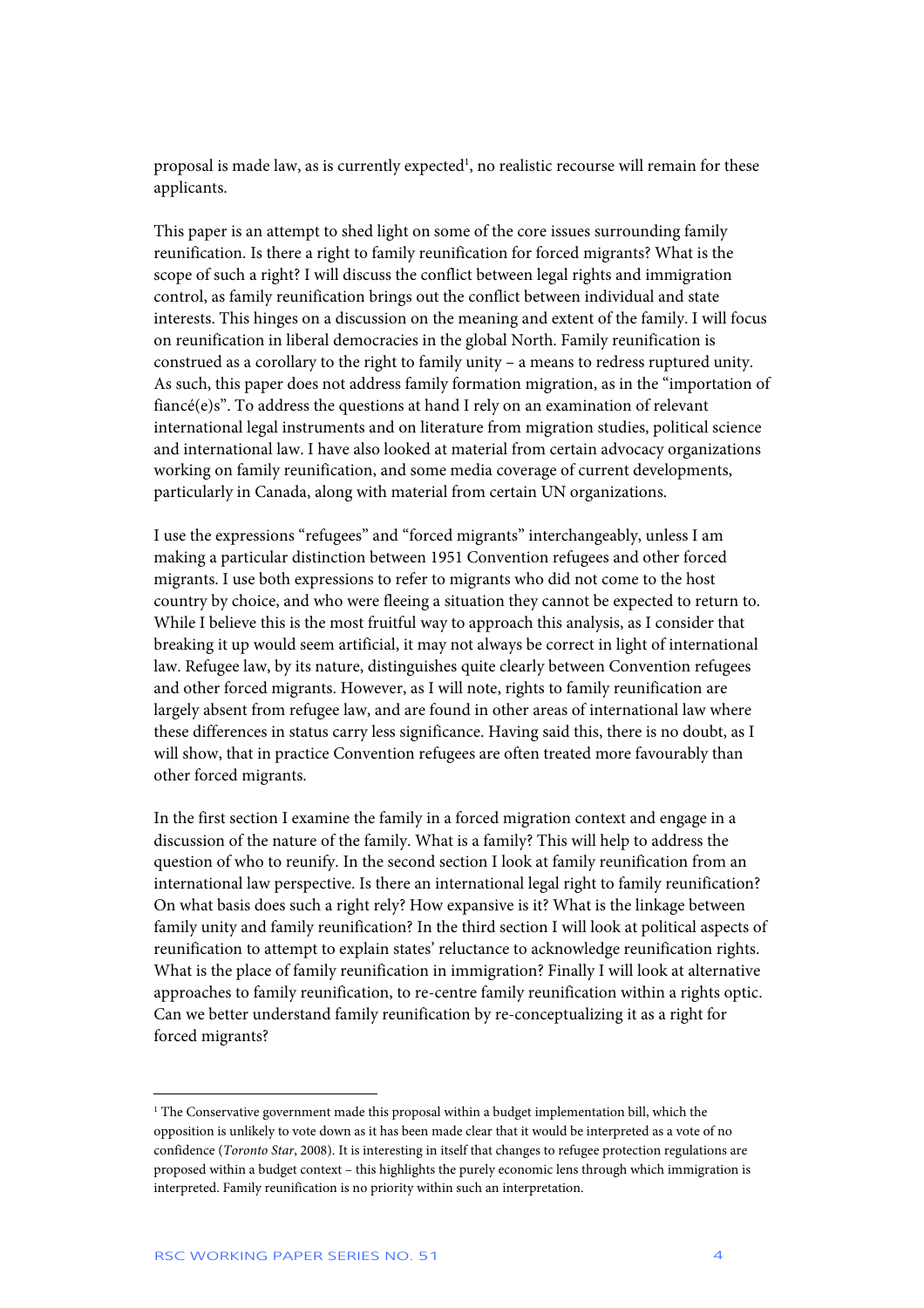## **2 Forced Migration and the Family**

## **The Family in a Forced Migration Context**

Refugee-producing situations pose specific challenges to the family, and while refugees are usually conceptualized as individuals – surely influenced by the prevailing interpretation of the 1951 Convention as conferring an individual status (see Jastram and Newland 2003: 557) – a family perspective is "crucial to the understanding of the refugee experience" (Chambon 1989: 3).

## **The Pervasiveness of Separation**

Family separation is a natural consequence of conflict and war. While reliable statistics on the prevalence of separation are elusive, the following offers an indication of the scale of the problem. After the Second World War, 13 million children were counted as separated due to the hostilities (Bonnerjea, 1994: 16), and a herculean effort was launched by ICRC and various states to trace family members and reunite them. Large numbers of families have also been separated in the Middle East, Korea and other major conflicts. For this reason family tracing is a core activity of the ICRC (ICRC 2000).<sup>2</sup> More recently, the ICRC registered 119,577 separated children in Rwanda, out of whom less than half had been successfully reunited with family members by 2000 (Merkelbach 2000).<sup>3</sup>

There are three major causes of family separation. Firstly, separation can be accidental, "with family members compelled to follow different routes or to flee based upon available opportunities or resources". Secondly, it can be a "chosen temporary strategy, such as helping a child escape military recruitment or sending a politically active member into hiding" (Sample 2007: 50; see also Jastram and Newland 2003: 562). An example of such strategic separation is the Kindertransport before the Second World War: Jewish parents in Germany and Austria sent their children to seek refuge in England in the time immediately before the War (AJR 2008). Finally, separation can occur as family members are abducted or imprisoned. During the Second World War many families were split this way, as members were deported to forced labor in Germany and children were abducted through Nazi adoption programs (Bonnerjea 1994: 16). Separation is seldom intended to be long-term (Sample 2007: 50).

It is not a given that families should always live together – people commonly spend time away from their families for work or studies. However, refugee families did not choose separation. The uprooting is forced, and refugees usually "go to great lengths to reassemble the family group" (Jastram and Newland 2003: 562). Furthermore, as Chambon emphasizes, the situation is often highly uncertain: "The circumstances of upheaval that characterize the separation are, in most instances, combined with the impossibility to predict the length of separation or even whether reunification will take place" (1989: 6). This element of force and uncertainty gives poignancy to the issue of

<sup>2</sup> Indeed, the Central Tracing Agency of the ICRC dates back to the Franco-Prussian war of 1870 (ICRC 2002a).

<sup>&</sup>lt;sup>3</sup> 62,593 had not been reunited; out of these 48,715 cases had been suspended and searches were still ongoing in the other 13,878.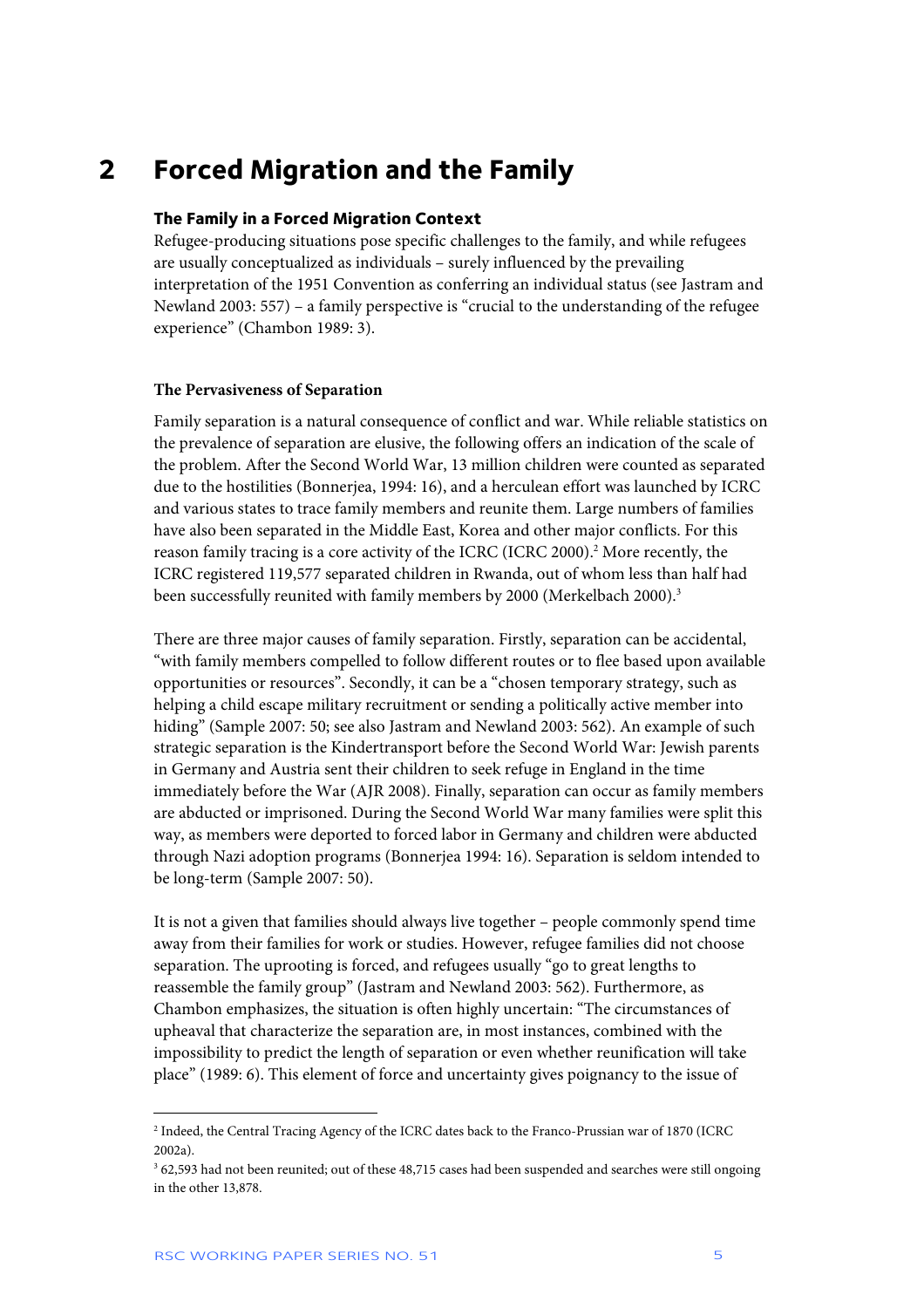family separation among refugees, and helps explain why reunification is particularly important.

## **The Special Characteristics of Refugee Families**

During the course of conflict and its aftermath, it is thus not unusual for families to be split, and for children to find themselves separated from their parents. It may be unclear whether relatives are dead or alive. Child-headed households are increasingly common in many African countries as a consequence of both conflict and AIDS (Machel 2001: 45), and informal adoptions frequently take place, as extended family members take care of the children of their lost relatives or neighbors. In Rwanda, for example, as a consequence of the genocide and the AIDS epidemic, there are currently 810,000 orphans, out of whom more than 100,000 live in child-headed households (UNICEF 2008).

The complicated circumstances of the refugee experience imply that refugee families are perhaps particularly fragmented and "denuclearized". As Sample asserts, "as a result of high mortality, family groupings are very often not 'nuclear'. The refugee experience causes many families of choice or circumstance to be formed" (2007: 51). Refugee families frequently deviate from the norm (or ideology) of the nuclear family, which will be discussed later in this section.

It may be difficult for refugees to achieve family reunification with their close ones through formal channels in the case of these families of "choice or circumstance", as they do not fit standard criteria. Nuclear family members may be dead or lost, and in order to move on, new relationships are formed. In such circumstances reunification difficulties can be a new source of separation, anxiety and loss. To make matters worse, some argue that "only the family that existed before departure should be recognized for reunification purposes" (Jastram and Newland 2003: 585). This seems to presume that the families "of choice and circumstance" are invented to circumvent immigration regulations, which does not seem to be a valid assumption (*ibid*.).

### **The Importance of Family Networks**

At the same time, the precariousness of the refugee experience makes family relationships particularly vital. The family can be an important anchor in a social world turned upside down; sometimes remaining the only stable social structure in an otherwise disintegrated society (Jastram and Newland 2003: 563). Family members are an important "source of support for one another during a traumatic situation" (Chambon 1989: 5). The presence of parents is particularly important: "children can cope with horrible experiences and high levels of stress if they have a secure relationship with parents or effective adult substitutes" (Barwick *et al.* 2002: 49). Until family reunification is achieved, "settlement stresses are compounded by worried and uncertainty about the safety of family members left behind" (*ibid*.: 45). The presence of family members facilitates the difficult process of moving on; one is no longer fixated on the object of reunification and anxious about the safety and whereabouts of loved ones (Jastram and Newland 2003: 565).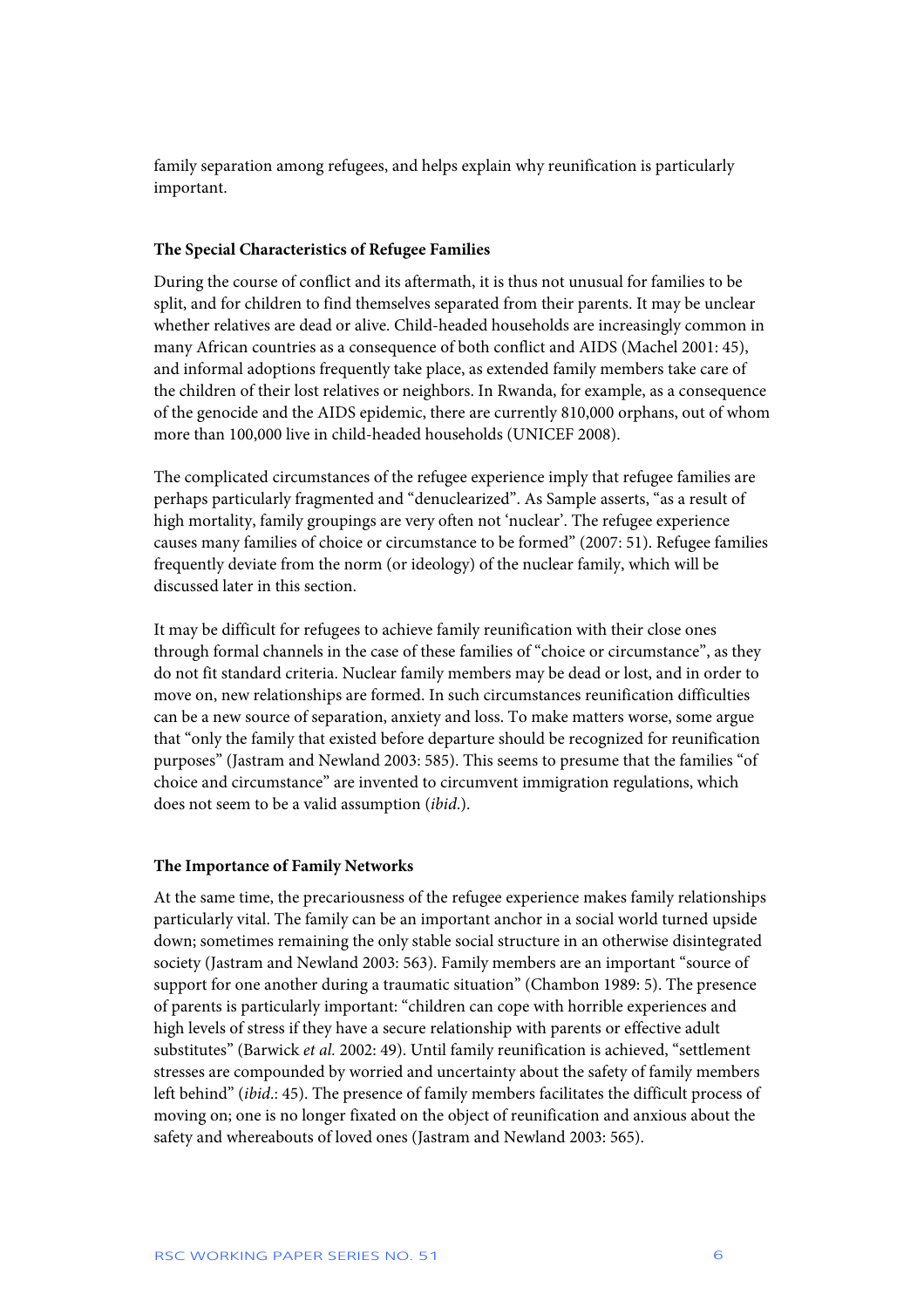Haour-Knipe's study (2001) of North American expatriate workers with international companies or organizations in Geneva may provide valuable insights into the importance of family in settlement and integration, although it addresses issues of a different type of (voluntary) migrants. She finds that the family unit provides important social support and helps individual members cope better with loneliness and encounters with new value systems. Families who score highly on coordination, defined as "the family's belief that they, in fact, occupy the same experiential world, a world which operates in the same way for all of them" (Reiss 1981 cited in Haour-Knipe 2001: 138), are particularly well equipped to adjust to a new environment (Haour-Knipe 2001: 138-9). One might infer from this that long-term separation is detrimental to the integration of refugees into new societies.

Family members from beyond the nuclear family may also fulfill the support function Haour-Knipe refers to. The ICRC emphasizes that when it is impossible to reunite refugee children with their birth parents, their priority is to reunite them with other members of their family.<sup>4</sup> The main objective is to re-create a sense of normalcy, bringing the children in contact with familiar faces and thus easing readjustment and further mental development.

### **What is a Family?**

The rules of kinship are an anthropological feast, wonderfully varied and highly seasoned (Walzer 1983: 228)

For all the benefits of tight and united families, the fundamental task of attempting to define a family turns out to present a significant challenge in a discussion of family reunification. Conceptions of the family vary between different cultures and are not static over time. Who is it that should be reunited?

International human rights instruments that promote the respect and protection of the family do not define the family as such. Fourlanos suggests that there is no international legal definition of the family, which, he argues, is because "a universally accepted concept of family can hardly be said to exist" (1986: 88; 92). This lack of common definition obscures the question of admittance through family reunification, as "the size of the family differs considerably from one region to another" (1986: 91). Whereas "in most Western societies, the family is relatively small", elsewhere "it can be quite large, sometimes consisting of a whole clan (mainly in Africa)" (1986: 91). As Fourlanos argues (perhaps a bit exaggeratedly), "what one region may regard as an acceptable number of individuals seeking admission on the basis of family unity, might constitute a case of mass-influx of aliens in other parts of the world" (1986: 91). As we understand, defining a family is difficult, but the following sections will introduce some thoughts how to go about it.

<sup>4</sup> In Rwanda attempts were made to find any of the following: "father, mother, brothers and sisters, uncles and aunts, grandparents, first cousins, stepbrothers and sisters, parents-in-law and adopted parents" (ICRC 2002b).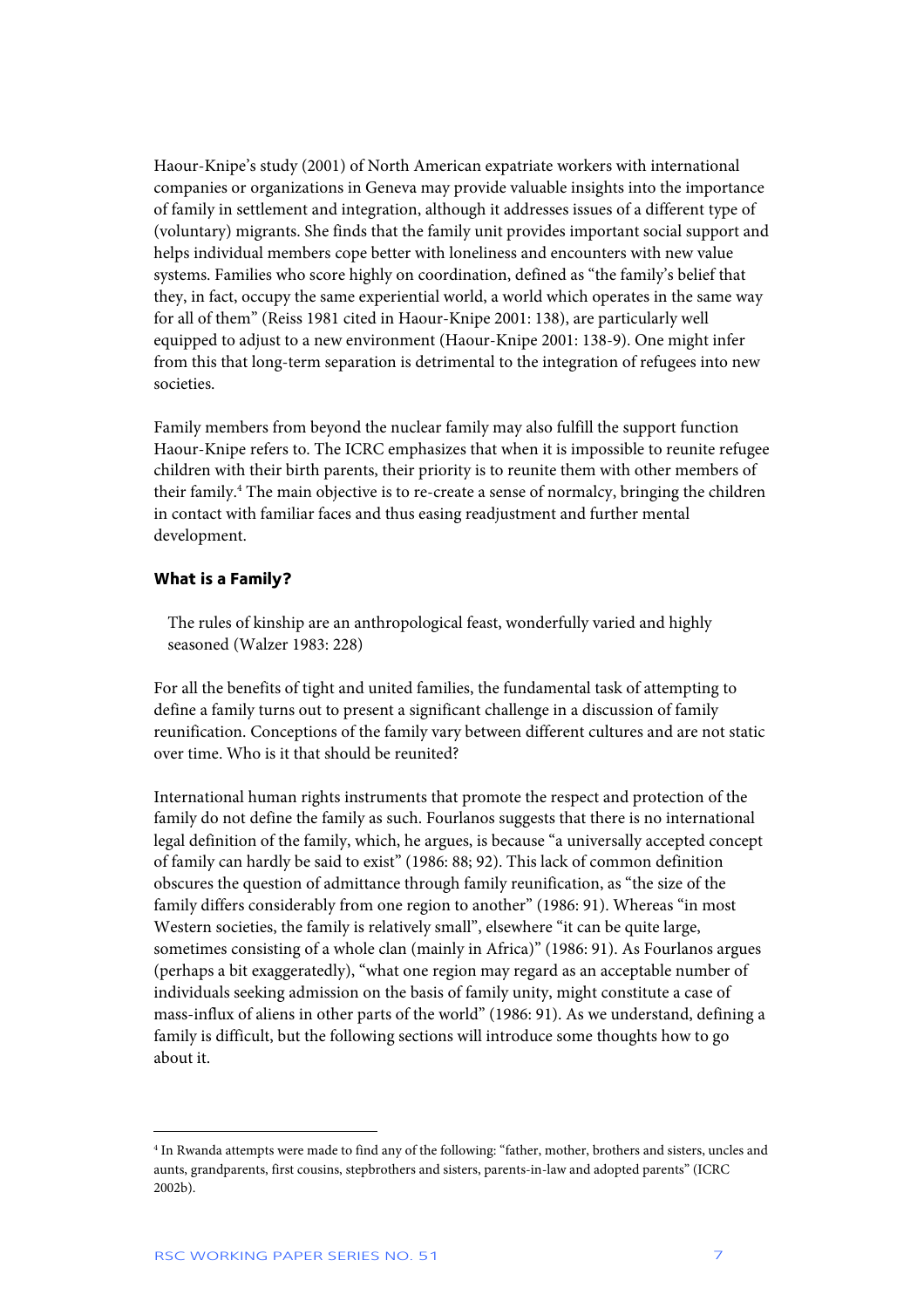### **Bases for Family Ties**

Family ties can be determined with reference to different criteria: marriage or its equivalent, dependency, or genetic ties. However, none of these criteria are unambiguous. There are also no family constellations that "seem to be theoretically required or even generally preferable" (Walzer 1983: 231).

#### *Marriage*

The meaning of a marriage is not internationally agreed-upon. To take an example: within Nigeria there are three different conceptions of marriage. There is a western-style statutory marriage with one wife and one husband; a customary law marriage where a husband can take a limitless number of wives; and a marriage under the Maliki School of Islamic law that permits a man to marry four wives with an "obligation to treat them equally" (Ipaye 1998: 33).

Our perceptions of Western, "traditional" marriage are also being challenged. Fewer and fewer heterosexual partners get married, and many live together and have children without officially marrying each other. Furthermore, several countries have introduced legislation allowing homosexual partners to wed.<sup>5</sup> Up to half of all marriages end in divorce in many countries.<sup>6</sup>

Generally speaking, a marriage entered into in one country is recognized elsewhere, and host countries often depend on laws in the country of origin "to determine whether or not the requisite family relationship has been established" (Perruchoud 1989: 514). However, they simultaneously "impose their own standards for the definition of the family" (*ibid*.). As such, polygamous marriages are illegal in many Western countries, and thus not recognized for the purpose of family reunification. Likewise, few countries that do not themselves permit same-sex marriage or civil unions recognize such relationships entered into abroad.

### *Genetic and Biological Ties*

 $\overline{a}$ 

The significance of genetic ties is also opaque. Should there be distinctions between "real" children and adopted children in relation to family reunification? Western formalized adoption does not exist *per se* in Islamic law, where the closest equivalent is a type of permanent fostering called *kafala,* which does not entail rights of inheritance and other rights that "real" children have (UNICEF 2007: 99). By emphasizing genetic ties or their equivalent we may delegitimize important social relationships such as these, and prioritize relatives who have no emotional bond over those who do (Stalford 2002: 117). Although we may intuitively accord special importance to biological family ties (supposedly "blood is thicker than water") (Ruddick 1998), this may be a questionable proposition.

<sup>5</sup> Same-sex marriage is currently permitted in Belgium, Spain, South Africa, Canada and the Netherlands, and the state of Massachusetts, while 16 countries permit same-sex civil unions. As this is written, same-sex marriage is being legalized in Norway and California.

<sup>6</sup> In the UK, the Office of National Statistics reported "that the proportion of men and women in England and Wales choosing to marry was at the lowest level since the figure was first calculated in 1862" in 2007, while the proportion of marriages eventually ending in divorce was calculated at "45 per cent in 2005" (Ford, 2008).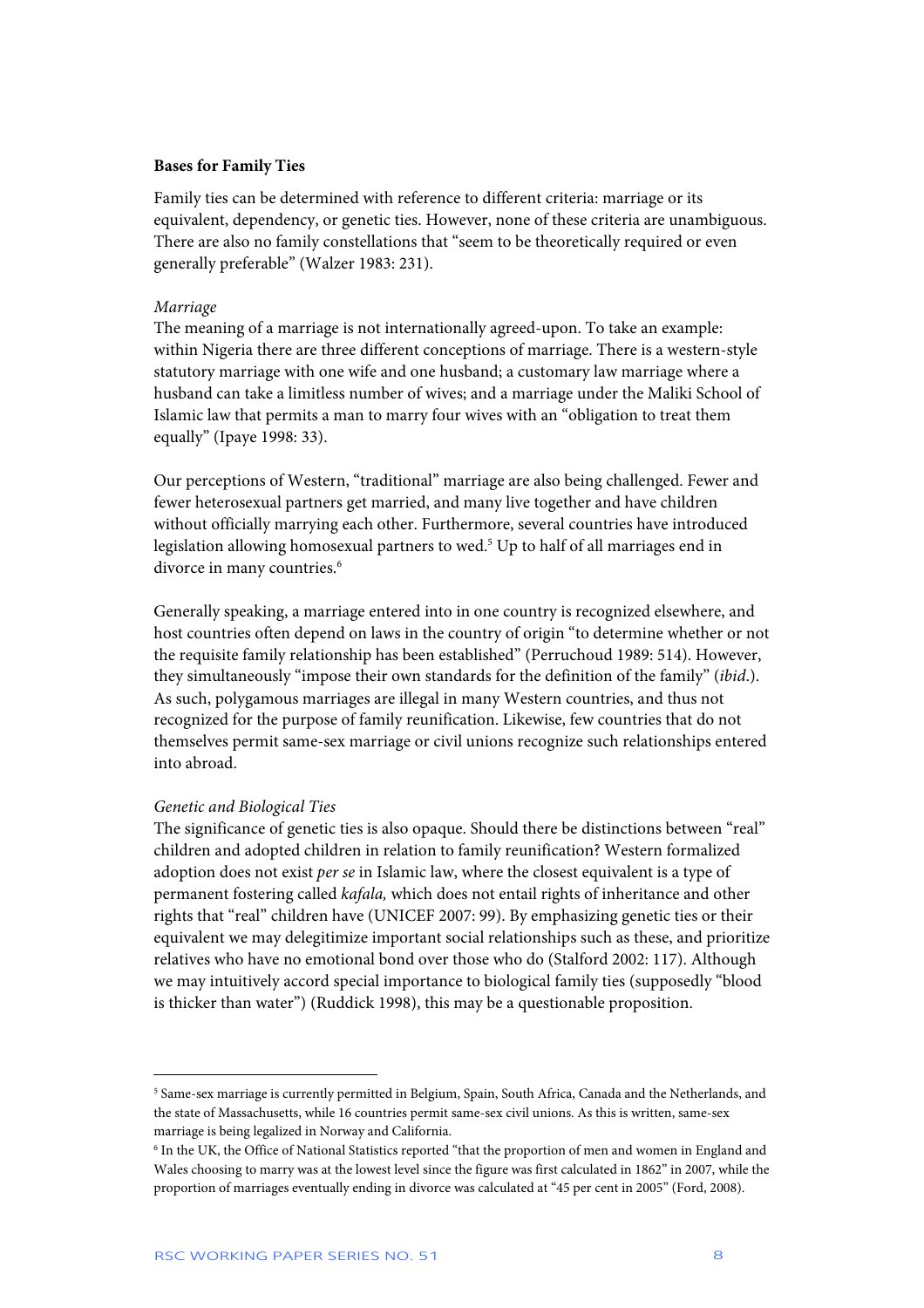Children born into relationships in Western societies are generally "automatically accepted as the children of that relationship" without genetic testing to confirm biological fatherhood (Taitz *et al.* 2002: 794), but not so in immigration matters. In many countries, the process of ascertaining family ties and thus determining eligibility for reunification is complicated and burdensome. To be eligible, applicants must provide compelling evidence that the entrants are indeed their close family members. This is typically achieved by way of birth certificates or other official documentation, which is unproblematic for most migrants coming from "countries which regularly issue high quality documents" (CCR 2004: 12). But this may present greater difficulties for forced migrants. Firstly, many refugee-producing countries are underdeveloped and chaotic and do not provide documentation recognized by the authorities in the receiving country. Norway, for example, does not recognize any official documents from Afghanistan, Iraq and Somalia, as they regard it as impossible to determine their veracity (NOAS 2008). While this may be understandable – how can documents be checked when the issuing state hardly exists? – it is interesting to note that these countries are also among the top refugee countries of origin.

Secondly, during conflict births and marriages may not be properly recorded; and if records exist, the refugees' fear of persecution may prevent them from obtaining them (CCR 2004: 12). Thirdly, if the refugees were previously in possession of such documentation, "its destruction [may have been] effectively compelled to avoid visa controls, carrier sanctions, or other impediments to their escape and entry into an asylum state" (Hathaway 2005: 840-841). Since 9/11, states have become ever stricter with documentation requirements, due to heightened security concerns. Reunification procedures have become more protracted as a result (Jastram and Newland 2003: 562).

### *Dependency*

The third and potentially more flexible basis for family ties is dependency. Defining family for reunification on the basis of dependency may permit accommodation of different types of family relationships. While no authoritative international definition of dependency exists, UNHCR operates with the following working definition: "a dependent person is someone who relies for his or her existence substantially and directly on another person, in particular for economic reasons, but also taking emotional dependency into consideration" (Jastram and Newland 2003: 585). A family unit defined with reference to dependency could be construed as containing members other than the biological nuclear family, as non-biological and extended family members could be dependent members of the household.

However, states demand documentation of family relationships for reunification, and this could present difficulties. The criterion of economic dependency could be employed, but it may be difficult to provide papers attesting to its existence. In these cases, family ties must be established on a case-by-case basis. Dependency could be particularly difficult to prove after more long-term separation, which in itself could be used to refute claims of dependency. This was previously the case in Dutch immigration law. To apply for a family reunification with one's children in the Netherlands, one was required to prove the existence of "an effective family bond" and that the children were still fully dependent upon the applicant, having not been "definitively taken up in another household".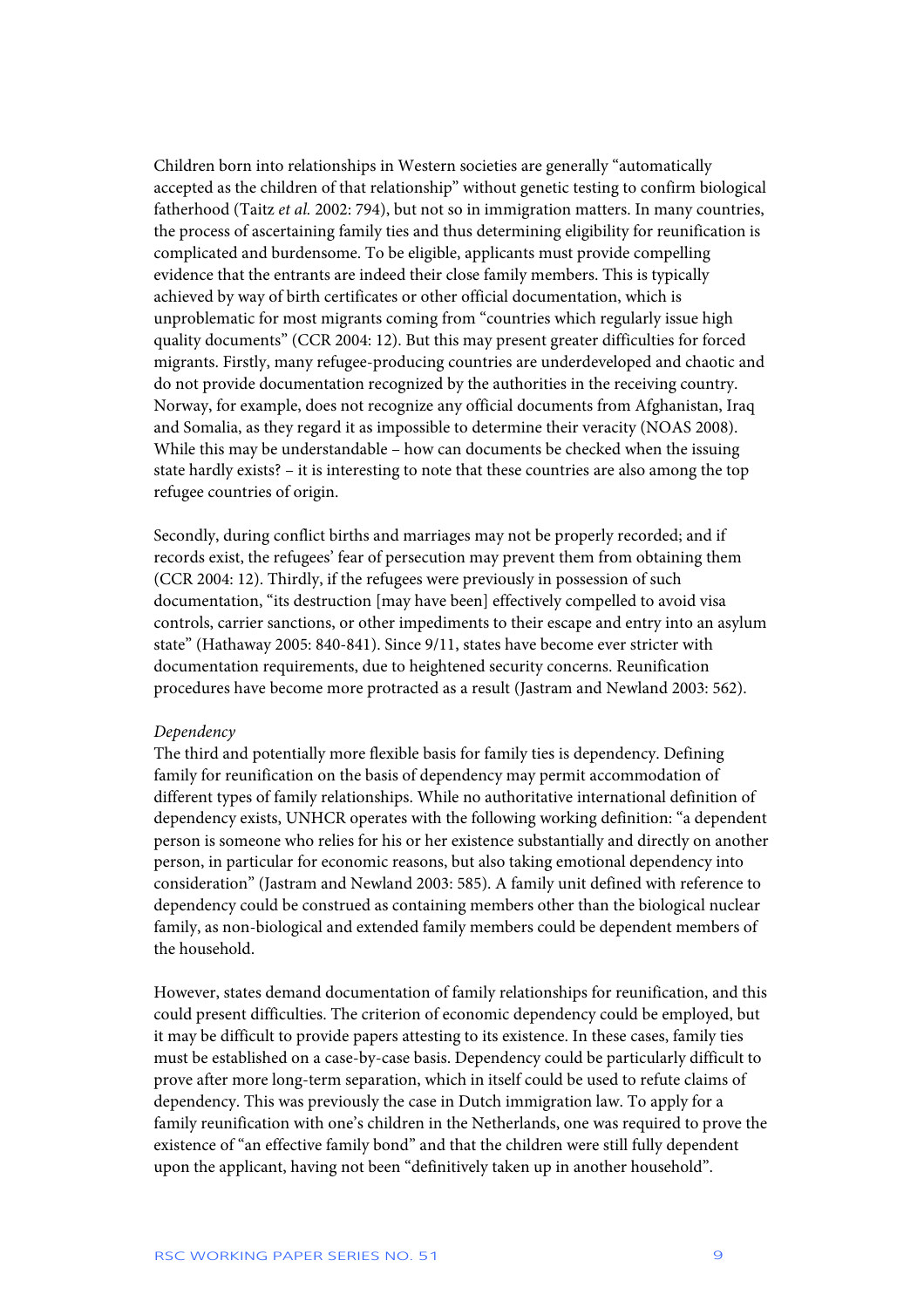Providing such evidence became extremely difficult for parents who had long been separated from their children, leaving them in the care of grandparents or other relatives (van Walsum 2003: 512).7

Adopting the criterion of dependency may also raise privacy concerns. In determining whether a relationship of dependency is present, the state would be obliged to make subjective determinations through interviews which might be perceived as intrusive (Motomura 1997: 97). Such procedures would be particularly resource-intensive, and difficult in a forced migration context where the family members in question are left behind in uncertain and insecure situations far away.

## **Reach of Family Ties**

Another difficulty is establishing the reach of the family. What is the status of extended family members in reunification? Most jurisdictions prioritize lineal or vertical family ties over horizontal ones, precluding siblings from reuniting. Reunification is usually difficult even for refugee families were the parents have passed away and older siblings fulfill parenting roles (CCR 2004: 7).

Fourlanos suggests that international law primarily protects the family nucleus (the spouse and dependent minor children). The nuclear family is a lowest common denominator, upon which all culturally specific definitions of the family agree. This nuclear interpretation is echoed widely in the EU Family Reunification Directive (2003)<sup>8</sup>. While there are some dispensations for dependent elderly relatives (Art.10(1)), this is left at the discretion of States. And while it is possible for member states to be more liberal in regards to extended family members of refugees, only reunification with the married spouse and dependent, minor, unmarried children is strictly promoted (ECRE 2003).

While it is sometimes possible to apply for reunification with other family members such as siblings in traditional countries of immigration, this type of family reunification is usually submitted to a numeral capping system, meaning reunification can take a very long time. In the United States, applicants from certain countries have waited for decades. Those Filipinos who applied to reunite as "fourth preference" family members (brothers and sisters of an applicant older than 21) in 1977, only achieved reunification in 1995 (Motomura 1997: 90).

However, it is undeniable that extended family members are often important to family life. This has been recognized in domestic legal rulings; for example, in the American Supreme Court case *Moore v. City of East Cleveland,* it was *"*held that a grandmother who filled a parental role was a constitutionally protected family member" (Anderführen-Wayne 1996: 374). Extended family members (including siblings, by the common definition) are rarely accorded rights in terms of reunification. This is problematic, as some authors suggest that immigrants rely more heavily on extended family support

ֺ

<sup>7</sup> These regulations were revised after the 2001 ruling by the European Court of Human Rights (ECtHR) in the case *Sen v. the Netherlands*.

<sup>8</sup> The Family Reunification Directive was adopted in 2003 after 3 years of negotiations. It sets minimum standards for reunification for third-country nationals "residing lawfully" in the EU (ECRE 2003).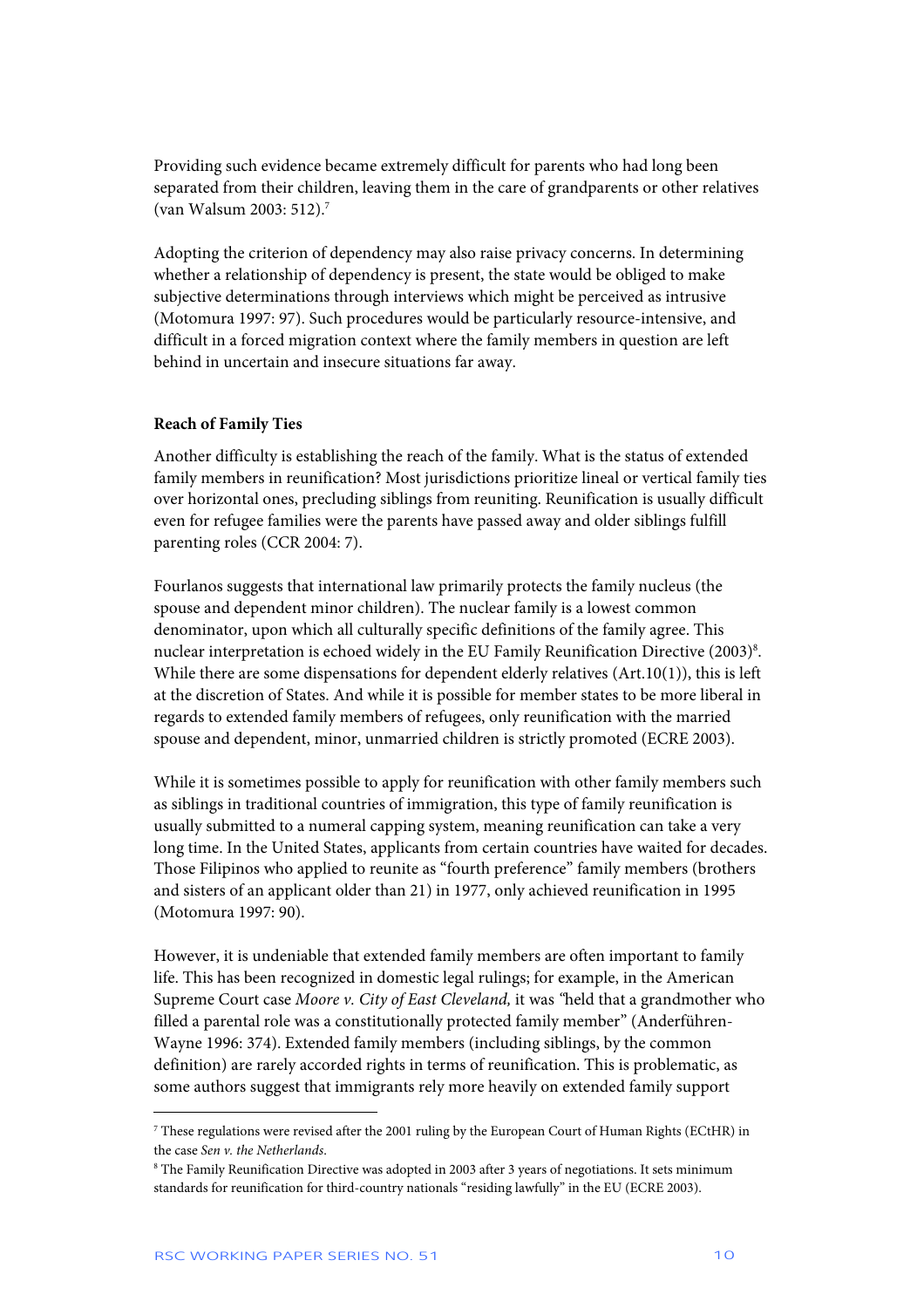networks than others because, as newcomers, they lack alternative social support (Suárez-Orozco 2000: 198). We start to perceive a differing approach to family ties domestically and in the immigration realm. This disjuncture will be further explored.

## **Changing Conceptions of the Family**

Some authors suggest that the privileging of the Western nuclear family model is justifiable in immigration because the extended family is losing importance worldwide due to urbanization and westernization of modes of living (van Krieken 2001; Jastram 2003). Other authors argue that this is ideological. According to Jones-Pauly it is wrong to imagine that the nuclear family is "at the apex of an evolutionary pyramid" (1998: 286). Different forms of the family have existed side by side throughout history, and family forms are constantly evolving. I have already alluded to the increase in child-headed households, which typically go unrecognized in family reunification procedures.

The so-called Western nuclear family is changing in many ways as well. I have already referred to the legalization of same-sex marriage and the prevalence of divorce. There is evidence that children in Western liberal democratic states are dependent on their parents for increasingly long periods as they obtain higher education qualifications (Jones-Pauly 1998). Such developments could lead us to question the decisions of states to progressively lower age limits in family reunification matters. In Germany reunification is reserved for dependent children under the age of 16 (Kofman 2004: 254). In that same country, a study from the 1990s showed that "75 per cent of all adult persons between 18 and 28 years of age receive help of some kind from parents", of whom 48 per cent were "totally dependent on parental support" (Jones-Pauly 1998: 286).

## **Questioning the Motives**

In light of the discussion in this section, it becomes apparent that the relatively strict adherence to nuclear family criteria for family reunification purposes can be challenged on many grounds. We may wonder why the state imposes a model of the family upon immigrants that is challenged even within the country. While it may be unreasonable to expect the state to approve of forms of the family that are in contravention of its own laws (by for example permitting the reunification of polygamous spouses), we may challenge its restrictiveness. Is it ethical to treat foreigners and nationals differently in terms of the kind of families that are recognized? And should refugees be treated just like other migrants? There also seems to be stronger protections of family life for non-nationals in matters of deportation than in matters of family reunification<sup>9</sup>.

This leads us to consider the conflict between family reunification and immigration control. It is perhaps no wonder that states have adopted the smallest and most restrictive definition of the family in family reunification cases as it allows them to restrict entry to the greatest possible extent. This conflict will be further examined later in this paper, and the ethical implications will also be considered. First, however, an examination of family reunification from a legal rights perspective is due.

<sup>9</sup> *Viz*. ECtHR rulings in *Chahal* and *Berrehab*, or the US ruling *Antoine-Dorcelli v. INS,* where deportation of a live-in Haitian servant was suspended as the woman in question considered her employers the only family she had ever had. See Anderführen-Wayne (1996).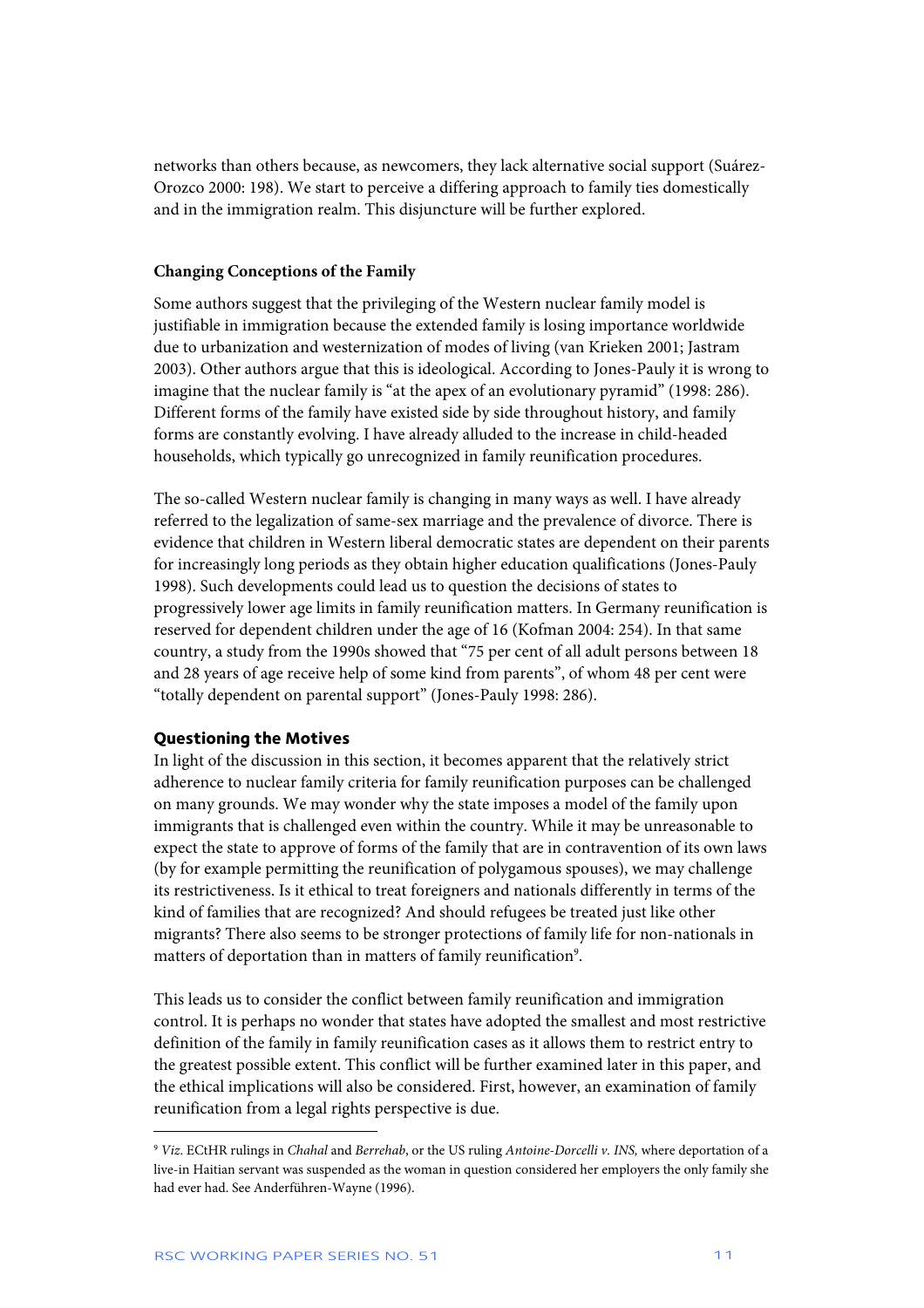## **3 Family Reunification and the Law**

## **Introduction**

This section will consider family reunification for forced migrants from an (international) legal perspective. This examination is necessary because family reunification rights for forced migrants appear to be "weakly enunciated" (Kofman 2004: 253); which is puzzling considering the ample evidence that refugee-producing situations lead to widespread dispersal of family members. Indeed, the problems of separation were not unknown in the post-war context in which the 1951 Refugee Convention (CSR51) was written. As mentioned, vast numbers of children were separated from their families during the Second World War. The Convention drafters were mindful of this, and Recommendation B of the Final Act of the Conference of Plenipotentiaries pertains to family unity, recommending that states "take the necessary measures for the protection of the refugee's family", "considering that the unity of the family [...] is an essential right".

According to Hathaway, "the drafters of the Refugee Convention assumed that the family members of a refugee would benefit from the protection of the Refugee Convention" (2005: 541). However, they made only oblique references to family reunification in the Convention itself, making provisions for religious education for the children of refugees, for example  $(Art. 4)^{10}$ . The 1967 Protocol also lacks provisions for family reunification (Lahav 1997: 358). We must thus look beyond refugee law to find a legal basis for family reunification for refugees (Jastram and Newland 2003: 569). For this reason, I believe it is legitimate to discuss family reunification for both refugees and other forced migrants simultaneously in this section.

Establishing whether there is a right to family reunification in international law depends on locating a state obligation to ensure it, but these duties appear to be "imperfectly and badly allocated" (Bader 2005: 338). This section will first survey the relevant established human rights norms, before examining this question of obligation. It will then look at the interplay between the law and different conceptualizations of the family.

## **Relevant Established Human Rights Law**

It is widely recognized that refugees and other forced migrants should have full enjoyment of their human rights, starting with the preamble to the Refugee Convention $1<sup>11</sup>$ . This is based on principles of non-discrimination, as well as basic human rights norms, and thus valid for both refugees and other forced migrants. Human rights law, as codified over the past 60 years, is "grounded upon the premise that all persons, by virtue of their humanity, have fundamental rights" (Weissbrodt 2007: 222). Human rights law thus limits states in their treatment of refugees and other non-citizens, not just their own citizens. The Human Rights Committee, which oversees the implementation of

j

<sup>&</sup>lt;sup>10</sup>The following articles in CSR51 make references to the family: Art. 4 (religious education for children), Art.12 (recognition of marriage), Art. 22 (provision of elementary education) Art. 24 (social security/family allowances).

<sup>&</sup>lt;sup>11</sup>Preamble to CSR51, first paragraph:

The High Contracting Parties, considering that the Charter of the United Nations and the Universal Declaration of Human Rights approved on 10 December 1948 by the General Assembly have affirmed the principle that human beings shall enjoy fundamental rights and freedoms without discrimination.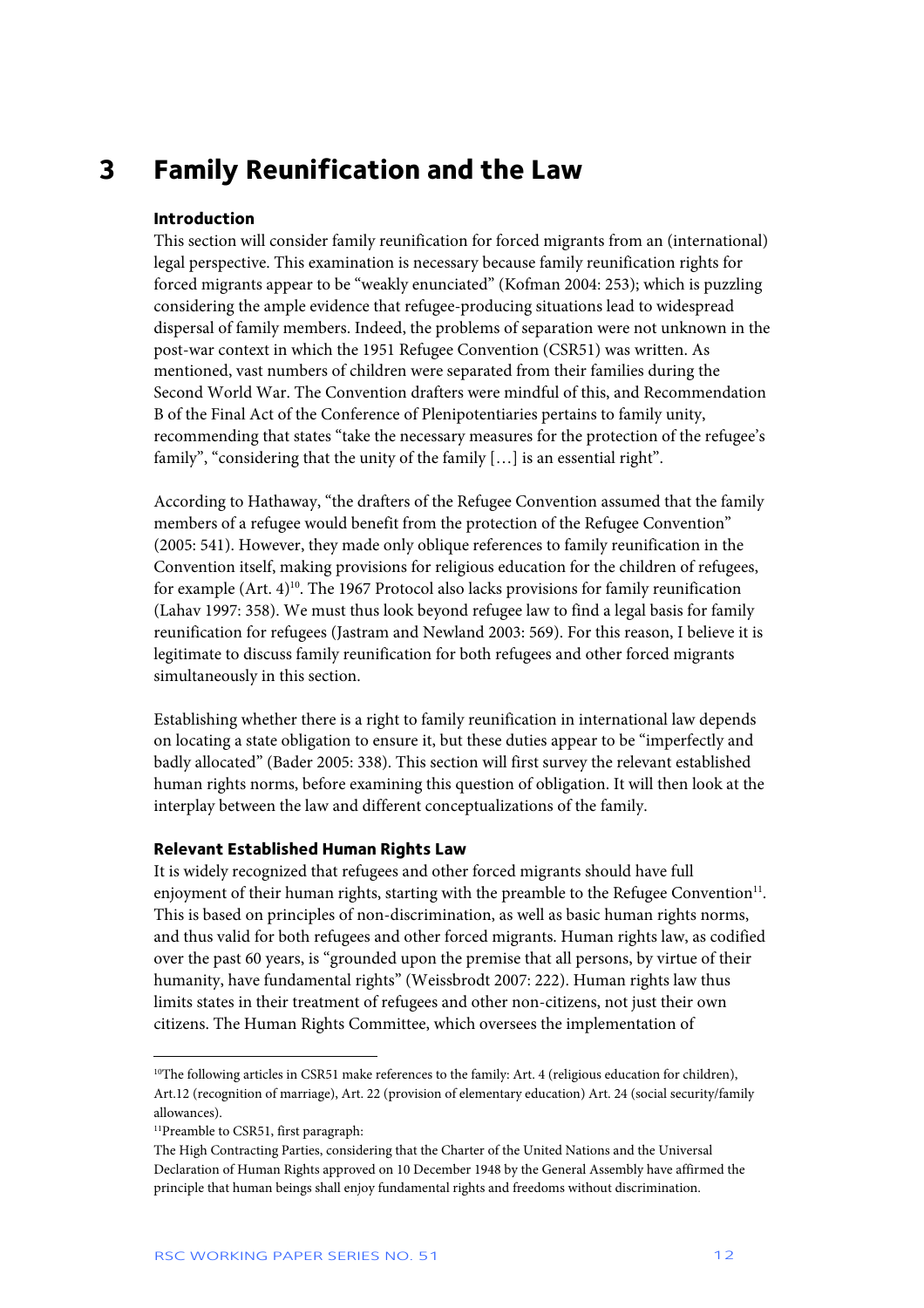International Covenant on Civil and Political Rights (1966) (ICCPR66), has affirmed that while ICCPR66 does not grant aliens the right to enter a specific country<sup>12</sup>, it may afford aliens its protection

in relation to entry or residence, for example, when conditions of non-discrimination, prohibition of inhuman treatment and respect to family life arise... [non-citizens] may not be subjected to arbitrary or unlawful interference with their privacy, family, home, or correspondence [emphasis added by Hathaway] (UN Human Rights Committee 1986 cited in Hathaway 2005: 548).

It is, furthermore, widely accepted in human rights law that everyone has a right to family unity.13 The major human rights instruments regard the family as a fundamental unit of society, giving the family a "right to recognition of a legal relationship between family members" (Anderführen-Wayne 1996: 349). An early expression of this was the Universal Declaration of Human Rights of 1948 (UDHR48); its Art. 16(3) states that "The family is the natural and fundamental group unit of society and is entitled to protection by society and the State". This is repeated in ICCPR66 Art. 23<sup>14</sup>, where we also find the right to marry and found a family (Art. 23(2)). ICESCR66 Art. 10 further elaborates; emphasizing the role of the family in "the care and education of dependent children"15. Furthermore, as per ICCPR66 art. 17<sup>16</sup>, states cannot arbitrarily<sup>17</sup> interfere in family life; including the family life of non-citizens. This should prohibit states from splitting refugee families, but might not obligate them to take positive steps towards reuniting families already torn apart. ICESCR Art. 10 goes further, insisting that "the widest possible protection and *assistance* should be accorded to the family" (my emphasis). According to Van Krieken, this indicates an obligation on behalf of the state to adopt a "fairly active approach" toward family rights, "over and above 'protection" (1994: 20).<sup>18</sup>

<sup>&</sup>lt;sup>12</sup> There is no right in international law to enter any country except for one's own (van Krieken 2001: 130).

<sup>&</sup>lt;sup>13</sup> For a more thorough survey, see Perruchoud (1989: 510).

<sup>14</sup> ICCPR66 Art 23:

<sup>1.</sup> The family is the natural and fundamental group unit of society and is entitled to protection by society and the State.

<sup>2.</sup> The right of men and women of marriageable age to marry and to found a family shall be recognized. 15 ICESCR66 Art 10 (1):

The States Parties to the present Covenant recognize that: The widest possible protection and assistance should be accorded to the family, which is the natural and fundamental group unit of society, particularly for its establishment and while it is responsible for the care and education of dependent children. Marriage must be entered into with the free consent of the intending spouses.

<sup>16</sup> ICCPR66 Art. 17:

<sup>1.</sup> No one shall be subjected to arbitrary or unlawful interference with his privacy, family [...]

<sup>2.</sup> Everyone has the right to the protection of the law against such interference or attacks.

<sup>&</sup>lt;sup>17</sup> There is no definitive standard by which to define arbitrariness, but according to Nowak one must to investigate whether the act in question is in conformity with national law and with the purpose of the Covenant, as well as whether it is predictable, reasonable and proportional (cited in Hathaway, 2005: 549). 18 It is not surprising that ICESCR66 goes further than ICCPR66 – it is generally reckoned that while the latter deals with negative rights, the former codifies positive rights. However, ICESCR calls for progressive, rather than immediate, realization of these rights (Art. 2(1)), making the obligation weaker and more difficult to enforce.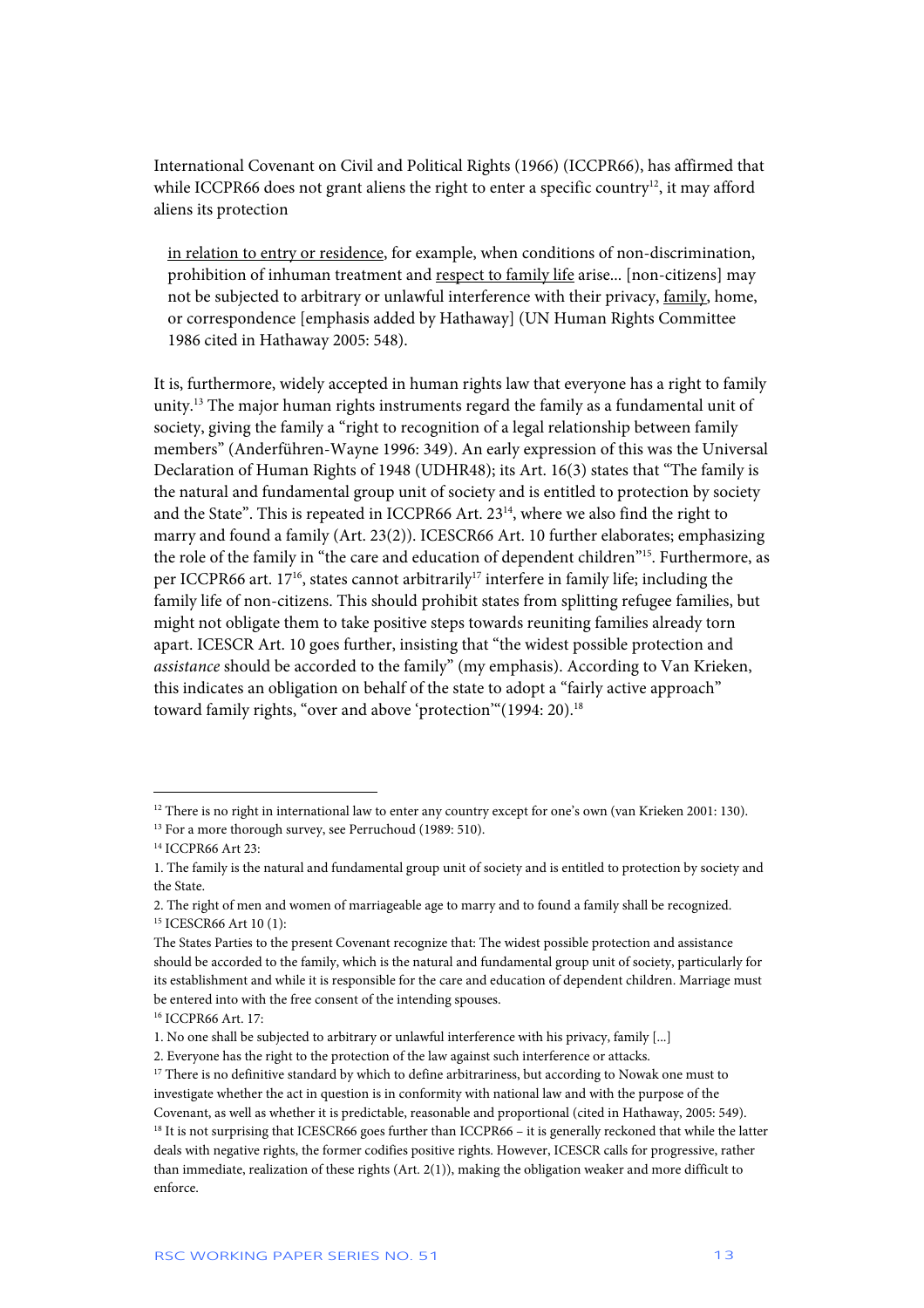## **From Family Unity to Family Reunification**

While family unity, in principle, is a relatively unambiguous human rights matter which can usually be fulfilled domestically with reliance on negative rights and obligations, such as the right to non-interference in private and family life, family reunification is a "fairly different issue altogether" (van Krieken 1994: 20). Although family reunification cannot be divorced from family unity – indeed, the former may be a necessary means of executing the latter (Anderführen-Wayne 1996: 351) – it brings up a host of thorny additional issues. Family reunification across borders is a matter of relations between states and distribution of obligations between them; with at least two states involved (Perruchoud 1989: 509). In cases where the applicant is seeking to be reunited with family members that are in another country of first asylum, a key issue is to establish where reunification should take place. Which state has responsibility to reunify?

This ties in with a bigger question, namely whether refugees can choose where to seek asylum. While there is at least a weak right to "seek and enjoy asylum"19 in international law, and thus a concomitant obligation upon *a* state to grant it (or at least not to practice *refoulement*), it is not clear upon which state such an obligation would fall. Can refugees choose which state? And can they choose where the family should be reunited if family members are scattered across multiple countries of asylum?

The broader question is beyond the scope of this paper, and answering the question of choice in country of reunification may also be beyond its ambitions, but it should not be ignored. Indeed, the approach of the European Court of Human Rights (ECtHR) to family reunification is intimately linked to this question. Family rights in Europe are protected by ECHR50 art. 8<sup>20</sup>. The Court has, as a rule, been more willing to protect family rights in relation to expulsion/deportation than in relation to entry (John 2003: 2), but where family rights have been upheld in an immigration context, it has largely been based on an "elsewhere approach" (John 2003: 33). This means that the Court will examine whether the family can reasonably be expected to pursue family life somewhere else (i.e., in another state). This has been very strictly applied: in the 1996 case *Gül v. Switzerland* a Turkish man residing in Switzerland on humanitarian grounds was refused reunification with his young son, as the Court reasoned that family life was strictly speaking possible in Turkey.

Despite this fairly negative picture in terms of family reunification, the past 20 years have seen a partial codification of family reunification rights in international law; most notably through the Convention on the Rights of the Child (1989) (CRC89), which regulates family reunification where children are involved. CRC89 is the world's most widely ratified human rights treaty, only matched in international law by the four Geneva Conventions on the law of warfare (Abram 1995: 426). Somalia and the United States are,

j

<sup>19</sup>UDHR48 art. 14.

<sup>20</sup> ECHR50 art. 8: 1. Everyone has the right to respect for his private and family life, his home and his correspondence.

 <sup>2.</sup> There shall be no interference by a public authority with the exercise of this right except such as is in accordance with the law and is necessary in a democratic society in the interests of national security, public safety or the economic well-being of the country, for the prevention of disorder or crime, for the protection of health or morals, or for the protection of the rights and freedoms of others.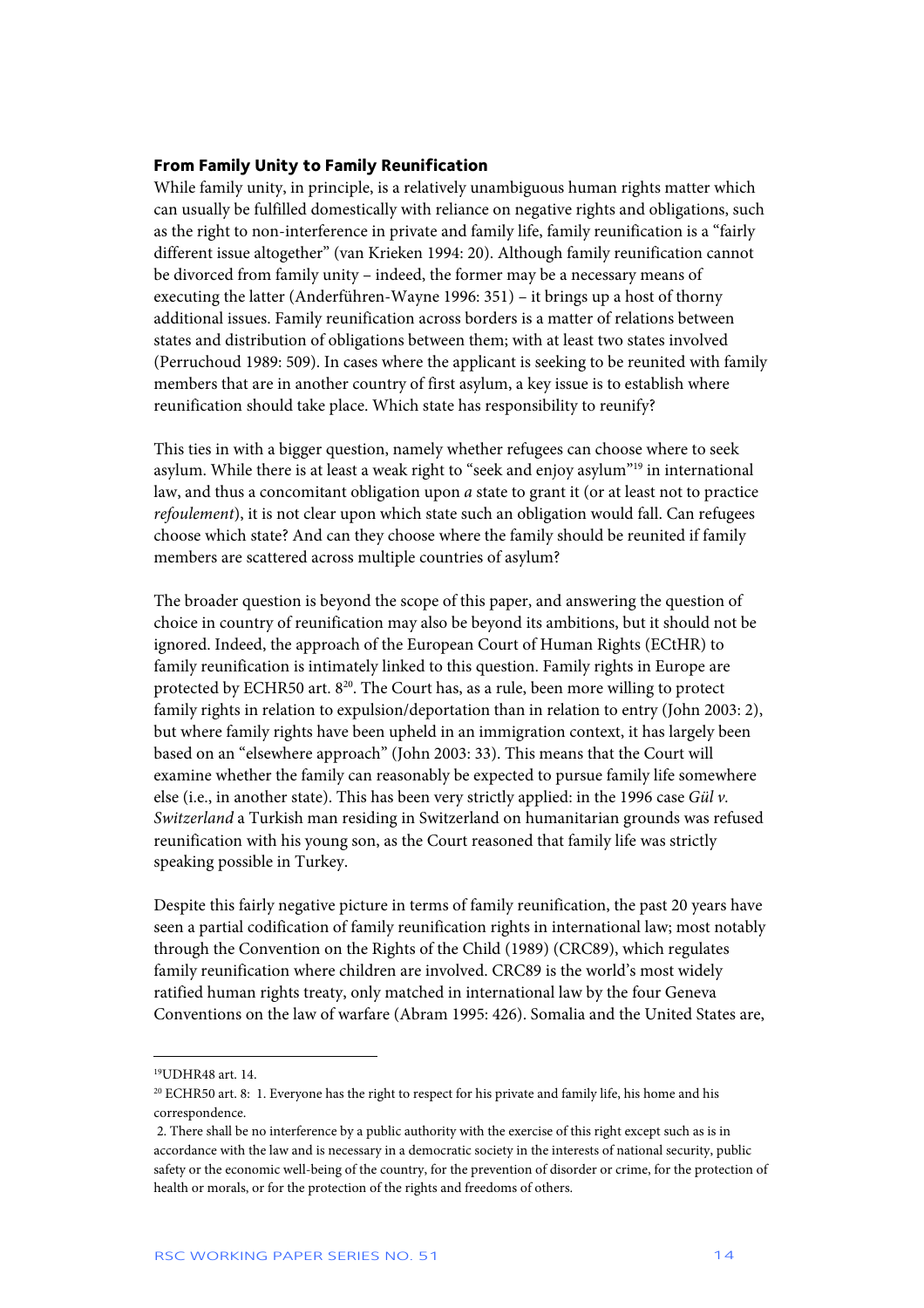famously, the only countries not to adhere to the Convention. The prompt and widespread ratification is impressive also because CRC89 is among the most recent human rights treaties.

The overarching message of the Convention is a concern for the best interest of the child, which should inform all decisions relating to children (Art. 3(1); Luke 2007: 77). The convention applies equally to all children within the jurisdiction of the state (Art. 2(1)); it can thus logically be read to grant refugee and other non-citizen children the same rights as nationals (Abram 1995: 416).

To briefly summarize the relevant articles, art. 9(1) is an important starting point. It stipulates that "States Parties *shall* ensure that a child *shall* not be separated from his or her parents against their will" (my emphasis). This very strongly worded article, according to Abram, requires states to "take all positive measures necessary to assure the realization of [the right to be with both one's parents]" (1995: 418). Art. 10(1) of the convention elaborates that in cases where children are separated from their families across borders, states *shall* deal with entry or exit applications "for the purpose of family reunification [...] in a positive, humane and expeditious manner". Furthermore, Art. 22 specifically concerns refugee children, calling on states to give them "appropriate protection and humanitarian assistance". Additionally, it calls upon states to co-operate with the UN and other agencies in order to assist children to "trace the parents or *other members of the family* of any refugee child in order to obtain information necessary for reunification with his or her family" (my emphasis).

However, some countries have made reservations against certain obligations codified in CRC89, stating that they do not see themselves bound by the Convention in immigration matters or in their treatment of non-nationals. The UK is the most notable country in this respect. Jastram and Newland argue that these reservations only serve to reinforce the argument that the Convention confers obligations to reunify families – otherwise, countries would not make reservations in the first place (2003: 579).

Some argue that the CRC89 does not necessarily protect reunification of a child and parent with the second parent (van Krieken 1994: 21). This seems to be a minority opinion – Detrick argues that the *travaux préparatoires* indicate that art. 10 is supposed to allow for both eventualities, and that the right in question is a right to be with both parents, not just one (Detrick 1996: 104; Jastram and Newland 2003: 578).

The prompt and widespread ratification of CRC89 may be read as important progress towards a right to family reunification where children are involved; even acknowledging the special needs of refugee children. However, this right is still weak and not of universal application, as the Convention limits itself to concern for families with children. It also does not take into account reunification of children with their siblings, which may be an important issue when parents are dead or lost.

Surprisingly, the other international treaty that stipulates a right to family reunification is the International Convention on the Protection of the Rights of All Migrant Workers and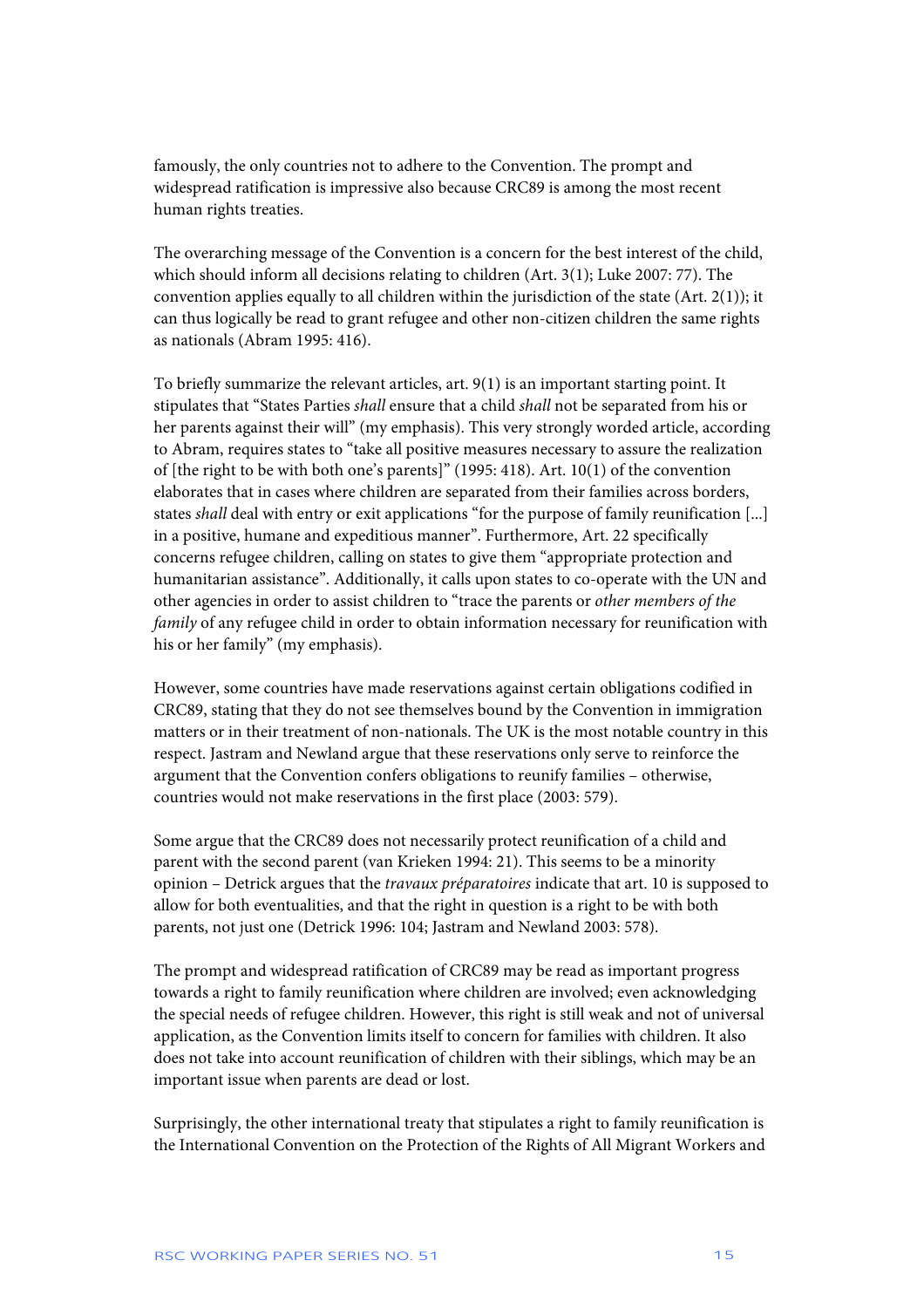Members of Their Families, which came into force in July 2003. Its Art.  $44(2)^{21}$  gives migrant workers who are "documented or in a regular situation" a right to family reunification, even with an unmarried partner. This creates a curious situation where voluntary migrants may have more extensive international legal rights to family reunification than forced migrants, for whom this right is arguably more important. However, the Migrant Workers Convention has yet to be ratified by any major country of immigration (Cholewinski 2007: 259). Furthermore, Cholewinski highlights that art. 44(2) of the Convention leaves wide discretion to states (1997: 172), and art. 79 includes an important caveat: "Nothing in the present Convention shall affect the right of each State Party to establish the criteria governing admission of migrant workers and members of their families" (see Cholewinski 2007: 259).

### **An Emerging Conflict: International Law and Concepts of the Family**

Migration represents a highly complex area of international law, as exit and entry are governed both by national rules and international regulations (Goodwin-Gill 1978: 5-6). Family reunification introduces the added difficulty of conflicting legal norms relating to the family. As mentioned, there is no authoritative legal definition of the family. As we examine family reunification we have to grapple with conflicting definitions of the family between different national jurisdictions and international law.

## **Domestic Law and the Family**

It is widely acknowledged, as I explored earlier in this paper, that the family is a nebulous concept that may encompass a number of different types of relationships. Courts in Western countries have acknowledged the variety of family life by protecting various types of family relationships. Although these developments are not tremendously expansive so far – the nuclear family model has long been dominant in these societies – the law offers increasing recognition of new and different types of families. Eskridge argues that "a shift in emphasis from status to choice" has taken place in modern family law, reflecting the consequences of the "'liberal' conception of self" as an autonomous actor 1997: 276).

I referred above to the US Supreme Court case *Moore v. East Cleveland*, in which a grandmother's care for her grandson was ruled a constitutionally protected family relationship; indeed, the case established that extended families had the right to the same protection as nuclear families. As Justice Powell noted,

Ours is by no means a tradition limited to respect for the bonds uniting the members of the nuclear family. The tradition of uncles, aunts, cousins, and especially grandparents sharing a household along with parents and children has roots equally venerable [ancient] and equally deserving of constitutional recognition.

<sup>&</sup>lt;sup>21</sup> Migrant Workers Convention art. 44(2): States Parties shall take measures that they deem appropriate and that fall within their competence to facilitate the reunification of migrant workers with their spouses or persons who have with the migrant worker a relationship that, according to applicable law, produces effects equivalent to marriage, as well as with their minor dependent unmarried children.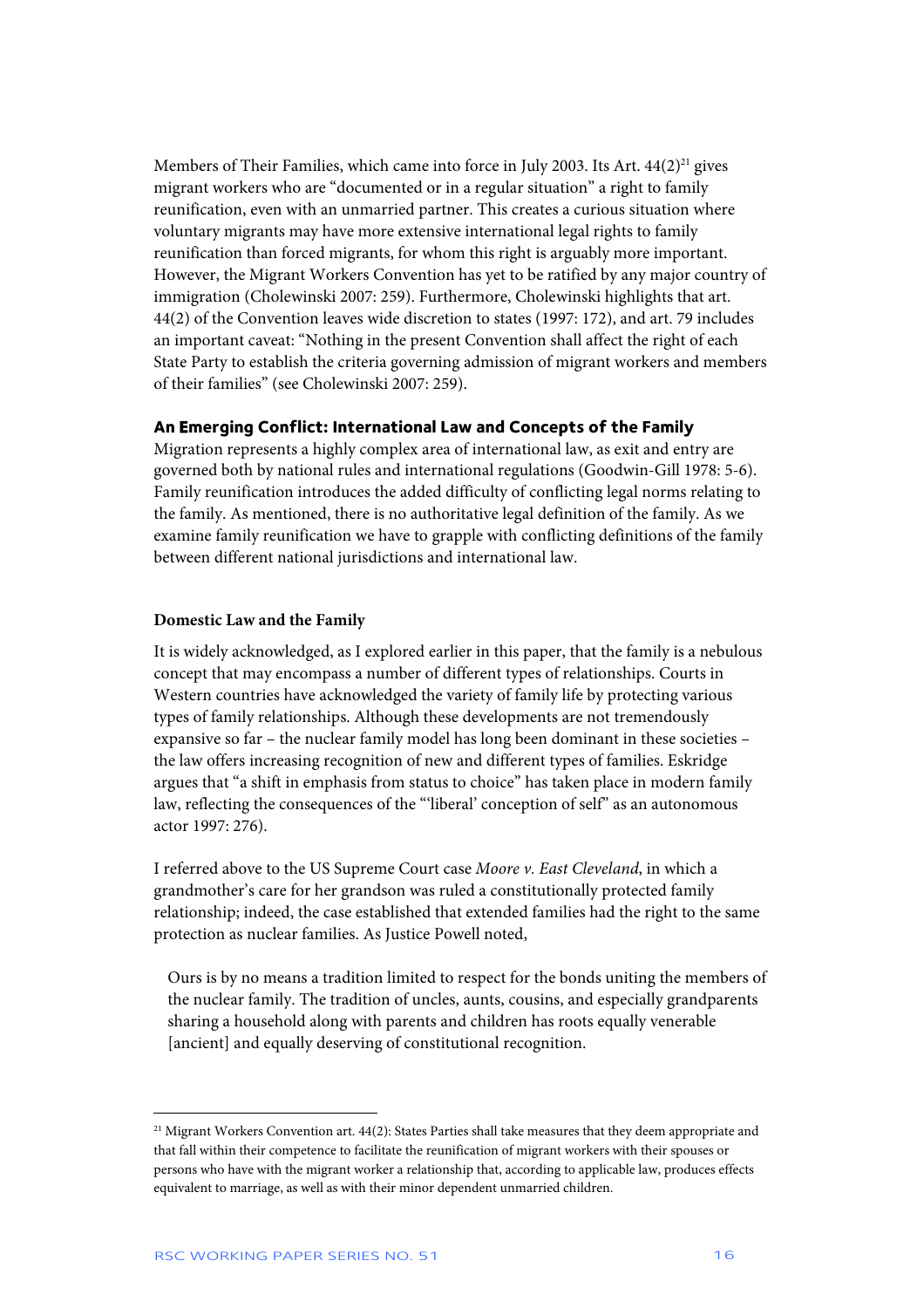I have also already alluded to a number of new legal developments, including the legalization of same-sex marriage. It appears that domestic family law is slowly but surely adapting to emerging family norms.

## **International Law is Lagging Behind**

As it appears that family rights are becoming more extensive domestically, it is interesting to examine whether there is a parallel development in international law and immigration law. In brief, it seems that such a development is lagging. Some argue that only married, heterosexual couples are protected by ICCPR66 Art. 23, as it refers to "men and women"'s right to "found a family". Hathaway, however, calls this reading "fallacious". As he notes, it does not say that it has to be "a man and a woman" (2005: 555). Furthermore, the UN Human Rights Committee (HRC), which oversees implementation of ICCPR66 and advises on its interpretation, calls for a broad construal of the family (2003 cited in Hathaway 2005: 552).

While the above restrictive interpretation does not seem widespread, we need not look very far to discover that refugees and other migrants do not benefit from many rights at all in relation to extended family members, for example. Reunification of a grandmother and a grandchild is not contemplated in legislation of any major Western country. Reunification with extended family members (by definition anyone other than the spouse and minor children) is generally thought to be entirely at the discretion of the state (SOPEMI 2006).

The UN Human Rights Committee has suggested that "the notion of the 'family' should be interpreted not in the abstract, but on the basis of social norms in the society concerned" (1988 cited in Hathaway 2005: 554). While this ensures respect for the variety of family forms found within the country, it may entail that forms of the family that are common in countries of origin may be considered invalid for immigration.

Polygamous marriages exemplify this particularly well – while they are common in many African and Muslim countries, they are generally illegal in the West. For family reunification purposes, a number of countries restrict reunification to one wife and only to the children of that wife (EU Family Reunification Directive Art. 4(4); Carens 2003: 98). This is worthy of note because it appears that polygamous marriages are recognized for other purposes than immigration in Western countries.

For example, "Parties to an actually polygamous marriage are not entitled to permanent resident status as a family unit in Canada, because of the possibility that they would practice polygamy in [that] country in violation of the *Criminal Code*" (Status of Women Canada 2005). However, several Canadian court cases have recognized succession rights, eligibility for spousal support and rights in marital property division for parties to polygamous marriages (*ibid*.). This brings into view an interesting paradox: while it appears that countries find ways of accommodating polygamous marriages in matters of domestic and private international law, they do so to a lesser extent in immigration. Intriguingly, France recognized polygamous marriages for immigration during the 1980s, considering it a part of private international law, but later withdrew such recognition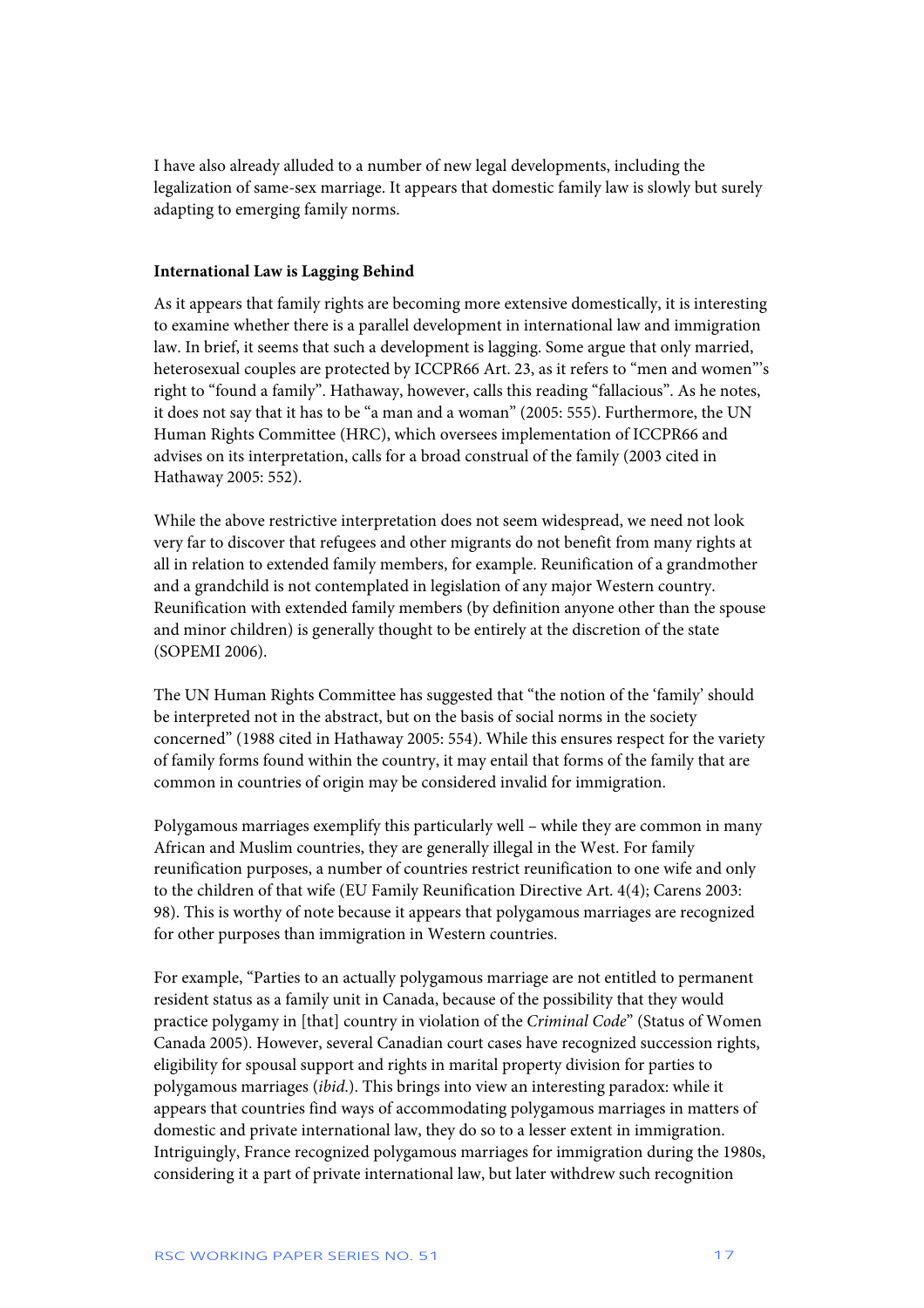(Kofman 2004: 257 at note 5; Carens 2003: 98). Fourlanos argues that states cannot be bound to respect family ties that would be illegal or abnormal within the country, such as polygamous marriages (1986: 92-93).

While a discussion on the rights and wrongs of polygamous marriages is beyond the scope of this paper, one may feel suspicious about such differing approaches in immigration and in other areas of law. Why is it impossible to accommodate varying legal norms and family relationships in immigration, when it appears to be possible in other situations of conflicting laws? It seems that the best way to understand this is by reference to the politics of immigration control – perhaps especially because the groups that would be affected by a ban on family reunification for polygamous relationships are from parts of the world which tend to be viewed as particularly different and foreign.

The polygamous marriage situation is only one potential scenario where the family life of refugees may go unrecognized in immigration law. The constitutional protection available to *Moore* in the United States is not extended in the immigration realm due to the plenary power doctrine<sup>22</sup> (Hawthorne 2007: 811); and judicial deference towards the executive in immigration matters is widespread not only in the United States.

## **An Evidence Issue or a Control Issue?**

To give states the benefit of the doubt, it may be very difficult to obtain evidence of family relationships for forced migrants. As previously highlighted, documentation from refugee-producing countries may be unreliable or unavailable. States fear fraud, particularly since 9/11, and strive to preserve the legitimacy of their immigration procedures in the eyes of their publics. Formal marriages and biological children may surely be more easily documented than other types of family relationships.

However, one may suspect that these measures result in a targeting of specific populations. Is it a coincidence that the forms of family which are the most restricted in immigration coincide with norms in Third World countries from which immigration is politically controversial? It may appear that states are only willing to recognize new forms of family life that develop domestically, not abroad. We may also legitimately ask, as Hawthorne does: "If our own [...] society cannot reflect the ideals of our laws, how can we expect others to conform to our idealized standards?" (2007: 827). If this is an effort to protect values within the society, such as it may be argued in relation to polygamous marriages, one may suggest that the value system being protected (the nuclear heterosexual family) is somewhat illusory and mythical.

It flows from this discussion that whatever right one can locate to family reunification is of limited application, as it is associated with a number of caveats and conditions. The right is only claimable, as it is, by persons in a nuclear family constellation, with few rights accorded to extended family members or persons in "untraditional" (by Western standards) family constellations.

j

 $22$  Since 1889, the US Supreme Court has held that regulating immigration is within the purview of Congress, not the Courts. Plenary power, in effect, means power that is "complete in every respect" ("plenary" 2008).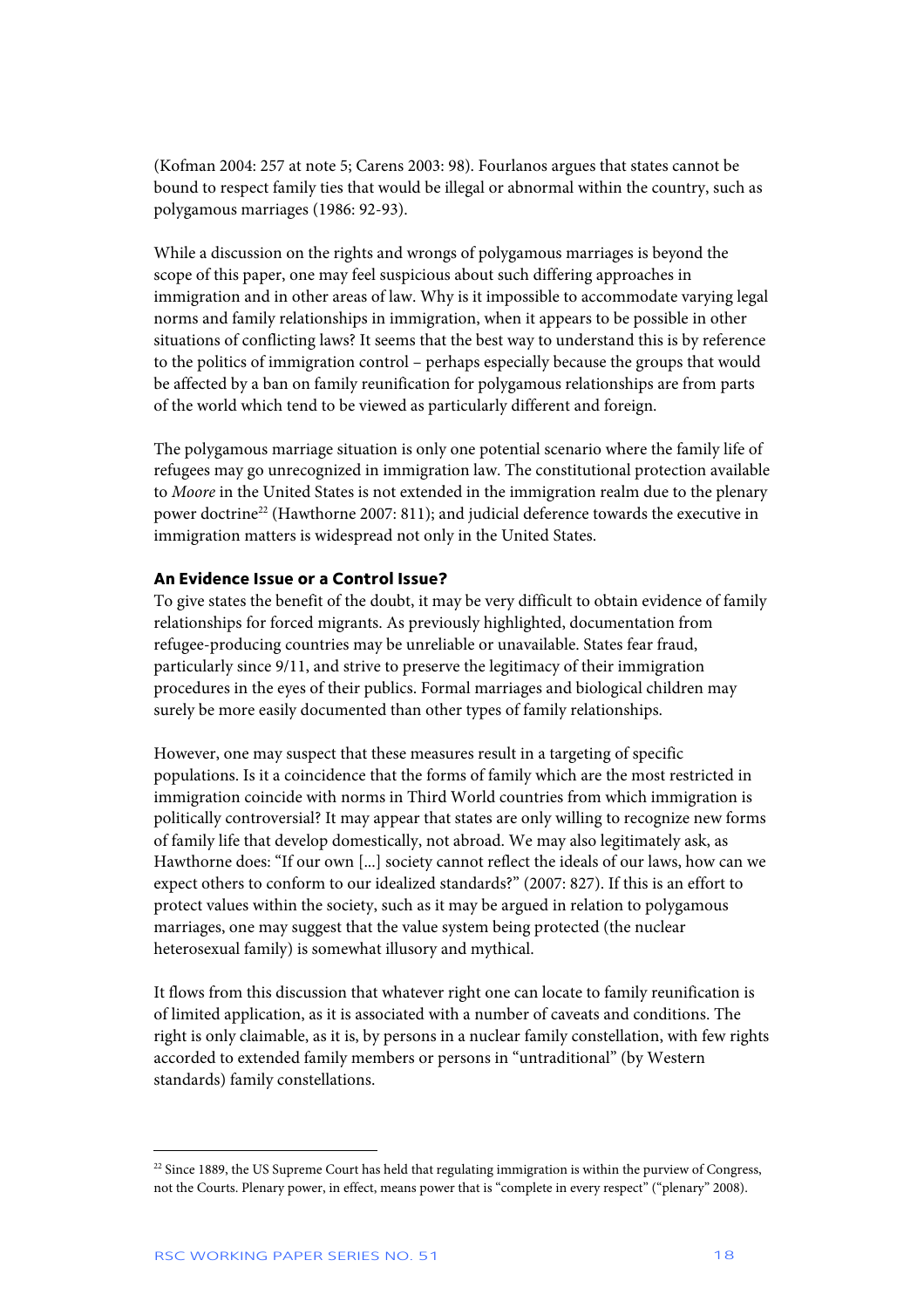This leads us to the next part of this paper, namely a discussion of family reunification as a part of immigration policy. We need to understand family reunification through the optic of immigration control to understand the difficulty that many families face in attempting to reunite, and to understand the restrictive family definitions that are applied. The next section will explore the politics of immigration, the particular challenge posed by family reunification and the responses of states to this challenge.

## **4 Family Reunification as Immigration Policy**

## **Introduction**

Immigration policy, under which family reunification is generally subsumed, can be intensely political. Contemporary political discourse in liberal democracies is frequently dominated by narratives of control, whereby politicians promise to "tackle immigration" or be "tough on border control". Elections in many European countries have hinged upon immigration issues, and the electoral success in recent years of right-wing politicians such as Jean-Marie le Pen in France and Jörg Haider in Austria owe much to the politicization of immigration issues. This section will discuss the political issues associated with immigration and attempt to situate family reunification in political discourses of border control.

While family reunification is not the form of migration most targeted in public discourse, which in many European countries is dominated by discussions about so-called "bogus asylum seekers" or "economic migrants", it is the mode of migration by which the most persons enter most liberal democracies (Kofman 2004: 243). What are the main issues that arise in relation to family reunification? To explore these issues, we must look at the role of immigration in general in the politics of liberal democracies.

## **Sovereignty and Border Control**

Modern nation-states have, since the 1648 Treaty of Westphalia, shared a number of characteristics: "population, territory, effective and legitimate government [and] independence" (Nicholson 1998). The government, which is the administrative branch of the State, acts in its name and rules sovereign over the population and the territory. Border control is a key feature of this rule. As Lahav argues, "defining citizenship and deciding who should enter a country are a state's prime tasks" (2004: 113).

The state performs its activities on behalf of the population; with the presumption that it is "pursuing the ends of the governed" (Held 1995: 43). State sovereignty is legitimate because the state ensures security and peace (Held 1995: 41). Border control is a part of state efforts to protect the community against tangible and intangible threats to its security. Tangible threats include threats to the physical integrity of the territory or the citizens. Intangible threats are more difficult to define, but would include threats to the identity or character of the population.

While it is generally not thought that states wish to keep all foreigners out, it is presumed that they want to retain freedom to admit only those that possess skills or characteristics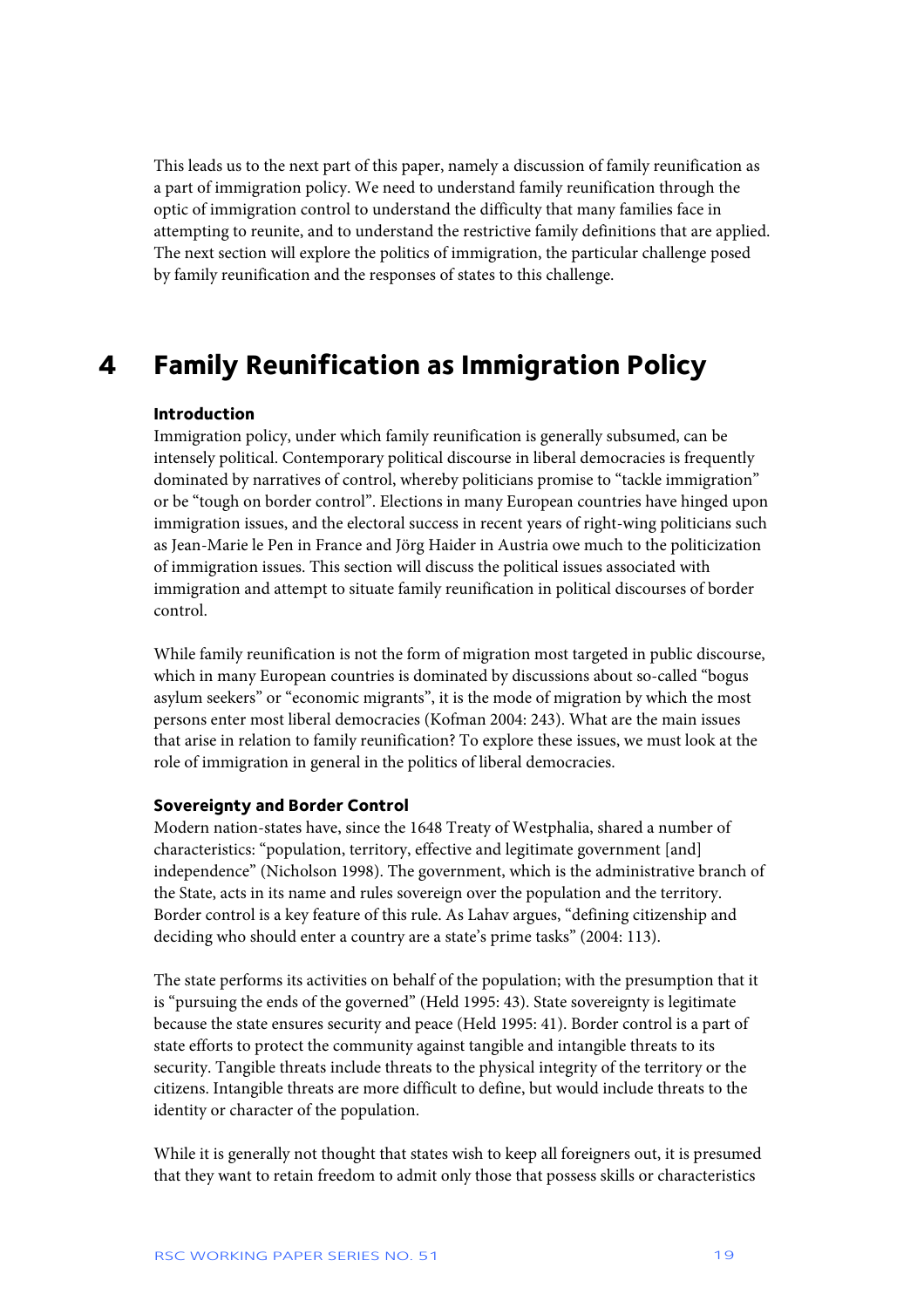making them likely to integrate or fulfil needs in the labor market. They want to make sure that they can exclude those they find "undesirable", particularly those who may represent a security threat. "Management-speak" has found its way into discourses about migration, as in so many areas of modern life. States would ideally manage not only which applications to accept, but also who can apply to begin with. This can be done by way of conditions, like the Canadian points system, which awards points to immigrants based on characteristics Canada is looking for (language skills, education and so forth), and sets a minimum sum which immigrants must obtain. New legislation in that country would also allow the Minister of Immigration to discard applications deemed not interesting without review (CCR 2008d).

Through border control, states can control the character of society $23$ , reassure citizens against security concerns and appear to be in control in their own house. In the post-9/11 era, the need to keep up appearances in relation to border control is perhaps particularly important. Appearing to be in control is crucial for a government's legitimacy and electability. Border control has to a large extent been tied up with concerns about state security, which we can see examples of even in pop culture: A popular new Canadian television show called "The Border" revolves around the efforts of Immigration and Customs Security, an agency created after 9/11, to keep the border between Canada and the United States safe (CBC 2008). The very name of this agency, which is not itself fictional, hints at the close linkages of migration and security, and the symbolic importance of borders.

## **The Challenge of Family Reunification**

## **"Closed Borders" No More**

There is an extensive body of literature on the politics of immigration, where case studies of European countries are particularly well represented (see Geddes 2003 or Spencer (ed.) 2003). Unlike countries such as Australia, Canada and the United States, which have defined themselves throughout their existence as countries of immigration, European liberal democracies have rarely conceived of themselves as such, and academic work on these countries often highlights this contradiction between self-image and reality, as most of these countries are now net immigration countries.

While many European countries experimented with labour immigration in the decades following the Second World War, by the 1970s they all tried to close the door on wouldbe migrants, following the steep rise in the price of oil (Geddes 2003: 17). This era of labor immigration between 1950 and 1973 was a period of unprecedented economic boom; a period of full employment, where domestic labor supply did not meet demand. By 1973, however, economic recession was a fact and unemployment was on the rise. Foreign workers were no longer needed, and borders were "closed".

Nevertheless, largely due to family reunification, immigration did not cease. As Hansen ominously contends, "the deed was done" (2003: 27). While the foreign population of the German Federal Republic increased by 500,000 between 1973 and 1980, the number of

<sup>&</sup>lt;sup>23</sup> As in upholding specific cultures or ethnic compositions, viz. the White Australia policy (Walzer 1983: 47).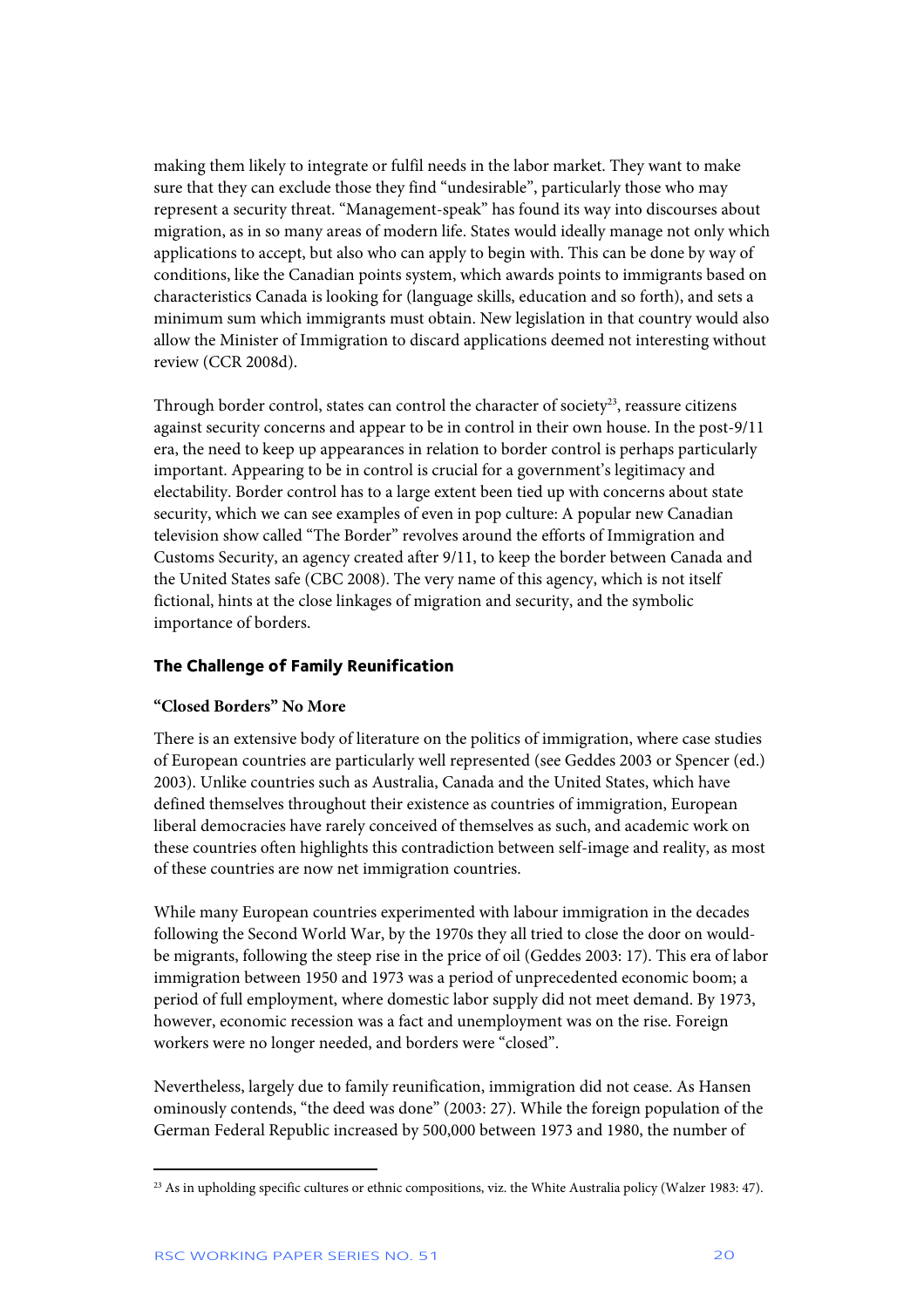guest workers was reduced by 500,000 during the same period (Geddes 2003: 82). This reveals the main trend in migration to liberal democracies since the 1970s: while some highly skilled immigrants have been allowed to enter, most entrants have come to join family members.

According to Hansen, politicians would have had it otherwise. Several countries made efforts to curb family reunification, but were prevented by the courts (2003: 27). For example, the French government suspended "labor and family migration in 1974 through two circulars", but family migration was resumed in 1978 after "the Council of State overturned the suspension [...] because it contravened the constitutional rights to family life" (Geddes 2003: 54). However, Lahav contends that rather than expand the rights of immigrants, these court rulings have merely attempted to "limit or perhaps to slow down a contraction of such rights" (1997: 351). Evidence of political will to retract family reunification rights is still seen, such as in an April 2008 House of Lords report which "raised the prospect of cutting the rights of people to follow relatives who have settled in the UK" (BBC 2008).

## **The Numbers Game: Family Reunification and the Migration Multiplier**

This leads us to the main challenge of family reunification – that of the immigration multiplier, defined by Jasso and Rosenzweig as "the total number of future immigrants generated by one original immigrant who is not him or herself sponsored for a family reunification visa by a previous immigrant" (1989: 585). As the adage goes, *migration breeds migration*; as "every immigrant generates a set of future potential immigrants" (Jasso and Rosenzweig 1989: 859).

Numerous writers have attempted to compute the immigration multiplier, with varying results. A certain amount of skepticism is in order as we survey these numbers – it appears that different authors operate with diverse definitions of the multiplier. According to van Krieken, a "guesstimate" puts the immigration multiplier at about 2.5, but he does not provide a source for this (2001: 117). Jasso and Rosenzweig put it significantly lower at between 0.63 and 1.40 when examining American visa classes requiring a citizen sponsor (1989: 865). A recent American calculation by Bin Yu estimates that "each principal immigrant would bring 2.1 family members to the United States as part of the unification process" (2006: 13); a number that would increase with every generation, but at a diminishing rate as each sponsor has fewer family members still outside of the country. Chains also generally break after a while (Hing 2006: 136-37). Presumably, the immigration multiplier is higher in the United States and Canada, where there are more possibilities to sponsor extended family members, than in Europe where there are not.

## **Unwanted Immigrants?**

Another "problem" with migrants joining their families is that they are not selected by the state, and are not necessarily migrants that the state would have selected. Meyers cites a 1970 Dutch foreign policy paper to this effect: "our country needs manpower and not the immigration of families" (Meyers 2004: 118). Compared to the earlier waves of labor immigration, family immigration from the 1970s onward was ostensibly feminized, as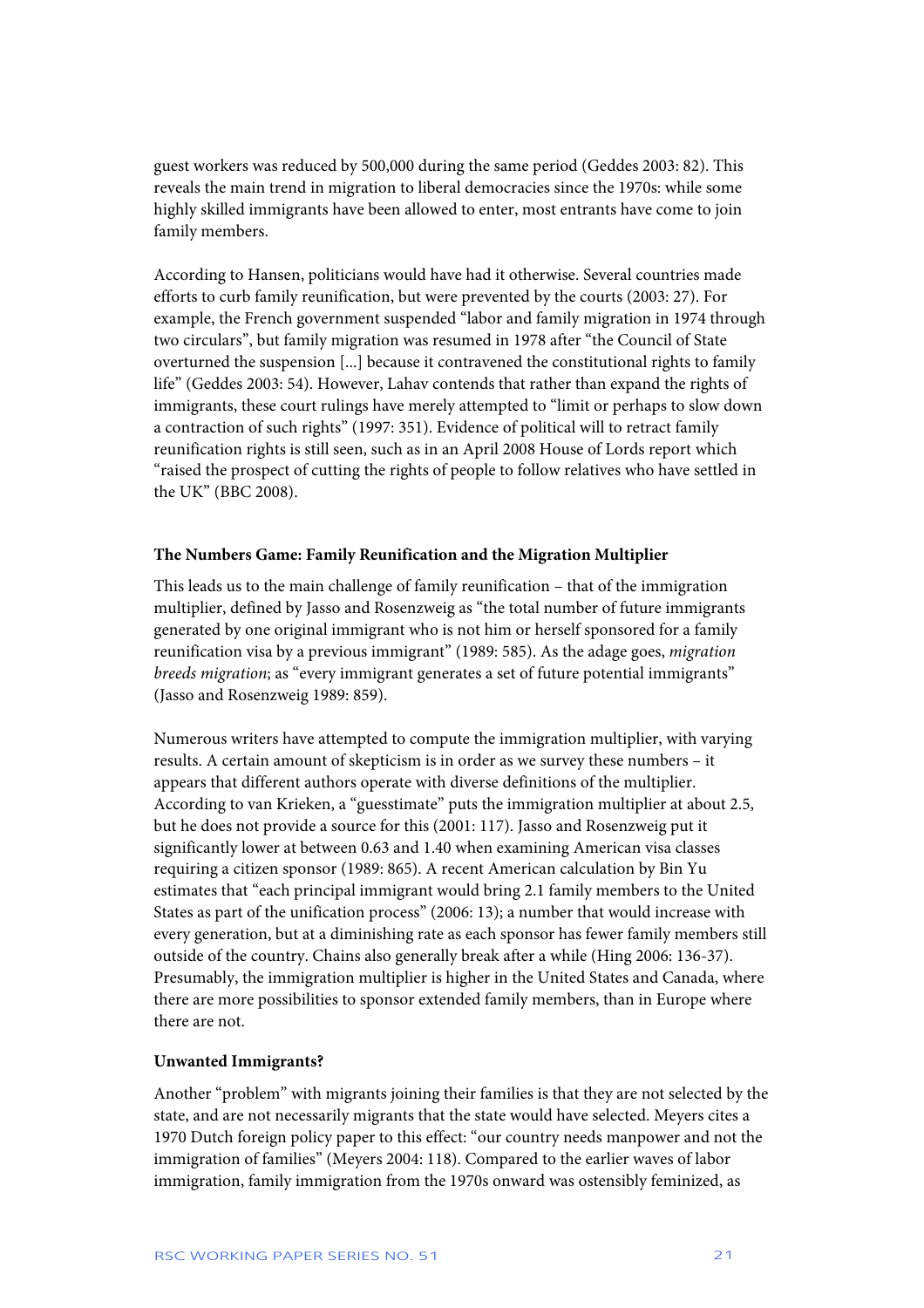wives and children of the earlier migrant workers started to come (although women were also present in earlier waves (Geddes 2003: 17)). In the case of the United States Schuck argues that "those entering under family visas are more likely to compete for the jobs that the unions covet than those entering under employment visas, who are[…] more highly skilled workers" (1998: 114).

On another note, Hing argues that the traditional preference for family-based immigration in the American system became increasingly controversial once it became clear that it was used by Asian and Latino immigrants to a larger extent than by white Europeans (Hing 2006: 118). This suggested a racial component to this "unwantedness". In this view, family-based immigration is a way for under-qualified people from the Third World to bypass more desirable (Western/white) immigrants in line.

## **The Political Response**

## **The Defining Power**

The main tool at the disposal of the state for managing family reunification is the power to impose a definition of the family. The first section of this paper showed that defining the family is no impartial or neutral activity, but one that is deeply embedded in a particular cultural understanding and that depends on what the definition is for. What immigrants understand as a family may conflict starkly with what the state understands as a family, but "migrants cannot determine for themselves the persons who constitute their family" for the purpose of family reunification (Kofman 2004: 245). According to Lahav, "narrow definitions of the family function almost as a selective mechanism to monitor the flow of certain migrant stocks, whose concept of family differs and who constitute the majority of migrants in Europe (i.e., Third World migrants)" (1997: 363). Similarly, Minow argues that the definition of family for immigration purposes reflects "a public policy to restrict immigration" (1997: 251). We have already seen that international law is of little help in terms of upholding extensive family definitions.

The common definition in immigration is, as we have seen, the nuclear family model. However, it is in some instances ever more restrictive. The idea that the primary migrant was the male breadwinner has been particularly ingrained, and the UK's family reunification policy was strictly biased against female primary migrants attempting to bring their spouses until the 1980s, as these male spouses were presumed to be exploiting the family reunification system. They were obligated to "prove" that the "primary purpose" of their move to Britain was marriage and not immigration (Kofman 2004: 254). Even a nuclear family constellation was insufficient if it was female-headed. Additionally, it is practice in several European countries to only allow reunification with children under the age of 16 (notably Germany, see Lahav 1997:  $364)^{24}$ , although the CRC89 is applicable to children up to the age of 18,<sup>25</sup> and these same states do not expect

<sup>&</sup>lt;sup>24</sup> The EU Family Reunification Directive permits states to request that reunification applications must be submitted before the child has attained the age of 15, see art. 4(6).

<sup>&</sup>lt;sup>25</sup> CRC1989 art 1: "For the purposes of the present Convention, a child means every human being below the age of eighteen years unless under the law applicable to the child, majority is attained earlier."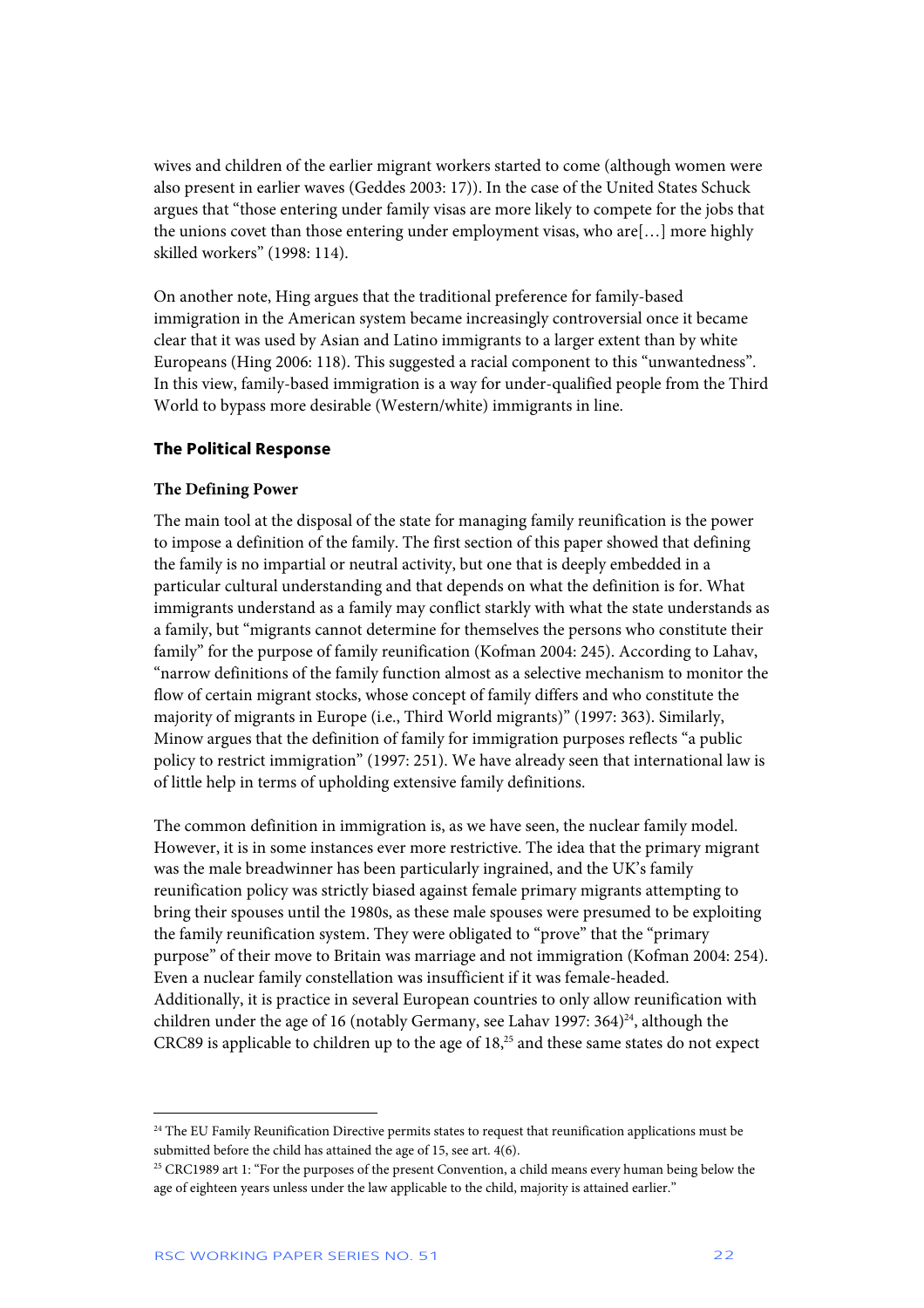their national 16-year-old children to be self-sufficient<sup>26</sup>. Indeed, parents may be expected to care for their children even as they reach university age: in many countries student loans are dependent upon parental income levels (Minow 1997: 264; Hawthorne 2007: 818). It is interesting that even definitions of dependent children are more restrictive for non-nationals.

## **Conditions**

 $\overline{a}$ 

The second power at the state's disposal is the possibility to make the right to reunite conditional. Indeed, family reunification is often subjected to a number of conditions. Firstly, the applicant must have obtained permanent residency before applications can be submitted. In most countries, family reunification is only an immediate possibility for those with full refugee status – those with complementary protection<sup>27</sup> do not benefit from such an automatic right and must usually wait longer after they obtain their status before they can apply (Kofman 2004: 246 and 255). Obtaining any kind of status – be it Convention status, complementary protection or humanitarian grounds – can take several years. As an asylum seeker, one has no rights to reunification (Kofman 2004: 250). There is no obvious legal justification for reserving family reunification for Convention refugees, as reunification rights are derived from human rights norms and not directly from the 1951 Convention.

Additionally, requirements regarding income and housing are usually imposed. This may be a reasonable expectation when it comes to ordinary economic migrants seeking to bring their family members, but it is more questionable to impose such requirements on forced migrants, as they were not admitted based on their economic viability and earning potential, but in most cases based on state obligations (i.e. *non-refoulement*). In the EU Family Reunification Directive, reunification is conditional upon "the availability of appropriate accommodation, sickness insurance, and stable resources as well as the imposition of a waiting-period before family reunion can take place" for all other than Convention refugees<sup>28</sup> (Cholewinski 2002: 274). These conditions in themselves make the right to family reunification fragile, and they may be unduly harsh; preventing reunification for low skilled, low-paid workers and persons with health problems who are unable to support incoming family members (Cholewinski 2002: 283).

While Convention refugees are largely exempted from these requirements, this is not the case for those with complementary protection, who must generally comply with the same requirements as ordinary migrants.<sup>29</sup> Such a differentiation of rights seems to presuppose

<sup>26</sup> EU treaty law permits EU citizens working in other EU countries to bring unmarried children up to the age of 21 with them (Stalford 2002: 412).

 $27$  Complementary protection is protection awarded by a state based on a recognition that the person is in a refugee-like situation although he or she does not fall within the narrow legal definition of a refugee." It stems from legal obligations preventing return to serious harm" (McAdam 2007: 3).

<sup>&</sup>lt;sup>28</sup> Although Convention refugees must comply with these conditions if they do not apply for reunification within three months of getting status (ECRE 2003).

 $^{29}$  The rights of recipients of complementary protection are governed by a separate EU directive which does not at any point mention family reunification, even for unaccompanied minors (Qualification Directive 2004). This directive appears only to protect family unity when the family arrives together, not when some family members remain in the home country or elsewhere (House of Lords 2002, ECRE 2003).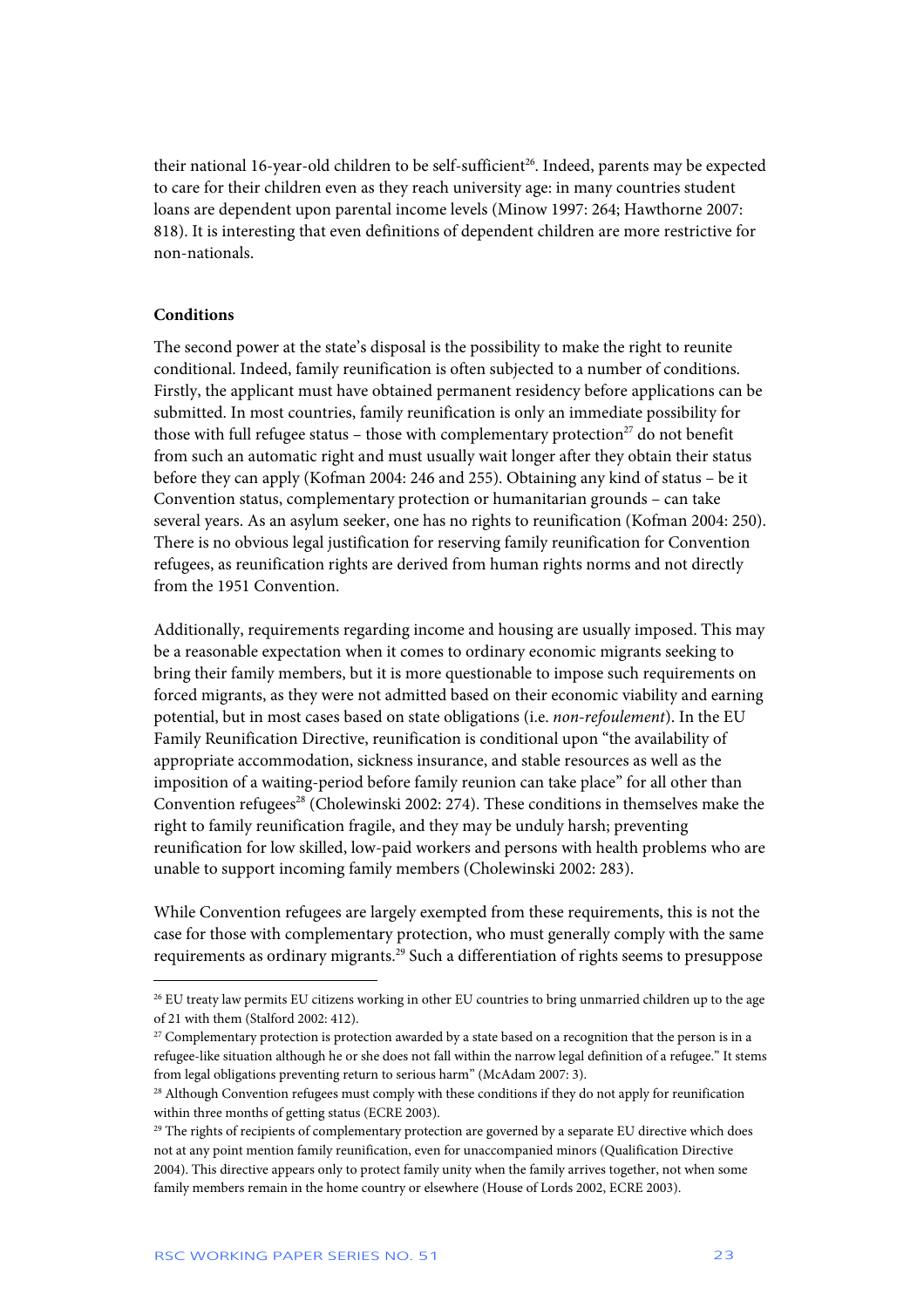that complementary protection is substantially different from refugee status; notably that it is of shorter duration. However, McAdam argues that "complementary protection is not 'an emergency or provisional device'" 2007: 3). Such status is awarded to persons who do not qualify for status according to the five Convention reasons (race, religion, political opinion, nationality, membership in a particular social group), but who may still require permanent protection and settlement for other reasons. States have a duty not to return them to their country of origin, and their status is awarded to them based on this duty and not based on compassion.

### **Exclusion**

The third and final tool at the state's disposal is that of exclusion. The EU Family Reunification Directive states that "Member States may reject an application for entry and residence of family members on grounds of public policy, public security or public health" (Art 6 (1)). These three grounds could cover a range of eventualities and are open to interpretation by states (ECRE 2003: 4).

As another stark example, a Canadian policy permanently prohibits reunification with family members who were not declared to immigration authorities at the initial point of entry of the applicant<sup>30</sup>. This regulation is in place to prevent fraud – making it impossible to "invent" family members at a later date. However, such a rule is highly problematic and perhaps particularly so for many forced migrants coming to Canada. There is no possibility of appeal regardless of the reasons for omitting family members from the initial interview. Nevertheless, applicants may fail to declare family members for a number of legitimate reasons. The Canadian Council for Refugees has collected stories of persons failing to declare children born since they first submitted their claim for resettlement to Canada; fearing that doing so would unduly delay the process, and assuming they would be able to bring the toddler to Canada afterwards (CCR 2008b: 3).

Others have failed to declare children born out of wedlock out of shame. Forced migrants may find themselves in situations where family members are thought dead and thus not declared. If, through serendipitous circumstances, they have survived and contact has been re-established with family members now in Canada, they are forever ineligible to reunite. The only way around this "life sentence" is to apply on humanitarian and compassionate grounds, but these applications are often rejected, and Canadian immigration authorities will no longer need to consider them if the proposed immigration regulations are implemented (CCR 2008b; CCR 2008d).

## **Conclusion**

 $\overline{a}$ 

This section has shown that family reunification is an important part of immigration policy in terms of numbers. Immigration in general raises a number of political issues, as border control is crucial to state sovereignty. Family reunification also raises some specific issues relating to the immigration multiplier and the inability of states to pick and choose family members. However, states can, and do, use their powers to set specific parameters

<sup>&</sup>lt;sup>30</sup> Immigration and Refugee Protection Regulations Section 117(9)(d) essentially stipulates that family members who were not declared, by definition are not family members of that person and do not qualify in the family class.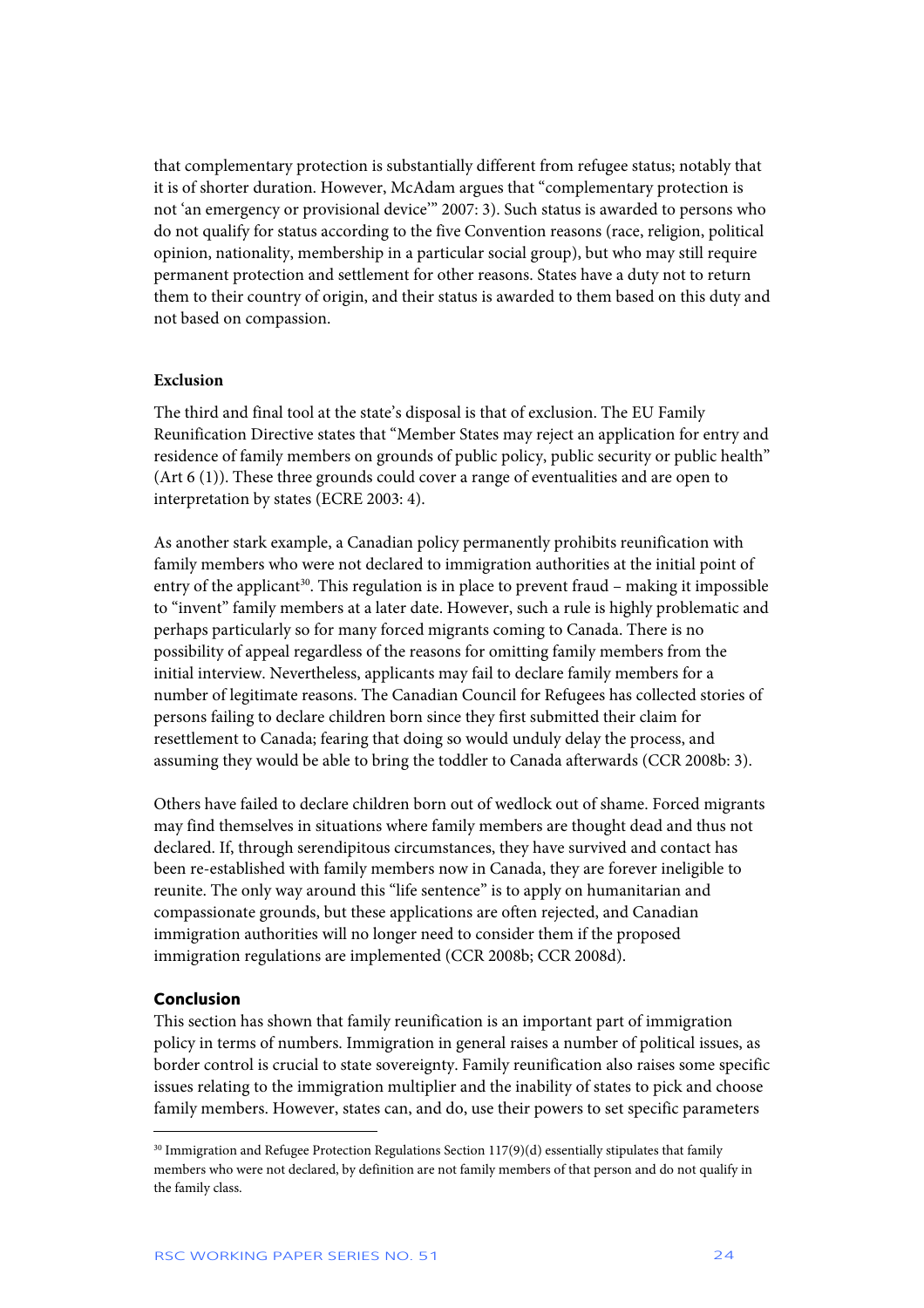for family reunification that serve their overall immigration-political interests. This may have negative consequences for family reunification. By classifying family reunification for forced migrants as one would classify any other type of immigration, one risks creating an overly negative image of the entrants, while also obscuring the fact that family reunification is a question of human rights. This section leads us to conclude that family reunification for refugees can benefit from consideration outside of immigration policy per se. The following section will look at alternative approaches to family reunification, attempting to view it as a human rights matter, rather than a pure immigration concern.

## **5 Alternative Approaches to Family Reunification**

## **Introduction**

The previous sections of this paper seemed to converge on the following problem: Family reunification is unavoidably caught between individual human rights and states' widely recognized right to exercise immigration control. While refugee rights advocates argue that reunification must be considered within a rights optic, as a logical and necessary corollary to the established right to family unity, states prefer to keep family reunification within the realm of "normal" immigration. I refer to labor immigration as "normal" immigration – it is considered as being within legitimate state control. Exceptional immigration, on the other hand, is movement associated with asylum-seeking and refugees. It cannot be submitted to the same sort of control and numeral capping.

States have an incentive to frame family reunification as "just another form of immigration", and not as a rights concern, as it allows them to retain significant freedom to control it. This would explain their reluctance to expand family rights in international law, even while such rights appear to be developing in new directions domestically. This does not mean that states will never respect family unity – but it means that they will respect it on their own terms. They set conditions for family reunification; they do not give a *carte blanche.*

Viewing family reunification as an ordinary immigration matter is unhelpful for forced migrants who seek to reunite with their families. This section will seek to examine other possible conceptualizations of family reunification, attempting to dislocate it from its place in immigration politics. It will then look at the specific conditions that make this particularly desirable in relation to forced migrants and attempt to answer the following: what is distinctive about forced migrants that justifies such a dislocation?

#### **Conceptualizing Family Reunification as a Duty towards the Refugee**

## **Family Reunification through Derivative Status**

As emphasized earlier in this paper, it appears from the Final Act of the Conference of Plenipotentiaries that the drafters of the 1951 Convention imagined that family members would be awarded derivative refugee status based on the status of the principal applicant.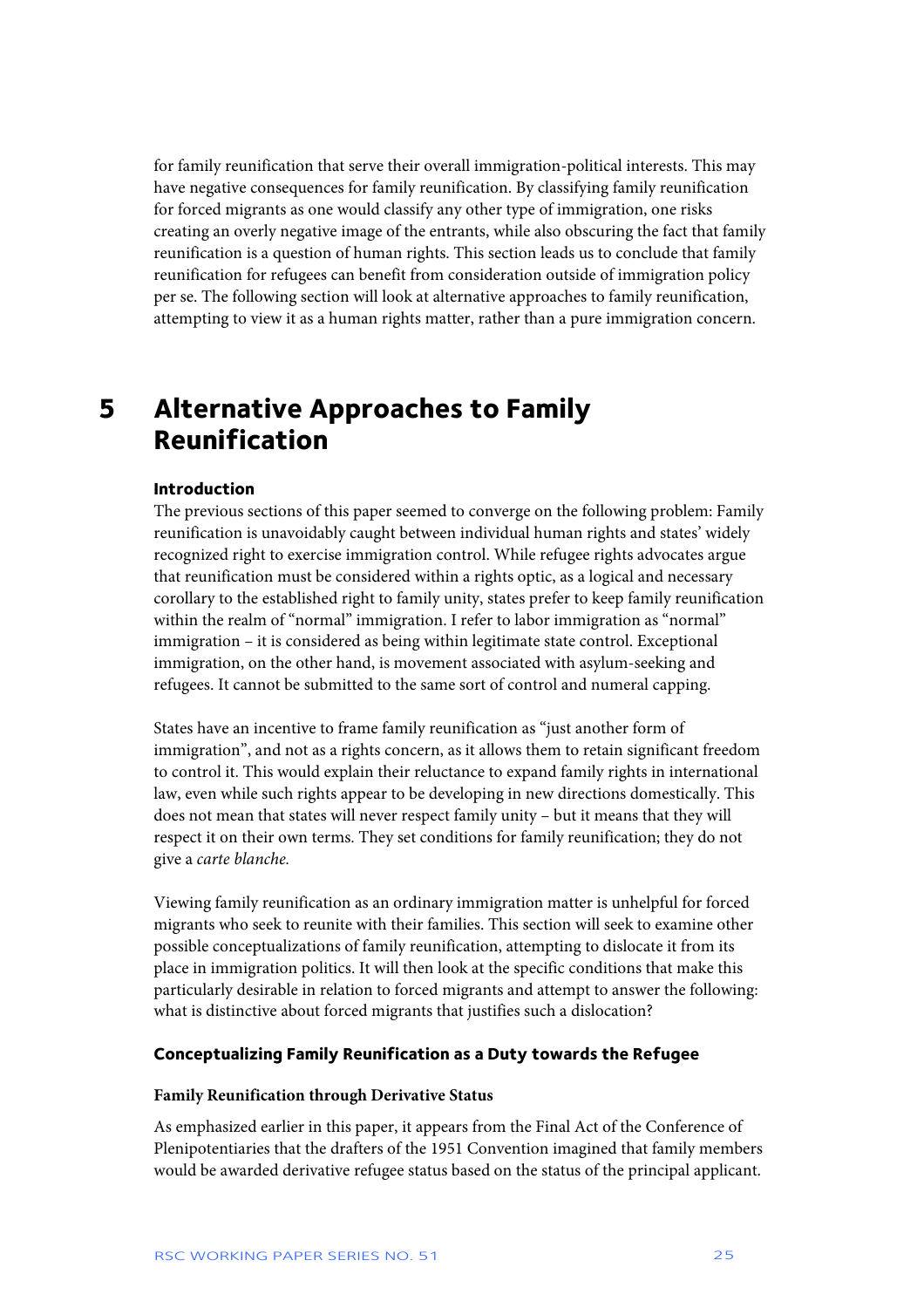Giving family members derivative status is common practice in some countries when families arrive together, but in other places it is not. Family members may be expected to all qualify as refugees individually, as in Canada where there have been cases of children getting refugee status and not parents, for example (Jastram and Newland 2003: 271). A way to improve prospects for family reunification would be to go back to this concept of derivative status, not only for family members arriving together, but for family members left behind. The presumption that family members are legitimate refugees as well leaves the burden of proof on the state to undertake potential exclusion in line with CSR51 Art 1(F). The exclusion clauses in CSR51 are in place to ensure that persons who have committed particularly serious crimes do not get refugee status – refugee status is protection against persecution, not a haven from legitimate criminal prosecution. The clauses are intended to be applied restrictively, so they would rarely be triggered.

This would keep family reunification for refugees outside of "normal" immigration, and within the more "exceptional" refugee/asylum system. In this way, an expansive right to family reunification would exist only within the asylum system, restricting the number of people who would benefit from it. This compromise may satisfy states' control concerns regarding the consequences of opening up family reunification procedures.

## **Family Reunification as a State Responsibility towards an Admitted Member**

When states admit refugees, they do so in large part out of a legal and moral duty toward them31, codified in law by the principle of *non-refoulement*, which is found in CSR51 art. 33. Even communitarian philosophers, who otherwise support the state's right to control entry, concede a state duty to admit refugees. Walzer, for example, argues that denying asylum would necessitate using force against helpless people, which should be avoided (1983: 51).

Although the embedding of family reunification in an immigration discourse seeks to obscure the fact, state duties (albeit of a different nature) are also at stake in reunification procedures. Joseph Carens (2003) argues that states admit family members due to a moral duty toward the applicant (who is already a member of the community, in our case through obtaining refugee/subsidiary status). This moral duty is of a different nature than the moral duty that compels states to admit refugees, as it relies on "the moral claims of insiders, not outsiders" (Carens 2003: 96). Family reunification thus relies on "responsibilities of liberal democratic states towards those whom they govern" (*ibid*: 97).

Carens also tackles the question of why states need to admit family members instead of having the applicant move elsewhere to live with his or her family members. He refers to people's "deep and vital interest in being able to continue living in a society where they've settled and sunk roots" (*ibid*: 97). While refugees may not have lived in the society very long, they certainly have a deep and vital interest in staying there, as it is their safe haven from persecution. They also lack alternatives – family life cannot be pursued elsewhere. This will be further discussed below.

<sup>&</sup>lt;sup>31</sup> Although political and other considerations are also important.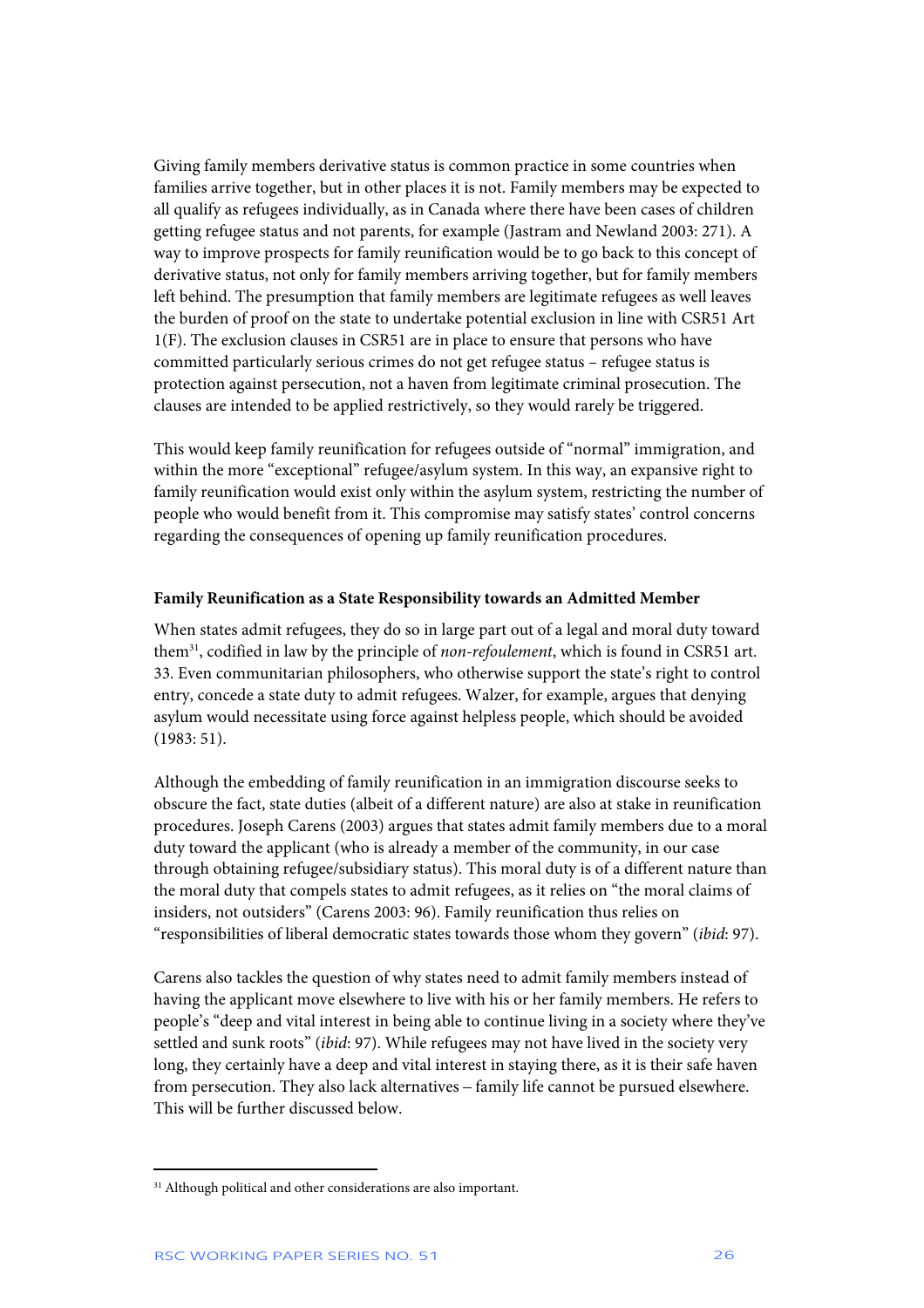Another political theorist, Peter Meilaender, who generally supports states' rights to control borders, often finds himself disagreeing with Joseph Carens. However, they agree on the subject of family reunification. Meilaender highlights how denying family reunification would be unduly harsh treatment for the state to inflict upon the governed, as it would, in effect, force the applicants to choose between home and family (Plender 1988 cited in Meilaender 2001: 180). In the case of family reunification for refugees, this point becomes even stronger. In fact, the choice facing the applicant is potentially one between life and liberty and family life.

As a somewhat parallel argument to Walzer's call to avoid force against helpless refugees through *refoulement*, Meilaender emphasizes the deep and intense meaning of family relationships and the stark consequences of separation:

We are bound to our family members through a more richly complex web of relationships, and mixture of love and dependence, than we share with any other people. To deprive someone of these relationships is to deprive him of his richest and most significant bonds with other human beings. That is something we should do only in rare circumstances indeed (2001: 182).

I believe a promotion of family reunification for refugees and other forced migrants needs to be couched in a rights language. However, rights are of little value if one cannot locate a corresponding obligation. Conceptualizing family reunification as a moral duty on behalf of the state towards any settled immigrant or citizen, but which has added value for refugees, may be of help. If we look at family reunification in this manner, it cannot be submitted to numeral capping and other restrictive measures that are considered legitimate in relation to other immigrants, because the moral duty would be the same towards the family members of all refugees.

If the duty is also one to uphold particularly strong bonds, one must acknowledge that these bonds may have other bases than blood or conventional marriage. Conceived in such a way, family reunification would be a right not only for the nuclear, biological family, but for families as they self-identify.

## **Family Reunification as Part of a Durable Solution**

Lastly, family reunification can usefully be seen a key component of any durable solution for refugees. The durable solutions contemplated for refugees are voluntary repatriation, local integration or resettlement (Jastram and Newland 2003: 564). These three options are intended to provide a "permanent resolution of the 'refugee cycle'", and "are regarded as durable because they promise an end to refugees' suffering and their need for international protection and dependence on humanitarian assistance" (UNHCR 2006: 129) While I consider refugees in liberal democracies in this paper, which usually involves one of the two latter types of durable solutions, there are some common features necessary in any kind of durable solution.

Experience shows that "refugees who are separated from close family members may be prevented by their distress and preoccupation from devoting themselves fully to build a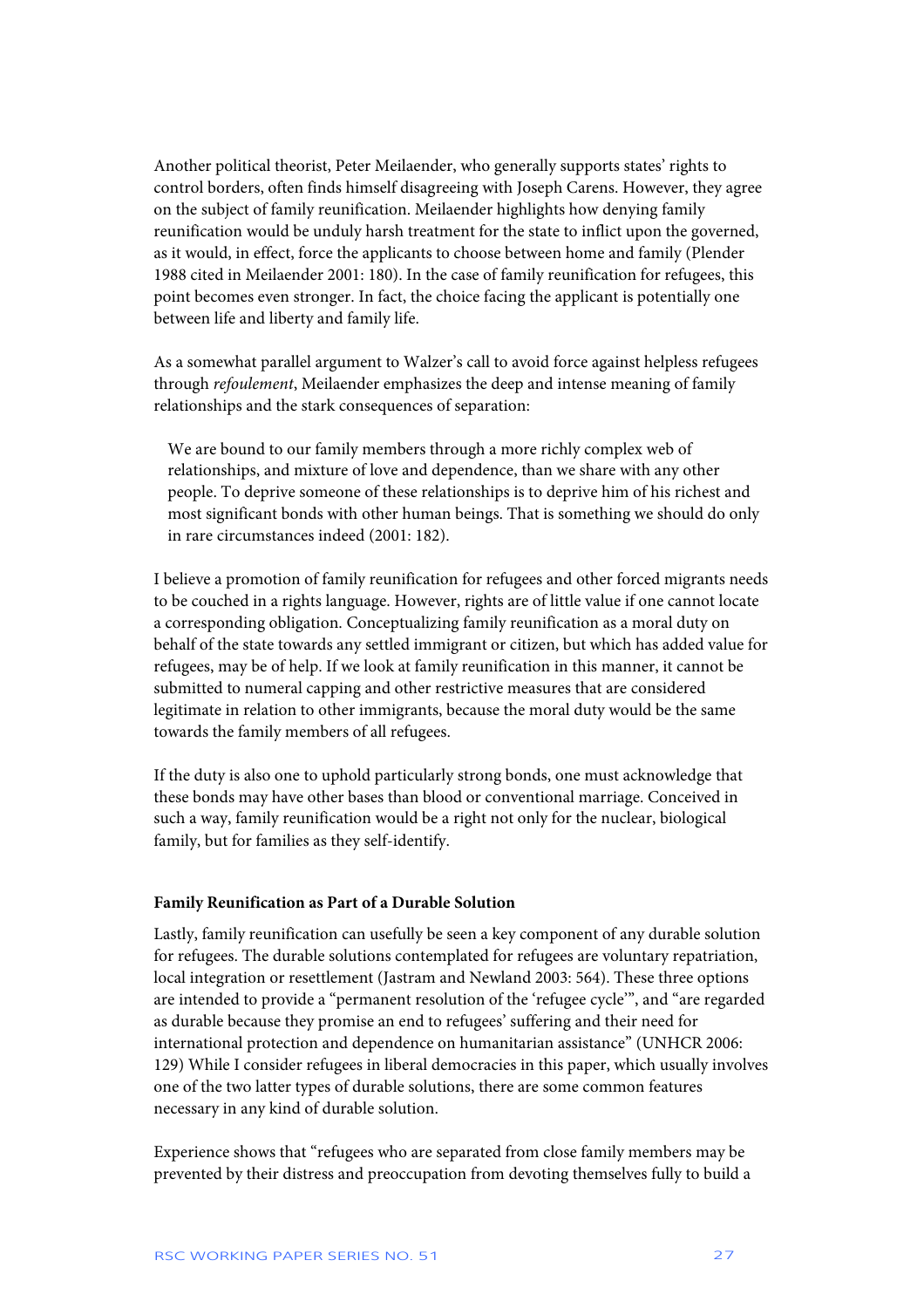new life in the country of resettlement [/integration/asylum]" (Jastram and Newland 2003: 565). As such, a solution to a refugee's plight that leaves out concern for his or her family members will rarely be perceived by him or her as being durable or satisfactory. As long as family members are separated and potentially in danger, there is no rest for those who have escaped. States have international obligations to seek durable solutions for refugees, and it can thus be argued that family reunification is integral to this duty.

## **What is Distinctive about Forced Migrants that Justifies an Alternative Approach?**

## **Forced Migration and the "Elsewhere Approach"**

Forced migrants are distinguishable from other migrants by the fact that they were forced to move and would not necessarily have done so under other circumstances. They are forced to move and they cannot return to their home country should they wish to do so, except at risk to themselves. This places them in a particular position, where the state can only with difficulty apply the "elsewhere approach" to reunification, which I explored above in the context of the ECtHR. If family members with whom the refugee seeks reunification are in the home country, the elsewhere approach is not applicable, as the refugee has a well-founded fear of persecution and cannot be refouled to that country.

If family members are in different countries of asylum, this assessment is less clear-cut. When children are involved, the "best interest of the child" standard could be employed to assess where reunification should take place, and a similar approach could perhaps be used in relation to adults. The question should not be whether it is at all possible to continue family life elsewhere, but whether it is reasonable to expect that person to do so. The "elsewhere approach", as the derivative status, justifies a more expansive right to family reunification for refugees than for other migrants. This, again, may make such a right easier to promote as it restricts the number of persons eligible to claim it.

### **Acting in the State's Interest: Particular Concerns Regarding Integration**

While the previous sections of this section have focused on re-centering family reunification through a rights lens, we may also conclude that family reunification for refugees should be expanded by appealing to the more pragmatic interests of the host state. A discussion of modes of integration or the relative merits of different integration policies is beyond the scope of this paper, but it is "universally recognized that it is beneficial to include immigrants in the host society" (Lynch and Simon 2003: 251). Failing to achieve integration can create a foreign-born underclass within the society, and lead to conflicts between the native population and the immigrant population.

I have in several instances alluded to the fact that integration is more successful in the presence of family members. There is evidence that family units integrate more successfully into a new society and provide an important unit of psychological support (Hing 2006: 134-5). According to UNHCR, "the family unit has a better chance of successfully…integrating in a new country rather than individual refugees" (cited in John 2003: 2). As such, "protection of the family is not only in the best interests of the refugees themselves but is also in the best interests of States" (*ibid*.)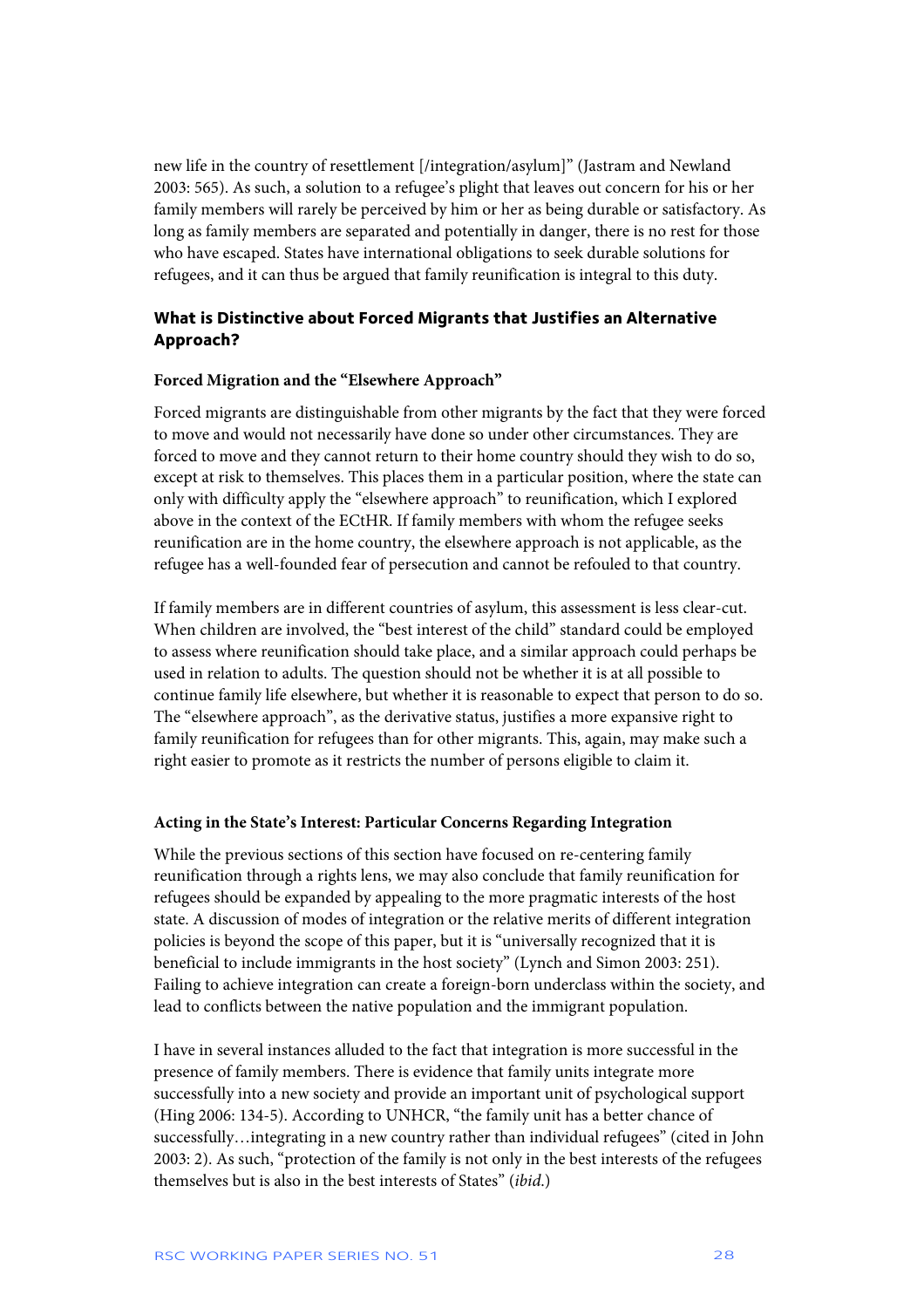Refugees and other forced migrants face particular difficulties as they reach new societies and obtain refuge. In many cases, they did not want to leave in the first place, and many dream of returning. As mentioned, they also frequently struggle with trauma and the psychological impact of the difficult refugee experience. The presence of family members can alleviate both these strains (see Barwick *et al.* 2002, Chambon 1989). Firstly, once the family is reunited, it may become easier to look forward and try to build a new life, rather than look back at the life that has been lost. Family reunification may make refugees more eager to integrate and move on. Secondly, family members provide important social support for those who suffer from psychological trauma. As Sample emphasizes:

Governments should recognise that through supporting family unity the 'economic burden' they fear from refugees can be lessened: a family group will rely less heavily on external providers of assistance and protection [...] Refugees can be left isolated and in desperate need of support. The best way to alleviate this problem, for both governments and refugees, is to encourage self-sufficient refugee family and community groups (2007: 51-52).

## **Who? The Necessity of a Case-by-Case Approach**

I have sought in this paper to problematize the (nuclear) definition of the family evidenced in immigration regulations and the way such a conceptualization affects family reunification for refugees. However, I have so far not attempted to provide any alternative definition or conceptualization. This is partly because this is a substantial undertaking; as no one has come up with a satisfactory international definition of the family before, I do not purport to do so. However, certain conclusions can be drawn about how to think about the family in family reunification decisions.

It is clear that the biological/nuclear family definition is insufficient, particularly in the forced migration context. Viewing the family as heterosexual couples with minor children only is highly restrictive and fails to recognize the diversity of family life. In the forced migration context, it is common for other family members to take on guardian roles as relatives die or disappear. The relationships formed on such bases should be recognized in any fair family reunification policy for forced migrants.

The conclusion we can draw, then, is that family reunification assessments should be done on a case-by-case basis – looking at the particular relationships that the applicants engage in, whether they be relations by blood or otherwise. I would suggest an approach of "substitutability", focusing on the family nucleus – in the sense of a unit of caregivers and dependants – but which does not take into account only the blood ties that are presently given preference. DNA testing, as employed by many Western countries to establish family ties, is from this point of view an entirely erroneous approach. According to Taitz *et al.*, "58% of Somalis given DNA testing by Danish authorities between January, 1997, and September, 1998, received a negative result" (2002: 794). According to Somali community leaders, this was due to the differing conceptions of the family and misunderstandings among Somalis of the "Danish concept of who is a family member" (*ibid*.). While there may be several interpretations of this particular statistic, I think it suggests that the reliance on DNA testing has its limitations.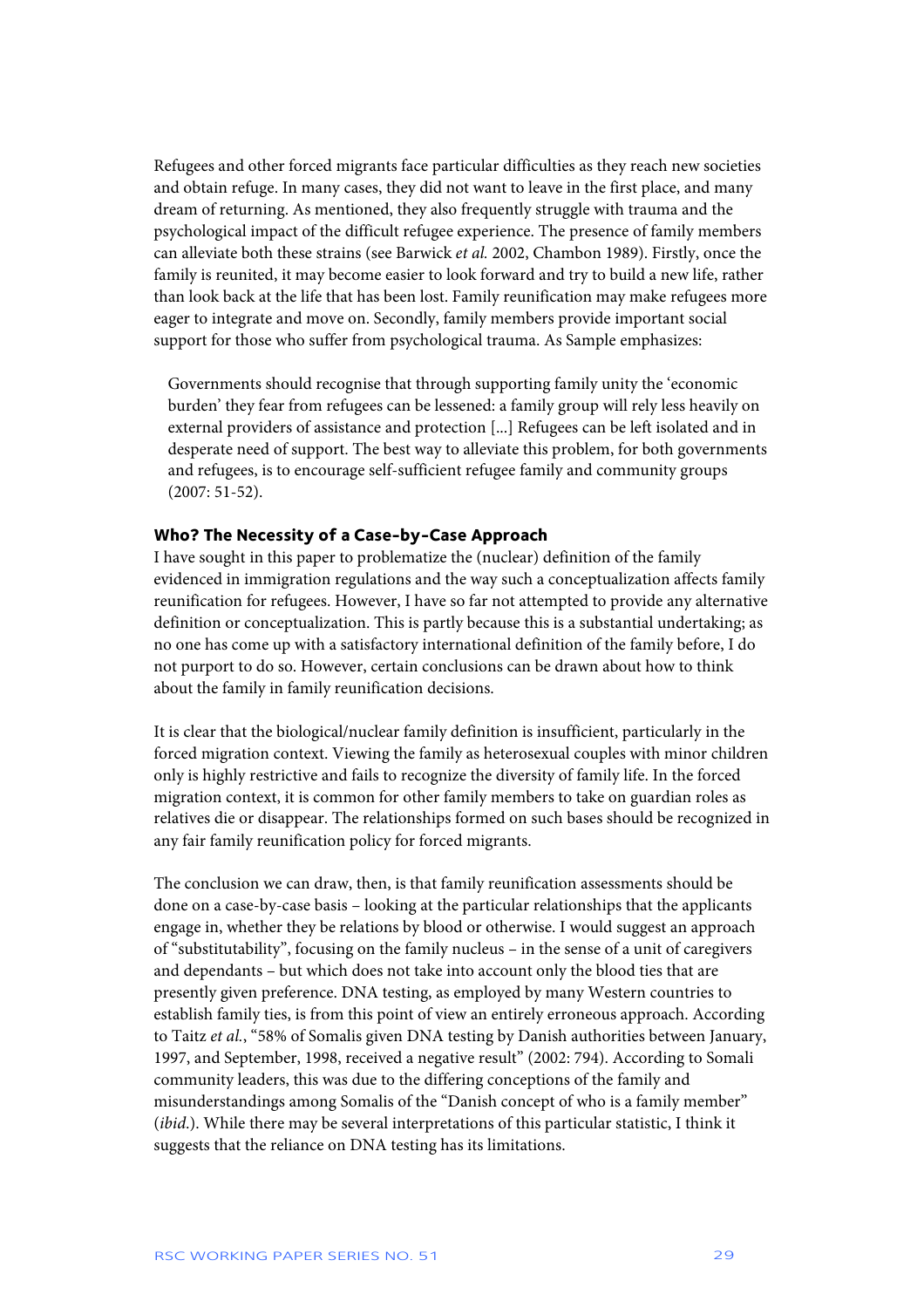A substitutability approach would look at the grid of relationships in which the applicant finds himself or herself, and assess the roles played by different people in this grid. It would look at the family from a functional perspective, taking into account guardian roles played by older siblings, aunts, uncles, grandparents and other relatives; not just birth parents. It might also take into account the roles played by persons who are not in fact related, but who have formed significant relationships with the applicant during the refugee experience. In such an approach, "emotional and economic ties should in some instances be given the same weight as blood ties or marriage" (Sample 2007: 51).

This approach would, in effect, be informed by the approach to the family that appears predominant domestically. As mentioned, *Moore vs. East Cleveland* established that extended family relationships are constitutionally protected in the United States. Courts have come to recognize family relationships based on choice, not just those based on a particular status. Such a respect for the diversity of family life could with great benefits be introduced into family reunification procedures for forced migrants.

It must be conceded that such a system is not built to be "fraud proof". But as the family is at once a subjective and an objective reality, objective "fraud proof" criteria, such as the DNA tests are intended to be, are insufficient. Documentation of such subjective relationships must also be conceded to be difficult to obtain. However, the difficulty of obtaining official documentation and permits for refugees was acknowledged already in the 1951 Convention, where art. 31 precludes states from imposing penalties on refugees "on account of their illegal entry or presence" if they identify themselves promptly as asylum seekers. It is thereby acknowledged that fear of persecution may make it impossible to obtain passports and visas. A similar system could be applied to the assessment of family relationships in the absence of official documentation: refugees cannot be expected to obtain birth/marriage certificates from the country of origin for the same reasons that they cannot be expected to obtain a passport, and family reunification should not be unduly restricted based on lacking documentation. This could be similarly justified: refugees should not be penalized for illegal entry because the consequences of returning them to where they came from are severe. Splitting families is, as Meilaender argues, also a harrowing and personally very damaging event, which should be avoided. Refugees deserve the benefit of the doubt, as they may otherwise be forever separated from their loved ones.

In the post-9/11 era, states must be conceded the right to perform security checks on incoming family members. However, one may suggest the imposition of a time limit to such procedures. At present, 20% of family reunification applications for refugees in Canada take more than 32 months to process for applicants from West Africa, more than 39 months from Pakistan and more than 37 months from Sri Lanka (CCR 2007). Such delays seem unreasonable.

## **Conclusion**

This section started with the recognition that family reunification is caught between politics and human rights. Attempting to challenge the characterization of family reunification as part of "normal immigration policy", I sought to suggest some alternative conceptualizations of family reunification based on refugee rights and state duties. I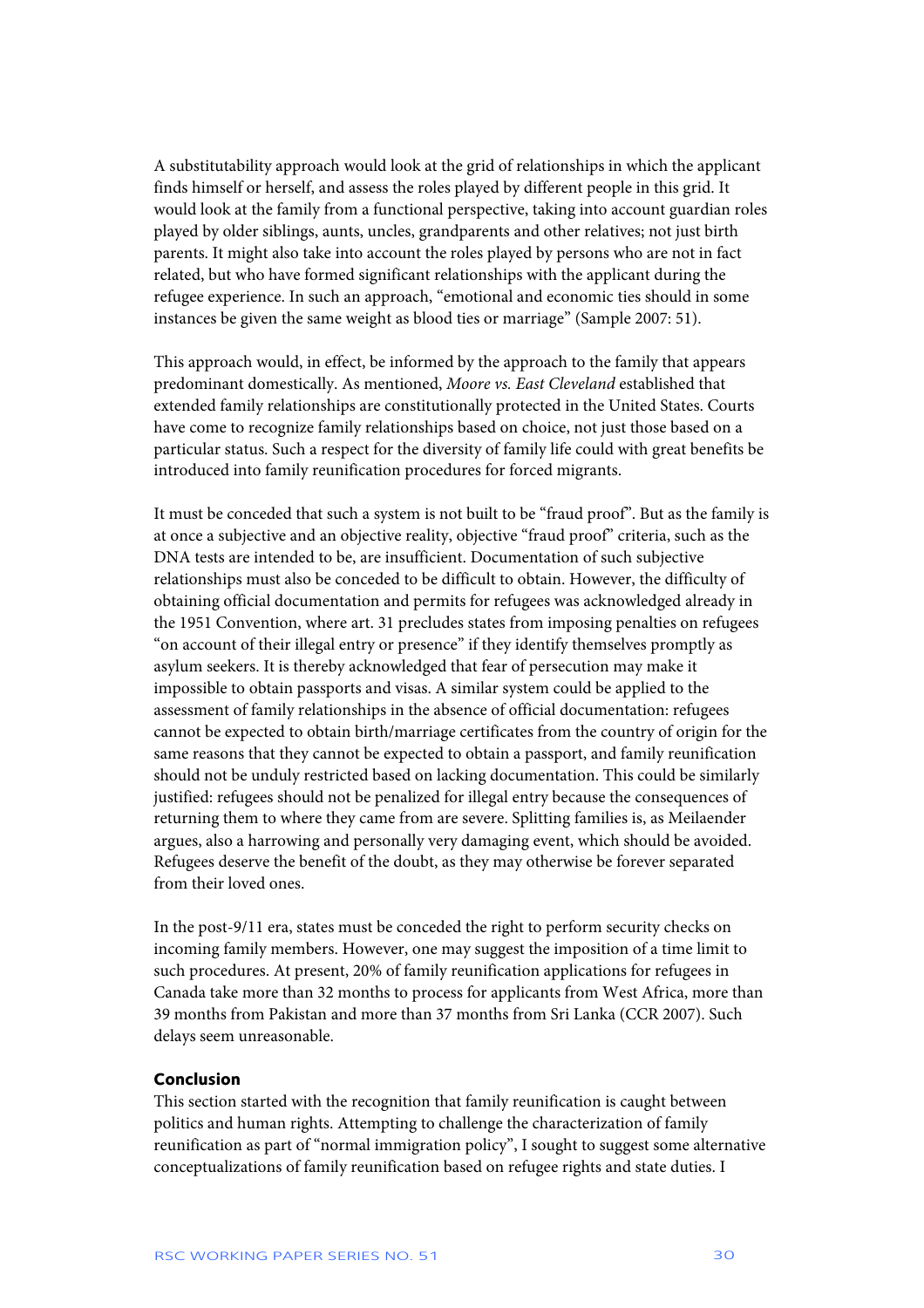argued that family reunification could helpfully be seen as derivative from refugee status of the applicant or as part of a durable solution, and that reunifying families is a duty that states have toward the applicant. This is justified because of the stark consequences of the impossibility of reunification in the lives of refugees, who cannot return to their homelands to pursue family life there. I finally made some suggestions for what a family reunification policy for refugees could look like, basing it on a case-by-case approach looking at the particular relationships of each application regardless of blood ties.

## **6 Concluding Remarks**

The main purpose of this paper was to establish the existence and the scope of a right to family reunification for forced migrants. From an examination of international legal norms I conclude that there is an emerging, but fragile, right to family reunification that rests upon the human right to family unity. For many forced migrants, family reunification is the only way to ensure family unity. However, the right to family reunification is weakly codified, and very restricted.

As I examined the legal framework, it became clear that this framework was predicated on a narrow and specific definition of the family – namely the heterosexual nuclear family. While this family constellation has been dominant in Western societies since the Industrial Revolution, it is by no means the only type of family in existence, neither in the West nor elsewhere. It also became apparent that while legal protection for extended family members and alternative families is developing domestically, little such development seems apparent in relation to family reunification. This, I found, is interrelated with the politics of family reunification and immigration control. A restrictive family definition can be a useful tool to restrict immigration, as many foreign families, and in particular refugee families, do not qualify according to its criteria.

I sought to challenge this restrictive definition, highlighting its shortcomings from several perspectives. I highlighted how it was in contrast with emerging ideas of the family domestically, and how it was particularly problematic when applied to forced migrants who may have formed families of "choice or circumstance" during or after flight. To take a fresh look at family reunification for forced migrants, which would allow for more flexible determinations of eligibility for reunification, I finally sought to re-center family reunification in a rights discourse, emphasizing that family reunification can be better conceptualized outside of immigration politics. By bringing family reunification for forced migrants outside of normal immigration politics, and conceptualizing it within a refugee protection and human rights optic, I think it may be possible to circumvent some of the problems that currently face persons attempting to reunite with their family members.

I suggested we conceptualize family reunification as a duty of the state towards a forced migrant to ensure that he or she may live with those with whom he has a strong emotional bond. This highlights the specificity of forced migrants as they cannot pursue family life elsewhere, which would detach family reunification for forced migrants from regular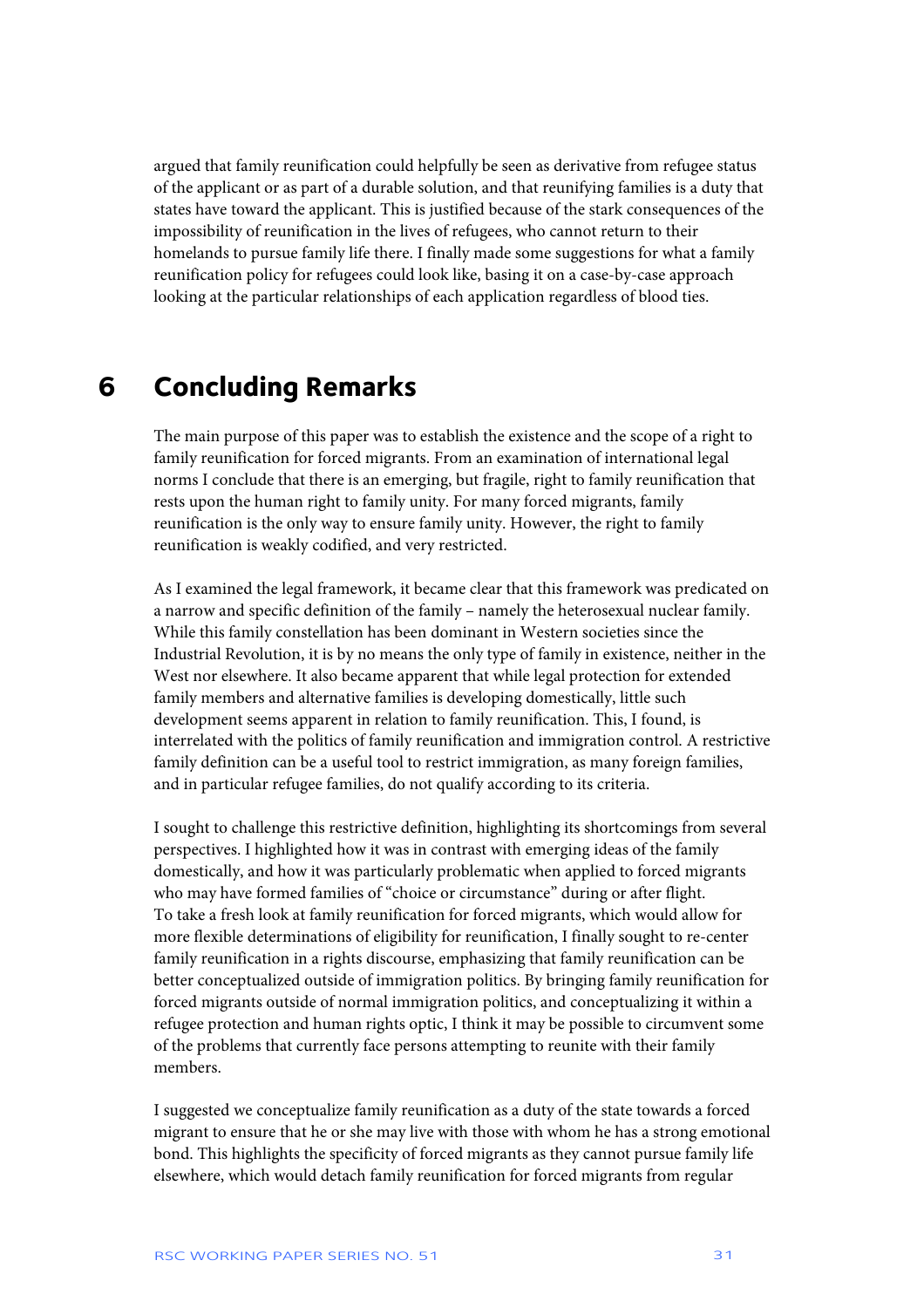immigration politics. At the same it emphasizes the subjective nature of family ties, which can be accounted for on a case-by-case basis in a sound and humane family reunification policy.

Through my research I have realized that many areas of family migration and reunification remain unexplored. I particularly found that the family life of sexual minorities goes below the radar in research relating to family migration. I would suggest that further research be devoted to both case studies of refugee families attempting to reunite and larger quantitative studies looking at family structures and immigration policies' abilities to respond to various forms of family life. Such research would need to address difficult questions related to cultural relativism and modes of living in multicultural societies. The goal of such research could be practical: the search for fair and workable family reunification policies that acknowledge the variety of family life is far from completed.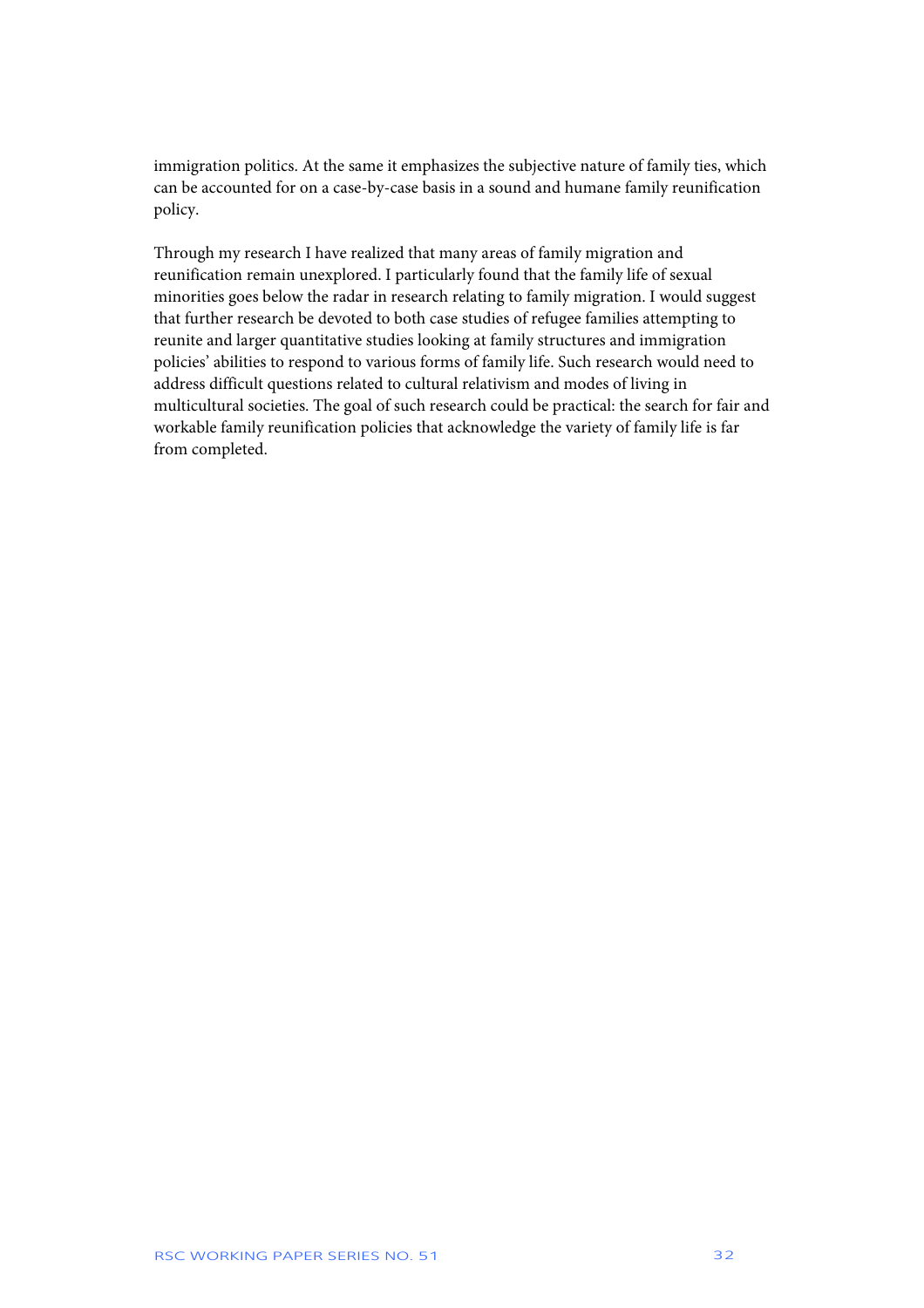## **7 References Cited**

**ABRAM, E.F**. (1995) "The Child's Right to Family Unity in International Immigration Law", *Law and Policy,* **17**(4): 397-439.

**AJR** (2008) *Kindertransport*. London: Association of Jewish Refugees. Available at <http: //www.ajr.org.uk/kindertransport> Accessed 15 May 2008.

**ANDERFUHREN-WAYNE, C.** (1996) "Family Unity in Immigration and Refugee Matters: United States and European Approaches", *International Journal of Refugee Law,*  **8**(3): 347-382.

**BADER, V.** (2005) "The Ethics of Immigration", *Constellations,* **12**(3): 331-361.

BARWICK, C. L., MORTON, B. and EDWARDS, G. (2002) "Refugee Children and Their Families: Exploring Mental Health Risks and Protective Factors", in Azima, F.J. and Grizenko, N. (eds.), *Immigrant and Refugee Children and their Families: Clinical, Research and Training Issues,* Madison, Conn.: International University Press.

**BBC** (2008) "Brown Rejects Cap on Immigration", BBC News, <http: //news.bbc.co.uk/1/hi/uk\_politics/7324485.stm>, accessed 6 May 2008.

**BONNERJEA, L.** (1994) *Family Tracing: a Good Practice Guide: SCF Development Manual, No. 3,* London: Save the Children.

**CARENS, J.** (2003) "Who Should Get in? The Ethics of Immigration Admissions", *Ethics & International Affairs,* **17**(1): 95-110.

**CBC** (2008) *The Border.* Information available at <http: //www.cbc.ca/theborder/>,. Accessed 7 May 2008.

**CCR** (2004) *Impacts on Children of the Immigration and Refugee Protection Act,*  Montreal*:* Canadian Council for Refugees.

**\_\_\_\_**(2007) *Making Speedy Family Reunification a Priority: Manifesto for Family Reunification,* Montreal: Canadian Council for Refugees.

\_\_\_\_(2008a) Bill C-50: Proposed amendments to IRPA, questions and answers. http: //www.ccrweb.ca/documents/c50faq.htm accessed 6 May 2008.

\_\_\_\_(2008b) *Families Never To Be United: Excluded Family Members.* Montreal: Canadian Council for Refugees, April 2008.

\_\_\_\_(2008c) *Media Release: Children Separated From Their Families by Immigration Rules,* Montreal: Canadian Council for Refugees, 7 April 2008.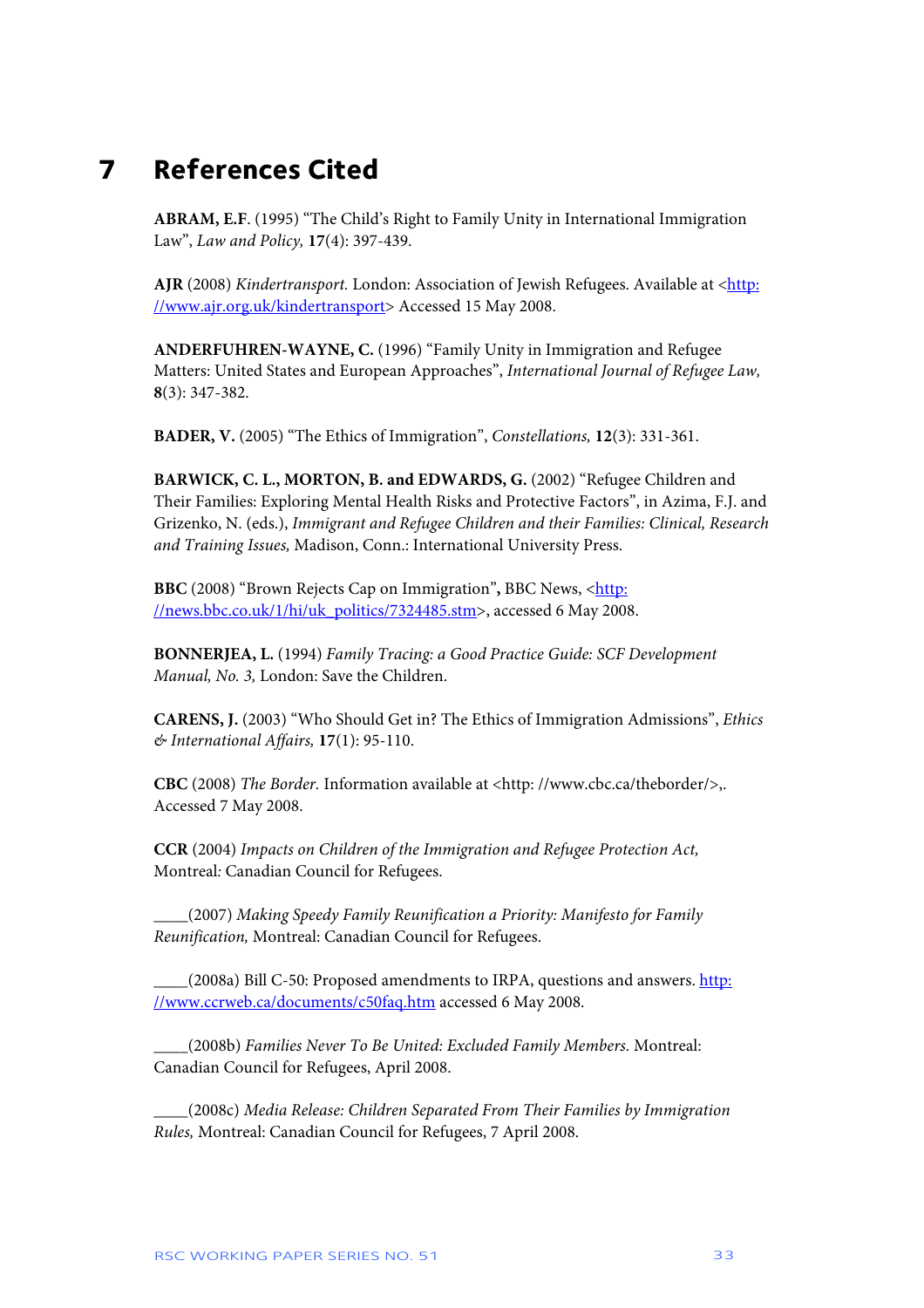\_\_\_\_(2008d), *Media Release: Legislative Amendments Will Hurt Family Reunification for Children* (distributed through the CCR mailing list), March 17, 2008.

**CHAMBON, A.** (1989) "Refugee Families' Experiences: Three Family Themes – Family Disruption, Violent Trauma and Acculturation" in *Journal of Strategic and Systemic Therapies,* **8** (Bonus Issue).

**CHOLEWINSKI, R.** (1997) *Migrant Workers in International Human Rights Law: Their Protection in Countries of Employment,* Oxford: Clarendon Press.

**\_\_\_\_** (2002) "Family Reunification and Conditions Placed on Family Members: Dismantling a Fundamental Human Right", *European Journal of Migration and Law,* **4**: 271-290.

**\_\_\_\_** (2007) "The Rights of Migrant Workers" in Cholewinski, R., Perruchoud, R. and MacDonald, E. (eds), *International Migration Law: Developing Paradigms and Key Challenges,* The Hague: TMC Asser Press.

**DETRICK, S.** (1996) "Family Rights under the United Nations Convention on the Rights of the Child" in Lowe, N. and Douglas, G. (eds.) *Families across Frontiers.* London: Martinus Nijhoff Publishers.

**ECRE** (2003) *ECRE Information Note on the Council Directive 2003/86/EC of 22 September 2003 on the right to family reunification.* Available at <http: //www.ecre.org/resources/responses\_recommendations/335>. Accessed 23 May 2008.

**ESKRIDGE, Jr.,W.N.** (1997) "Beyond Lesbian and Gay 'Families We Choose'", in Estlund, D.M. and Nussbaum, M.C., *Sex, Preference, and Family: Essays on Law and Nature,* Oxford: Oxford University Press.

**FORD, R.** (2008) "Getting Married? It could End in Divorce in Ten Years", *The Times,* 28 March. Available at http: //women.timesonline.co.uk/tol/life\_and\_style/women/relationships/article3635729.ece. Accessed 19 May 2008.

**FOURLANOS, G** (1986) *Sovereignty and the Ingress of Aliens: with Special Focus on Family Unity and Refugee Law,* Stockholm: Almqvist & Wiksell International.

**GEDDES, A.** (2003) *The Politics of Migration and Immigration in Europe,* London: Sage.

**GOODWIN-GILL, G.** (1978) *International Law and the Movement of Persons between States,* Oxford: OUP.

**HANSEN, R.** (2003) "Migration to Europe since 1945: Its History and Its Lessons" in Spencer, S. (ed.), *The Politics of Migration: Managing Opportunity, Conflict and Change.*  Oxford: Blackwell Publishing/The Political Quarterly Publishing.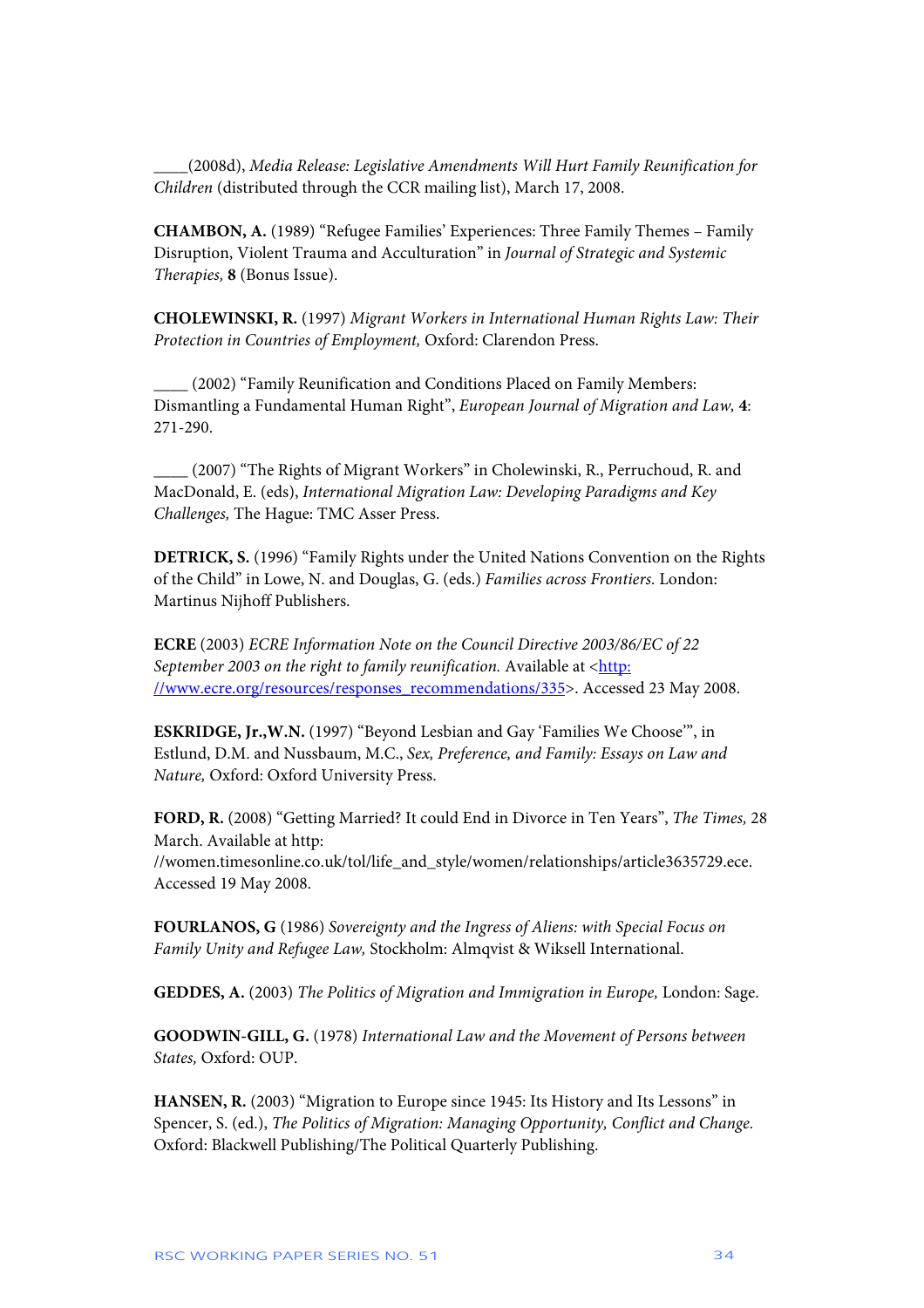**HAOUR-KNIPE, M.** (2001) *Moving Families: Expatriation, Stress and Coping,* London: Routledge.

**HATHAWAY, J.** (2005) *The Rights of Refugees under International Law,* Cambridge: Cambridge University Press.

**HAWTHORNE, M. L.** (2007) "Family Unity in Immigration Law: Broadening the Scope of 'Family'", *Lewis and Clark Law Review,* **11**(3): 809-833.

**HELD, D. (**1995) *Democracy and the Global Order: from the Modern State to Cosmopolitan Governance,* Cambridge: Polity Press.

**HING. B. O**. (2006) *Deporting Our Souls*, Cambridge: Cambridge University Press.

**HOUSE OF LORDS** (2002) "Letter from the chairman to Lord Filkin on Family Reunification", Select Committee on European Union Forty-Ninth Report, Available at <http:

//www.publications.parliament.uk/pa/ld200203/ldselect/ldeucom/196/196129.htm> Accessed 25 March 2008.

**ICRC** (2000) *War and Family Links: General Overview.* Available from http: //www.icrc.org/web/eng/siteeng0.nsf/html/57JQRA (Created 27 November 2000, accessed 23 March 2008).

**\_\_\_\_**(2002a) *History of the Central Tracing Agency of the ICRC,* Available at <http: //www.icrc.org/web/eng/siteeng0.nsf/html/57JQRJ> Created 15 July 2002, retrieved 23 March 2008.

**\_\_\_\_**(2002b) *War and Family Links: Steps toward Reunification.* Available at <http: //www.icrc.org/web/eng/siteeng0.nsf/html/57JQSY> (Created 16 July 2002, Accessed 23 March 2008).

**IPAYE, O.** (1998) "The Changing Pattern of Family Structure in Nigeria: Issues, Problems and Strategies for Family Support" in Eekelar, J. and Nhlapo, T. (eds) *The Changing Family: Family Forms and Family Law.* Oxford: Hart Publishing.

**JASSO, G. and ROSENZWEIG, M.R**. (1989) "Sponsors, Sponsorship Rates and the Immigration Multiplier", *International Migration Review,* Vol. **23** (4): 856-888.

**JASTRAM, K.** (2003) "Family Unity: The New Geography of Family Life"*, Migration Information Source, Washington, DC: Migration Policy Institute. Available from <http:* //www.migrationinformation.org/Feature/display.cfm?ID=118> (Created May 2003, accessed 25 Mar 2008).

**JASTRAM, K. and NEWLAND**, **K.** (2003) "Family Unity and Refugee Protection", in Feller, E., Türk, V. and Nicholson, F. (eds), *Refugee Protection in International Law: UNHCR's Global Consultations on International Protection*, Cambridge University Press.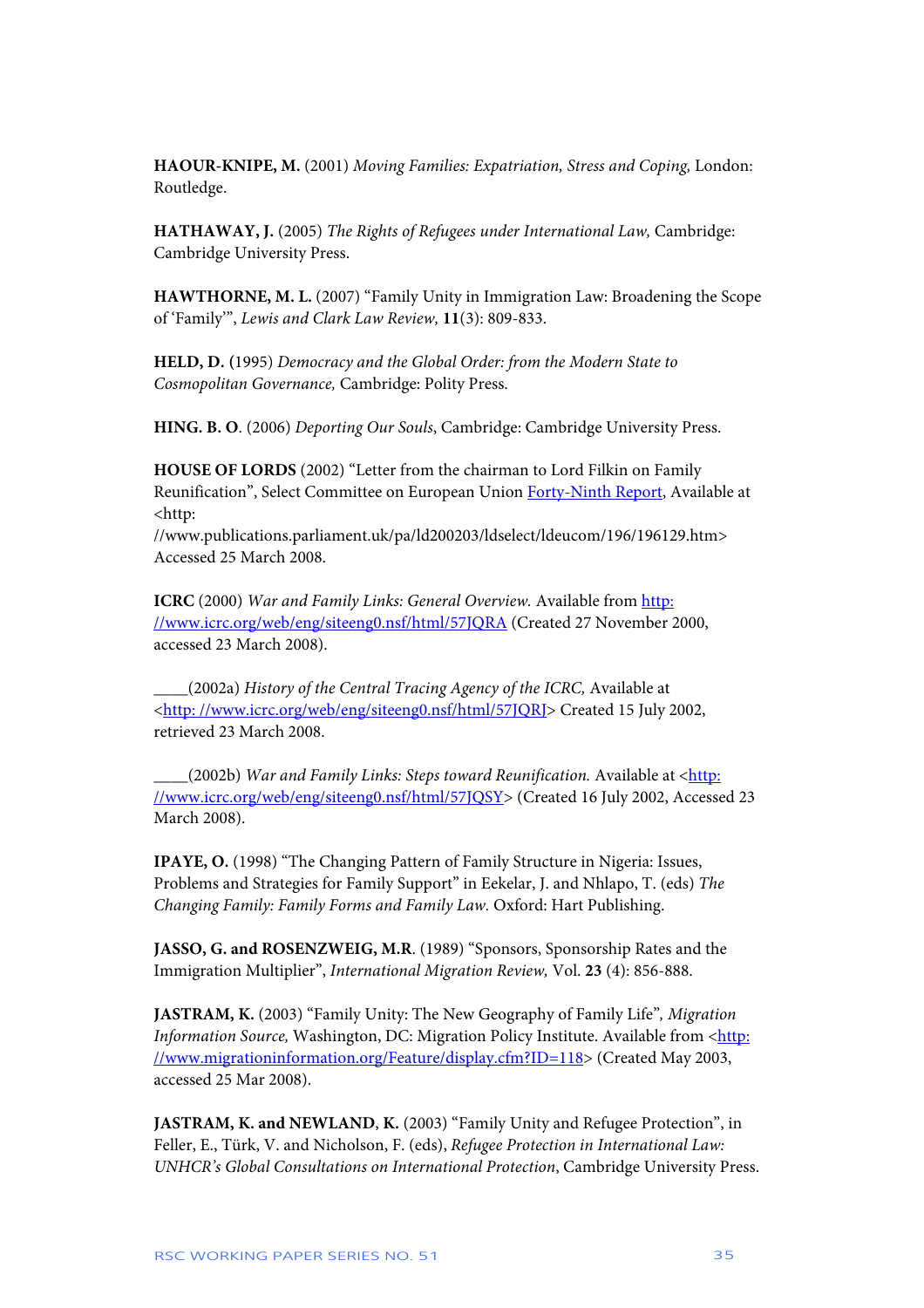**JONES-PAULY, C**. (1998) "The Law and Morality of Support in the Wider Family in Germany and Tanzania: Changing Perceptions of Family Forms", in Eekelar, J. and Nhlapo, T. (eds) *The Changing Family: Family Forms and Family Law.* Oxford: Hart Publishing.

**JOHN, A**. (2003) "Family Reunification for Migrants and Refugees: A Forgotten Human Right? A Comparative Analysis of Family Reunification under Domestic Law and Jurisprudence, International and Regional Instruments, ECHR Caselaw and the EU 2003 Family Reunification Directive" *University of Coimbra Human Rights Center Working Paper.* Available at < http://www.fd.uc.pt/hrc/hrc\_investigacao\_uk.html> Accessed 4 April 2008.

**KOFMAN, E**. (2004) "Family-related Migration: a Critical Review of European Studies", *Journal of Ethnic and Migration Studies,* **30**(2): 243-262.

**LAHAV, G**. (1997) "International versus National Constraints in Family-Reunification Migration Policy", *Global Governance,* **3**: 349–372.

**\_\_\_\_**(2004) *Immigration and Politics in the New Europe: Reinventing Borders*. Cambridge: CUP.

**LUKE, A.** (2007) "Uncertain Territory: Family Reunification and the Plight of Unaccompanied Minors in Canada", *Dalhousie Journal of Legal Studies,* **16**: 69-84.

**LYNCH, J.P. and SIMON, R.J.** (2003) *Immigration the World over: Statutes, Policies and Practices,* Lanham: Rowman & Littlefield Publishers.

**MACHEL, G.** (2001) *The Impact of War on Children,* London: UNICEF/Hurst & Co.

**McADAM, J.** (2007) *Complementary Protection in International Refugee Law,* Oxford: Oxford University Press.

**MEILAENDER, P. C.** (2001) *Toward a Theory of Immigration,* NYC: Palgrave.

**MERKELBACH, M**. (2000) "Reuniting Children Separated from their Families after the Rwandan Crisis of 1994: the Relative Value of a Centralized Database" *International Review of the Red Cross* **838**: 351-336.

**MEYERS, E**. (2004) *International Migration Policy: A Theoretical and Comparative Analysis*, NYC: Palgrave.

**MINOW, M.** (1997) "All in the Family and In All Families: Membership, Loving and Owing", in Estlund, D.M. and Nussbaum, M.C., *Sex, Preference, and Family: Essays on Law and Nature,* Oxford: Oxford University Press.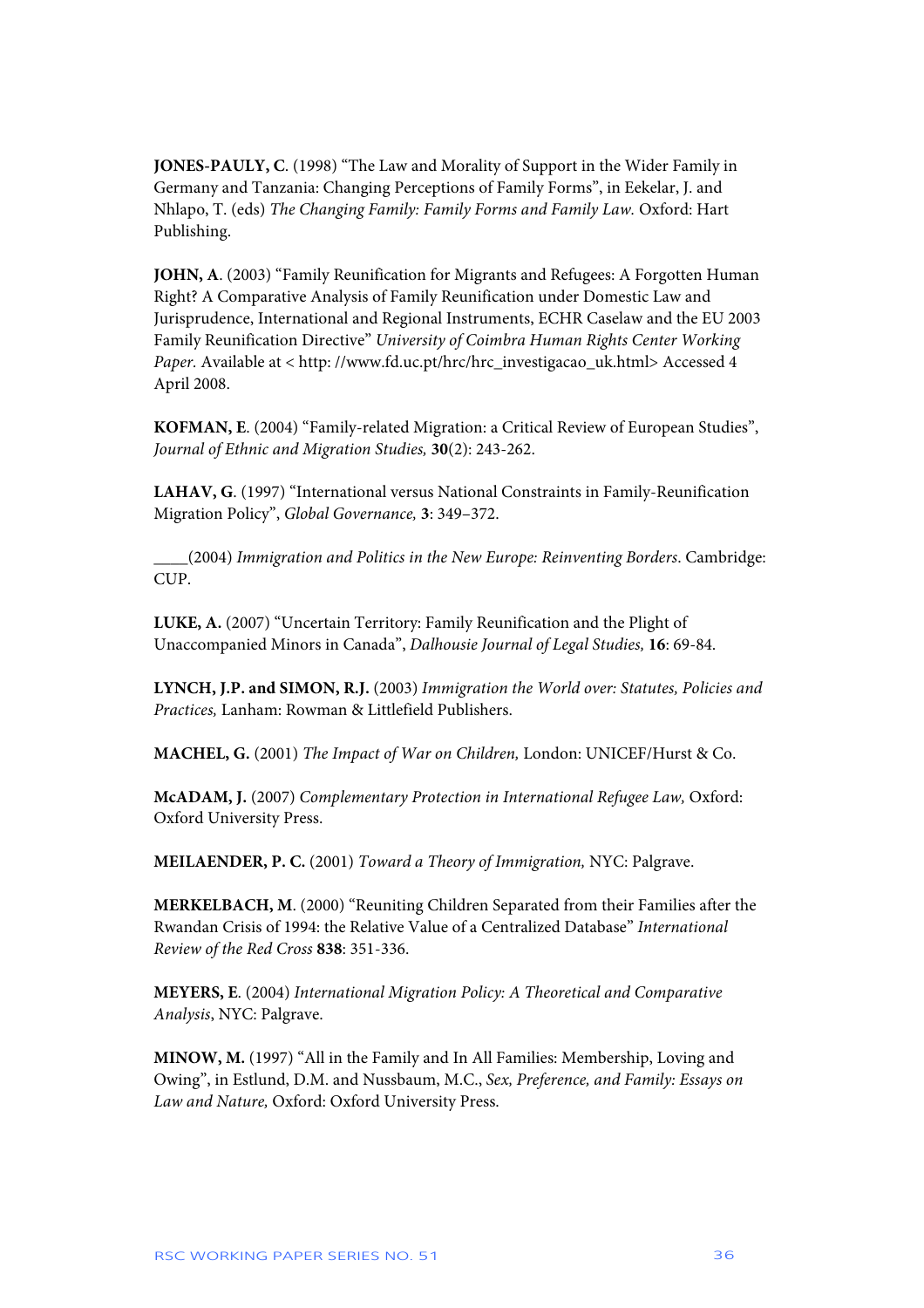**MOTOMURA, H**. (1997) "The Family and Immigration: a Roadmap for the Ruritanian Lawmaker" in Hailbronner, K., Martin, D.A. and Motomura, H. *Immigration Admissions: The Search for Workable Policies in Germany and the United States,* Oxford: Berghahn.

**NICHOLSON, P. P**. (1998) "State, the". In E. Craig (Ed.), *Routledge Encyclopedia of*  Philosophy. London: Routledge. Available at <http: //www.rep.routledge.com/article/S059>. Accessed 7 April 2008.

**NOAS** (2008) "Spørsmål og svar" ("Questions and answers"), Oslo: Norwegian Organization for Asylum Seekers. Available at <http: //www.noas.org/?p=faq&faq\_id=67>. Accessed 25 Mar 2008.

**PERRUCHOUD, R.** (1989) "Family Reunification", *International Migration,* **27**(4): 509- 524.

**PLENDER, R.** (1988) *International Migration Law: Revised Second Edition,* Dordrecht: Martinus Nijhoff Publishers.

**"PLENARY"** (2008) *Merriam-Webster Online Dictionary*. Merriam-Webster Online. Available at <http://www.merriam-webster.com/dictionary/plenary>. Accessed 20 May 2008.

**REISS, D.** (1981) *The Family's Construction of Reality,* Cambridge, Mass.: Harvard University Press.

**RUDDICK, W.** (1998) "Family, Ethics and the" In E. Craig (Ed.), *Routledge Encyclopedia*  of Philosophy. London: Routledge. Available at <http: //www.rep.routledge.com/article/L025SECT2>. Accessed 25 March 2008.

**SAMPLE, E**. (2007) "State Practice and the Family Unity of African Refugees", *Forced Migration Review,* **28**: 50-52.

**SCHUCK, P. H.** (1998) *Citizens, Strangers and In-Betweens,* Boulder, CO: Westview Press.

**SOPEMI** (2006) *International Migration Outlook: Annual Report*. Paris : Organisation for Economic Co-operation and Development.

**SPENCER, S.** (ed.) (2003) *The Politics of Migration: Managing Opportunity, Conflict and Change.* Oxford: Blackwell Publishing/The Political Quarterly Publishing.

**STALFORD, H.** (2002) "Concepts of Family under EU Law: Lessons from the ECHR", in *International Journal of Law, Policy and the Family,* **16**: 410-431.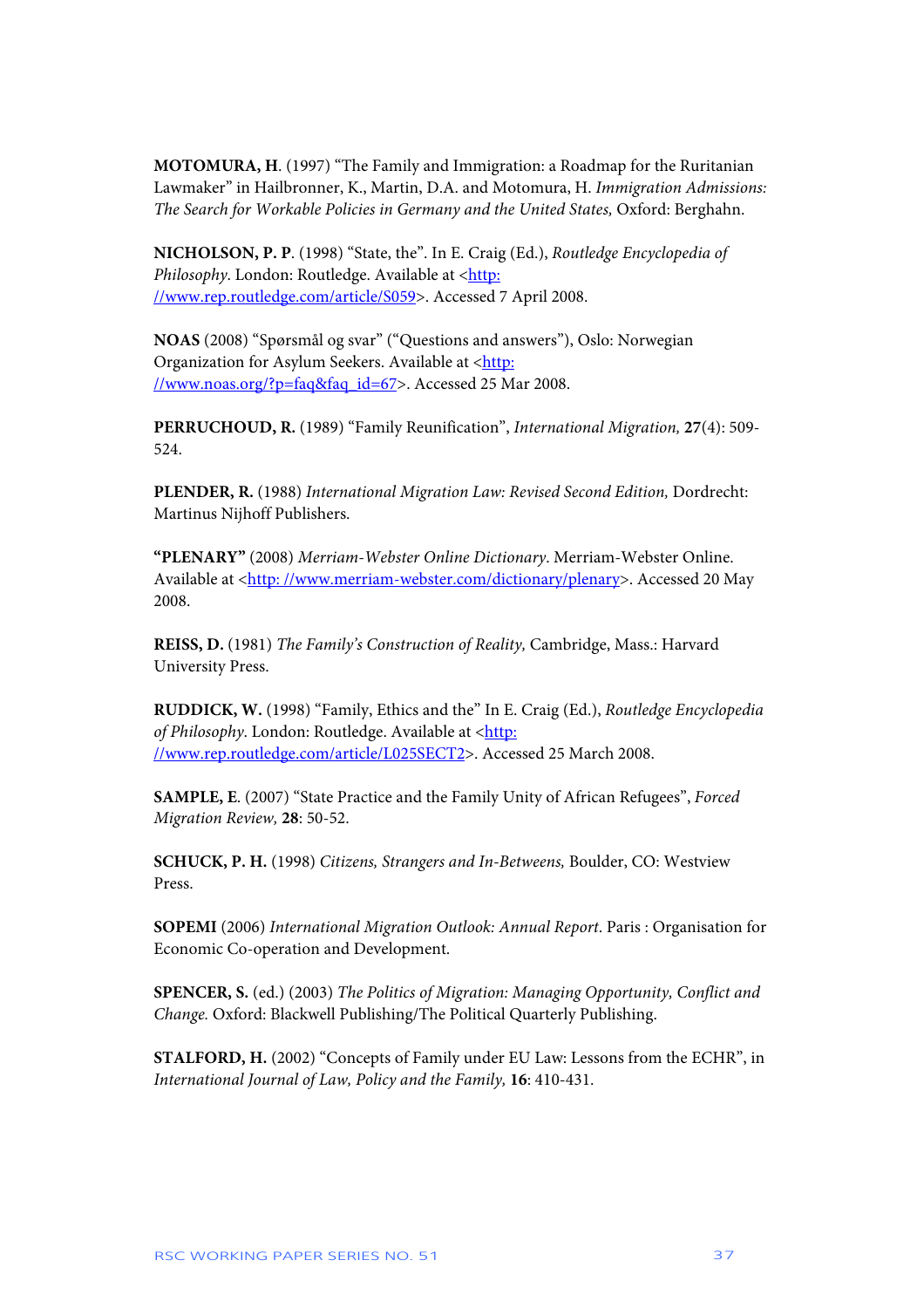**STATUS OF WOMEN CANADA** (2005) *Polygamy in Canada: Legal and Social Implications for Women and Children - A Collection of Policy Research Reports, Ottawa:* Status of Women Canada. http: //www.swccfc.gc.ca/pubs/pubspr/0662420683/200511\_0662420683-3\_6\_e.html. Accessed 15 May 2008.

**SUÁREZ-OROZCO, C**. (2000) "Identities under Siege: Immigration Stress and Social Mirroring among the Children of Immigrants" in Robben, A.C.G.M and Suárez-Orozco, M.M., *Cultures under Siege: Collective Violence and Trauma,* Cambridge: Cambridge University Press.

**TAITZ, J., WEEKERS, J.E.M. and MOSCA, D.T.** (2002) "DNA and Immigration: the Ethical Ramifications", *The Lancet,* **359:** 794.

*TORONTO STAR* (2008) "Immigration Spin Wars", April 23.

**UNHCR** (2006) *State of the World's Refugees 2006: Human Displacement in the New Millennium*, Oxford: Oxford University Press.

**UN HUMAN RIGHTS COMMITTEE** (1986) "General Comment No. 15: The Position of Aliens under the Covenant". Available at <http: //www.unhchr.ch/tbs/doc.nsf/0/bc561aa81bc5d86ec12563ed004aaa1b?Opendocument> Accessed 27 May 2008.

Let 1988) "General Comment No. 16: Right to Privacy". Available at <http: //www.unhchr.ch/tbs/doc.nsf/0/23378a8724595410c12563ed004aeecd?Opendocument>. Accessed 27 May 2008.

**\_\_\_\_**(2003) "Ngambi and Nebol v. France", UNHRC Comm. No. 1179/2003, UN Doc. CCPR/C/81/D/1179/2003. Available at <http: //www.unhchr.ch/tbs/doc.nsf/(Symbol)/0b9121b96de83cefc1256ee5004dc735?Opendocu ment>. Accessed 27 May 2008.

**UNICEF** (2007) *Children in Jordan: Situation Analysis 2006/2007,* Amman: UNICEF/National Council for Family Affairs.

(2008) *Rwanda: Background.* UNICEF. Available at <http: //www.unicef.org/infobycountry/rwanda\_1717.html>. Accessed 20 May 2008.

**VAN KRIEKEN, P.** (1994) "Family and International Law: The Principle of Family Unity and Family Reunification". Paper delivered at the conference *Family Reunification for Refugees in Europe*, International seminar, Helsingor, 15–17 May 1993.

**\_\_\_** (ed.) (2001) *The Migration Acquis Handbook : the Foundation for a Common European Migration Policy,* The Hague: TMC Asser Press.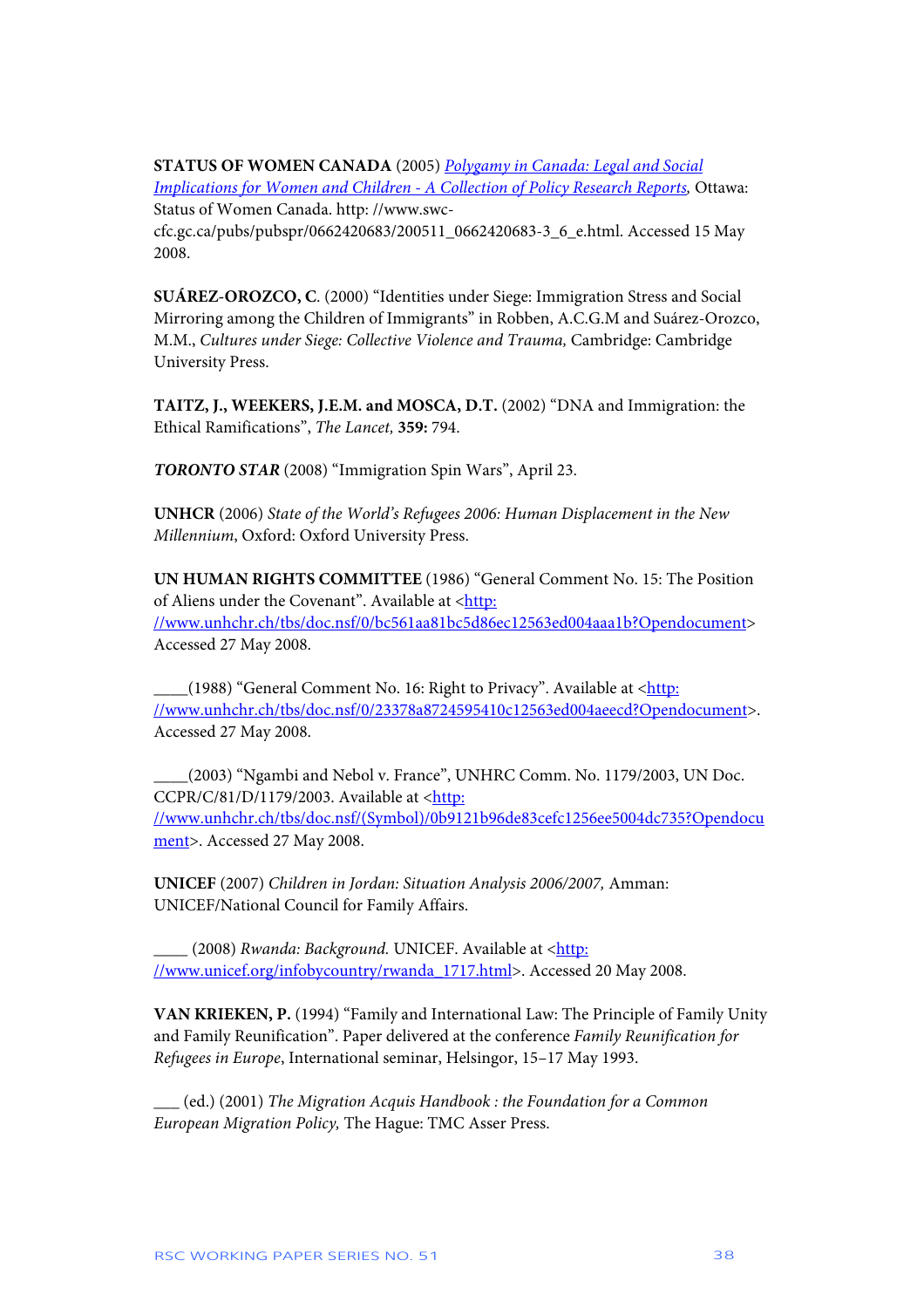**VAN WALSUM, S.** (2003) "Comment on the *Sen* Case. How Wide Is the Margin of Appreciation regarding the Addition of Children for Purposes of Family Reunification?" *ECHR, December 21st 2001 (Sen v. the Netherlands). Nr. 31465/96", European Journal of Migration and Law*, 4: 511-520.

**WALZER, M**. (1983) *Spheres of Justice*, Oxford: Blackwell.

**WEISSBRODT, D.** (2007) "The Protection of Non-Citizens in International Human Rights Law", in Cholewinski, R., Perruchoud, R. and MacDonald, E*. International Migration Law: Developing Paradigms and Key Challenges,* The Hague: TMC Asser Press. **YU, B.** (2006) "Immigration Multiplier: A New Method of Measuring the Immigration Process" PhD. thesis, Department of Sociology, Brown University. Paper available at <http: //paa2006.princeton.edu/abstractViewer.aspx?submissionId=61643> Accessed 20 April 2008.